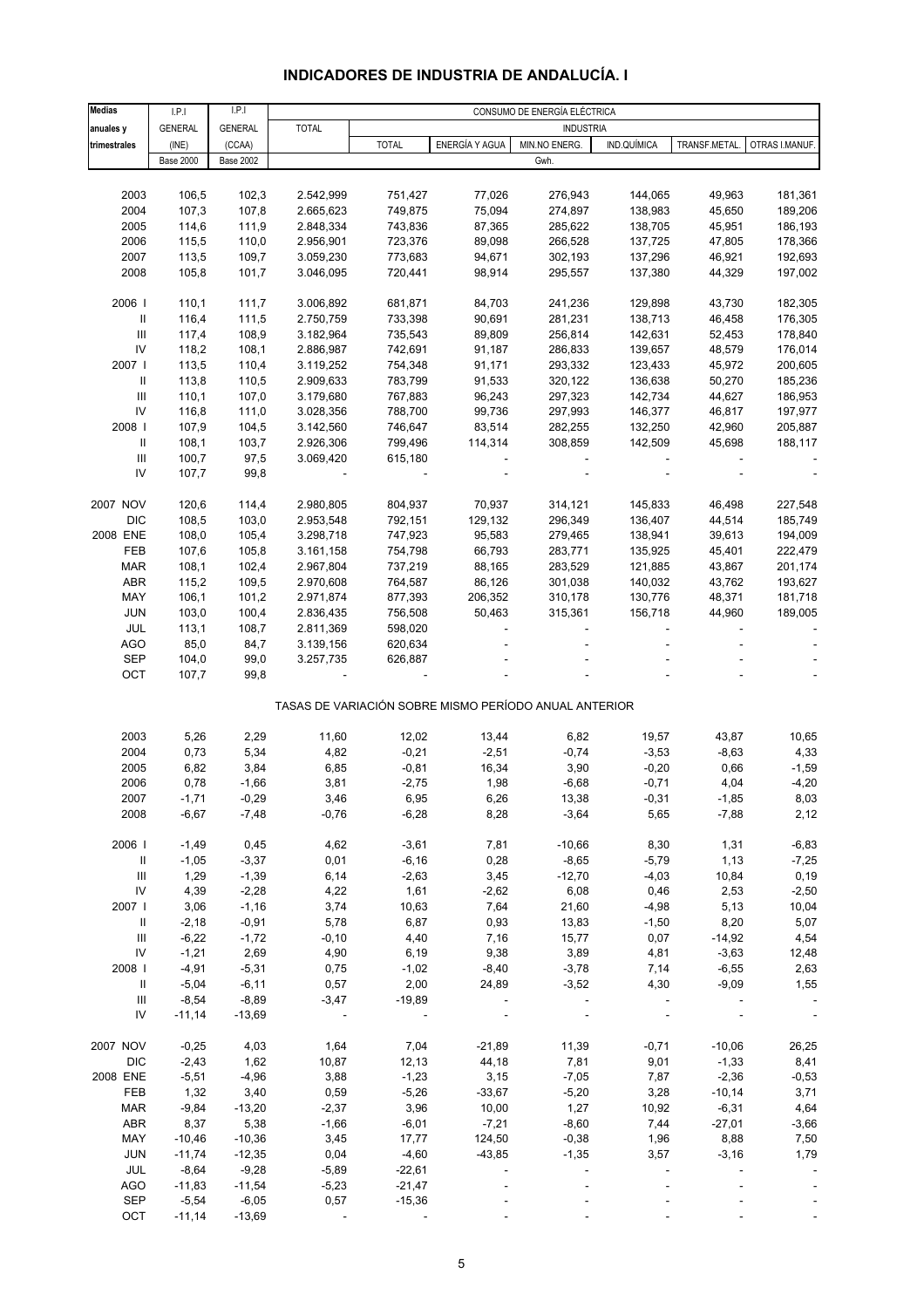# **INDICADORES DE INDUSTRIA DE ANDALUCÍA. II**

| <b>Medias</b>                      |                          | ENCUESTA DE COYUNTURA INDUSTRIAL: TOTAL INDUSTRIA (1) |                         |               |                    |
|------------------------------------|--------------------------|-------------------------------------------------------|-------------------------|---------------|--------------------|
| anuales y                          | INDICADOR DE             | NIVEL CARTERA                                         | <b>TENDENCIA</b>        | <b>NIVEL</b>  | <b>UTILIZACIÓN</b> |
| trimestrales                       | CLIMA INDUST.            | <b>PEDIDOS</b>                                        | <b>PRODUCCIÓN</b>       | <b>STOCKS</b> | CAPACIDAD          |
|                                    |                          | Saldo de respuestas                                   |                         |               | $\%$               |
|                                    |                          |                                                       |                         |               |                    |
| 2003                               | $-1,3$                   | $-11$                                                 | 9                       | 6             | 71,4               |
|                                    |                          | $-4$                                                  | 10                      | 9             |                    |
| 2004                               | $-1,6$                   |                                                       |                         |               | 75,5               |
| 2005                               | $-1,7$                   | $-14$                                                 | 10                      | 4             | 75,4               |
| 2006                               | $-2,9$                   | -8                                                    | 5                       | 5             | 74,1               |
| 2007                               | 1,6                      | -6                                                    | 12                      | $-3$          | 76,2               |
| 2008                               | $-2,8$                   | $-13$                                                 | 0                       | 14            | 77,0               |
|                                    |                          |                                                       |                         |               |                    |
| 2006                               | $-3,7$                   | $-14$                                                 | 15                      | 6             | 73,9               |
| $\ensuremath{\mathsf{II}}$         | $-3,5$                   | $-10$                                                 | $\overline{7}$          | $-1$          | 75,3               |
| $\ensuremath{\mathsf{III}}\xspace$ | $-2,5$                   | -5                                                    | -3                      | 4             | 69,8               |
| IV                                 | $-2,1$                   | $-5$                                                  | $\mathbf{1}$            | 12            | 77,5               |
| 2007 l                             | $-0,7$                   | 0                                                     | 15                      | 6             | 73,9               |
| Ш                                  | 1,0                      | -7                                                    | 18                      | -5            | 79,6               |
| Ш                                  | 2,3                      | $-11$                                                 | $\overline{\mathbf{4}}$ | $-7$          | 77,5               |
| IV                                 | 3,7                      | -5                                                    | 12                      | -6            | 73,6               |
| 2008                               | 1,2                      | $-1$                                                  | 12                      | 6             | 76,8               |
| Ш                                  | $-3,7$                   | $-11$                                                 | $-1$                    | 11            | 78,3               |
| Ш                                  | $-7,5$                   | $-18$                                                 | $-7$                    | 17            | 78,2               |
| IV                                 | $\overline{\phantom{a}}$ | $-22$                                                 | -5                      | 25            | 74,7               |
|                                    |                          |                                                       |                         |               |                    |
| 2008 ENE                           | 2,7                      | $-14$                                                 | 15                      | 5             |                    |
| FEB                                | 1,2                      | 11                                                    | 15                      | 6             |                    |
| <b>MAR</b>                         | $-0,4$                   | $-1$                                                  | $\overline{7}$          | 8             |                    |
| ABR                                | $-2,1$                   | $-11$                                                 | 11                      | 13            |                    |
| MAY                                | $-3,8$                   | $-15$                                                 | $-5$                    | 14            |                    |
|                                    |                          |                                                       |                         |               |                    |
| JUN                                | $-5,3$                   | -8                                                    | -9                      | 8             | ä,                 |
| JUL                                | $-6,6$                   | $-17$                                                 | $-10$                   | 12            |                    |
| <b>AGO</b>                         | $-8,3$                   | -16                                                   | -7                      | 24            |                    |
| <b>SEP</b>                         | ÷,                       | $-22$                                                 | $-4$                    | 16            | ä,                 |
| OCT                                |                          | -9                                                    | $\mathbf 2$             | 21            |                    |
| <b>NOV</b>                         |                          | $-35$                                                 | $-11$                   | 29            |                    |
| <b>DIC</b>                         |                          | ÷,                                                    | ÷,                      |               | ä,                 |
|                                    |                          | TASAS DE VARIACIÓN SOBRE MISMO PERÍODO ANUAL ANTERIOR |                         |               |                    |
|                                    |                          |                                                       |                         |               |                    |
| 2003                               |                          |                                                       |                         |               |                    |
| 2004                               |                          |                                                       |                         |               |                    |
| 2005                               |                          |                                                       |                         |               |                    |
| 2006                               |                          |                                                       |                         |               |                    |
| 2007                               |                          |                                                       |                         |               |                    |
| 2008                               |                          |                                                       |                         |               |                    |
|                                    |                          |                                                       |                         |               |                    |
| 2006                               |                          |                                                       |                         |               |                    |
| Ш                                  |                          |                                                       |                         |               |                    |
| $\mathbf{III}$                     |                          |                                                       |                         |               |                    |
| IV                                 |                          |                                                       |                         |               |                    |
| 2007 l                             |                          |                                                       |                         |               |                    |
| Ш                                  |                          |                                                       |                         |               |                    |
| Ш                                  |                          |                                                       |                         |               |                    |
| IV                                 |                          |                                                       |                         |               |                    |
| 2008                               |                          |                                                       |                         |               |                    |
| Ш                                  |                          |                                                       |                         |               |                    |
| $\mathsf{III}$                     |                          |                                                       |                         |               |                    |
| IV                                 |                          |                                                       |                         |               |                    |
|                                    |                          |                                                       |                         |               |                    |
| 2008 ENE                           |                          |                                                       |                         |               |                    |
| FEB                                |                          |                                                       |                         |               |                    |
|                                    |                          |                                                       |                         |               |                    |
| <b>MAR</b>                         |                          |                                                       |                         |               |                    |
| ABR                                |                          |                                                       |                         |               |                    |
| MAY                                |                          |                                                       |                         |               |                    |
| <b>JUN</b>                         |                          |                                                       |                         |               |                    |
| JUL                                |                          |                                                       |                         |               |                    |
| <b>AGO</b>                         |                          |                                                       |                         |               |                    |
| <b>SEP</b>                         |                          |                                                       |                         |               |                    |
| OCT                                |                          |                                                       |                         |               |                    |
| <b>NOV</b>                         |                          |                                                       |                         |               |                    |
| <b>DIC</b>                         |                          |                                                       |                         |               |                    |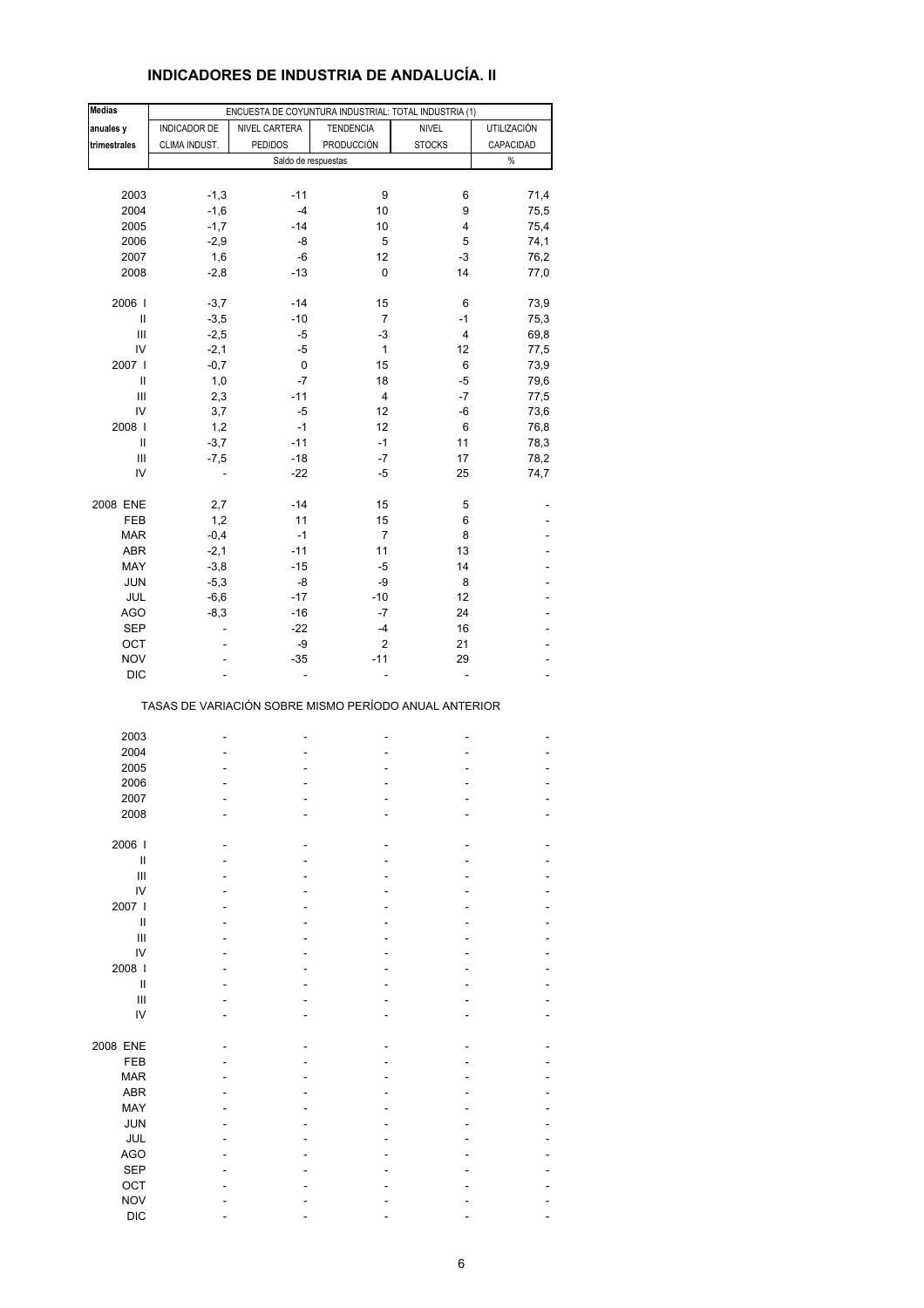#### **Medias anuales y | TOTAL | EDIFICIOS | SERVICIOS | OTROS | TOTAL | RESIDENCIAL | NO RESID. trimestrales** VIVIENDAS COMERCIALES DESTINOS TOTAL VIVIENDAS COLECTIVOS 2003 2.086.378 1.743.563 91.146 251.669 1.478 1.225 1.200 25 254 2004 2.045.133 1.775.193 86.251 84.965 1.430 1.204 1.183 21 226 2005 2.339.492 1.973.181 127.940 51.082 1.760 1.487 1.454 33 273 2006 2.618.537 2.181.829 164.112 55.632 2.375 1.969 1.951 18 405 2007 1.844.604 1.491.298 138.263 47.129 1.785 1.531 1.497 34 254 2008 960.310 698.570 78.206 39.038 990 771 768 2 219 2005 IV 2.358.885 1.951.021 103.225 82.170 1.642 1.367 1.331 37 275 2006 I 2.534.438 1.972.057 207.077 78.320 1.984 1.664 1.639 25 320 II 2.559.517 2.174.187 152.755 37.064 2.070 1.677 1.663 14 394 III 2.946.878 2.583.014 134.739 38.358 2.605 2.290 2.273 17 315 IV 2.433.313 1.998.058 161.875 68.785 2.839 2.247 2.230 17 592 2007 I 2.405.396 1.955.677 196.222 56.712 1.991 1.756 1.721 35 235 II 2.147.061 1.698.737 185.708 53.572 1.838 1.547 1.525 22 291 III 1.425.439 1.159.203 76.896 53.629 1.740 1.539 1.510 29 200 IV 1.400.518 1.151.575 94.227 24.603 1.570 1.281 1.232 49 288 2008 I 1.124.756 795.743 126.263 40.325 1.063 827 827 0 236 II 1.036.992 774.712 71.256 30.451 917 714 710 4 203 III 719.182 525.255 37.098 46.337 - - - - - 2007 OCT 1.629.713 1.363.374 77.489 11.876 1.985 1.695 1.558 137 290 NOV 1.424.885 1.214.326 67.899 42.470 1.641 1.349 1.338 11 292 DIC 1.146.955 877.025 137.292 19.463 1.083 800 800 0 283 2008 ENE 1.023.960 768.159 97.453 13.912 1.193 928 928 0 265 FEB 1.373.280 851.825 199.361 88.419 860 697 697 0 163 MAR 977.027 767.246 81.974 18.644 1.136 857 856 1 279 ABR 1.308.081 1.047.396 90.714 26.660 885 637 628 9 248 MAY 850.646 710.485 44.015 23.585 900 651 647 4 249 JUN 952.249 566.256 79.040 41.107 966 854 854 0 112 JUL 863.292 620.561 28.605 35.383 - - - - - AGO 475.018 329.832 53.546 39.442 - - - - - SEP 819.237 625.372 29.143 64.186 - - - - - 2003 25,95 25,88 13,31 31,75 13,64 15,30 15,05 29,18 6,22 2004 -1,98 1,81 -5,37 -66,24 -3,30 -1,73 -1,41 -17,28 -10,88 2005 14,39 11,15 48,34 -39,88 23,09 23,54 22,94 57,83 20,69 2006 11,93 10,57 28,27 8,91 34,94 32,44 34,18 -44,78 48,59 2007 -29,56 -31,65 -15,75 -15,28 -24,84 -22,27 -23,28 87,56 -37,37 2008 -51,81 -56,46 -48,87 -28,55 -48,29 -53,33 -52,65 -91,86 -16,66 2005 IV 23,57 17,41 -15,37 179,49 1,97 -3,30 -3,39 0,00 39,83 2006 I 14,54 7,77 107,07 40,94 8,55 8,12 8,69 -19,35 10,85 II 1,73 1,16 -6,26 4,03 20,37 20,91 22,16 -46,05 18,10 III 29,79 31,60 -7,44 23,90 40,89 38,37 40,57 -55,26 62,48 IV 3,16 2,41 56,82 -16,29 72,86 64,31 67,59 -54,55 115,39 2007 I -5,09 -0,83 -5,24 -27,59 0,34 5,51 4,98 40,00 -26,56 II -16,11 -21,87 21,57 44,54 -11,21 -7,73 -8,32 63,41 -25,99 III -51,63 -55,12 -42,93 39,81 -33,21 -32,78 -33,55 70,59 -36,33 IV -42,44 -42,37 -41,79 -64,23 -44,71 -42,97 -44,75 196,00 -51,32 2008 I -53,24 -59,31 -35,65 -28,89 -46,60 -52,88 -51,94 -99,05 0,28 II -51,70 -54,39 -61,63 -43,16 -50,12 -53,85 -53,45 -80,60 -30,32 III -49,55 -54,69 -51,76 -13,60 - - - - - 2007 OCT -41,16 -41,44 -22,66 -90,36 -32,34 -23,41 -29,47 - -59,78 NOV -45,32 -40,69 -76,49 13,87 -46,34 -41,90 -42,18 37,50 -60,33 DIC -40,40 -45,82 42,10 -57,58 -57,11 -63,72 -63,08 - -11,56 2008 ENE -52,38 -53,91 -56,68 -76,89 -50,44 -57,63 -55,73 - 22,12 FEB -26,88 -46,38 55,09 378,95 -48,78 -53,99 -53,96 - -0,61 MAR -69,35 -70,62 -65,14 -79,62 -39,77 -45,13 -44,85 -90,00 -13,89 ABR -38,44 -35,57 -61,88 -24,84 -49,46 -57,10 -57,10 -57,14 -6,77 MAY -61,71 -62,33 -69,29 -69,99 -53,30 -57,89 -58,07 33,33 -34,65 JUN -54,54 -64,26 -55,05 -11,90 -47,41 -46,96 -45,50 - -50,66 JUL -54,87 -61,12 -50,64 -37,79 - - - - - AGO -59,06 -62,84 -59,89 -14,23 - - - - - - - - - -TASAS DE VARIACIÓN SOBRE MISMO PERÍODO ANUAL ANTERIOR VISADOS: SUPERFICIE A CONSTRUIR LICENCIAS: SUPERFICIE A CONSTRUIR RESIDENCIAL Metros cuadrados Miles de metros cuadrados

#### **INDICADORES DE CONSTRUCCIÓN DE ANDALUCÍA. I**

SEP -31,91 -37,07 -25,70 10,62 - - - - - - - - -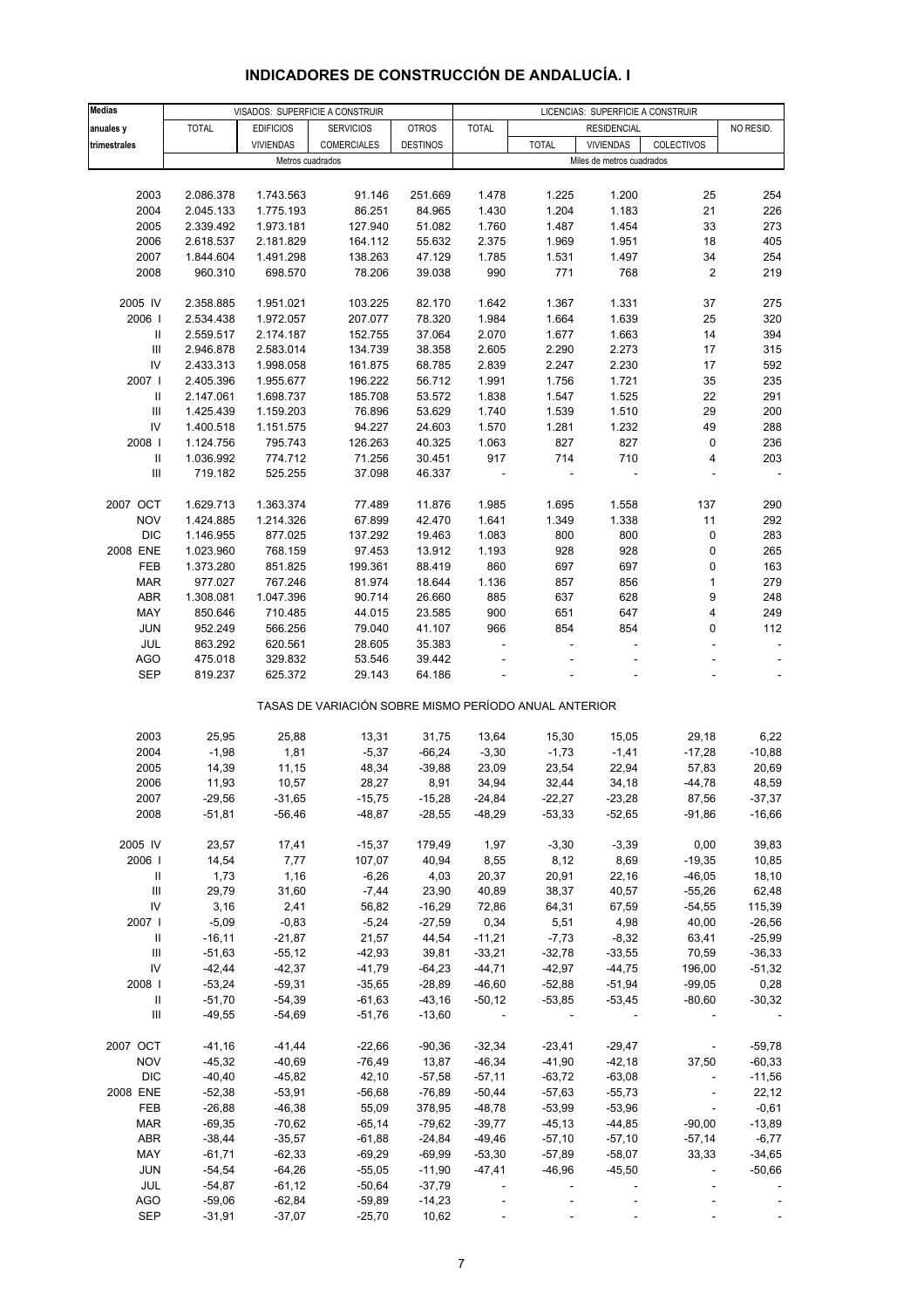| <b>Medias</b>                            |                      |                      |                      | VIVIENDAS VISADAS COLEGIO ARQUITECTOS TÉCNICOS        |                  |                      | LICENCIAS MUNIC.: Nº DE VIVIENDAS |                   |                   |  |
|------------------------------------------|----------------------|----------------------|----------------------|-------------------------------------------------------|------------------|----------------------|-----------------------------------|-------------------|-------------------|--|
| anuales y                                | <b>TOTAL</b>         |                      | OBRA NUEVA           |                                                       | Α                | A                    | <b>OBRA</b>                       | REHABI-           | DEMO-             |  |
| trimestrales                             |                      | <b>TOTAL</b>         | EDIF.VIV.            | OTROS EDIF.                                           | <b>AMPLIAR</b>   | <b>REFORMAR</b>      | <b>NUEVA</b>                      | LITACIÓN          | <b>LICIÓN</b>     |  |
|                                          |                      |                      |                      |                                                       | Unidades         |                      |                                   |                   |                   |  |
|                                          |                      |                      |                      |                                                       |                  |                      |                                   |                   |                   |  |
| 2003                                     | 12.302               | 11.218               | 11.160               | 58                                                    | 160              | 924                  | 7.770                             | 250               | 276               |  |
| 2004                                     | 12.080               | 11.141               | 11.229               | 12                                                    | 179              | 760                  | 7.555                             | 290               | 385               |  |
| 2005                                     | 13.575               | 12.390               | 12.373               | 17                                                    | 198              | 986                  | 8.651                             | 280               | 375               |  |
| 2006                                     | 14.915               | 14.038               | 14.031               | $\overline{\mathcal{I}}$                              | 189              | 689                  | 13.116                            | 336               | 517               |  |
| 2007                                     | 10.222               | 9.575                | 9.562                | 13                                                    | 151              | 496                  | 9.328                             | 262               | 572               |  |
| 2008                                     | 4.859                | 4.161                | 4.161                | 0                                                     | 141              | 557                  | 4.361                             | 404               | 612               |  |
|                                          |                      |                      |                      |                                                       |                  |                      |                                   |                   |                   |  |
| 2005 IV                                  | 13.399               | 12.051               | 12.048               | 3                                                     | 188              | 1.160                | 8.832                             | 250               | 322               |  |
| 2006  <br>Ш                              | 14.109<br>14.619     | 13.065<br>13.553     | 13.064<br>13.552     | $\mathbf{1}$<br>1                                     | 192<br>220       | 852<br>846           | 10.971<br>11.176                  | 262<br>344        | 467<br>464        |  |
| $\ensuremath{\mathsf{III}}\xspace$       | 17.440               | 16.699               | 16.697               | 3                                                     | 193              | 547                  | 15.294                            | 400               | 478               |  |
| IV                                       | 13.494               | 12.833               | 12.809               | 24                                                    | 150              | 510                  | 15.021                            | 339               | 657               |  |
| 2007 l                                   | 13.361               | 12.804               | 12.781               | 23                                                    | 151              | 406                  | 10.535                            | 221               | 443               |  |
| $\ensuremath{\mathsf{II}}$               | 11.500               | 10.842               | 10.814               | 27                                                    | 158              | 501                  | 9.439                             | 320               | 455               |  |
| $\ensuremath{\mathsf{III}}\xspace$       | 8.129                | 7.439                | 7.438                | 1                                                     | 143              | 548                  | 9.773                             | 294               | 375               |  |
| IV                                       | 7.897                | 7.214                | 7.213                | 1                                                     | 152              | 531                  | 7.566                             | 215               | 1.015             |  |
| 2008                                     | 5.324                | 4.743                | 4.743                | 0                                                     | 134              | 447                  | 4.959                             | 352               | 294               |  |
| $\sf II$                                 | 5.447                | 4.646                | 4.646                | 0                                                     | 176              | 625                  | 3.763                             | 455               | 929               |  |
| $\ensuremath{\mathsf{III}}\xspace$       | 3.806                | 3.094                | 3.094                | 0                                                     | 113              | 599                  |                                   |                   |                   |  |
|                                          |                      |                      |                      |                                                       |                  |                      |                                   |                   |                   |  |
| 2007 OCT                                 | 9.685                | 8.954                | 8.952                | 2                                                     | 153              | 578                  | 10.187                            | 332               | 471               |  |
| <b>NOV</b>                               | 8.305                | 7.620                | 7.619                | 1                                                     | 157              | 528                  | 7.777                             | 202               | 341               |  |
| <b>DIC</b>                               | 5.701                | 5.068                | 5.068                | 0                                                     | 147              | 486                  | 4.733                             | 111               | 2.234             |  |
| 2008 ENE                                 | 4.805                | 4.280                | 4.280                | 0                                                     | 97               | 428                  | 5.322                             | 372               | 296               |  |
| FEB<br>MAR                               | 5.627<br>5.539       | 5.012<br>4.936       | 5.012<br>4.936       | 0<br>0                                                | 155<br>150       | 460<br>453           | 4.349<br>5.207                    | 401<br>284        | 318<br>267        |  |
| <b>ABR</b>                               | 6.955                | 6.313                | 6.313                | 0                                                     | 200              | 442                  | 3.589                             | 782               | 552               |  |
| MAY                                      | 5.122                | 4.273                | 4.273                | 0                                                     | 159              | 690                  | 2.868                             | 311               | 209               |  |
| <b>JUN</b>                               | 4.263                | 3.353                | 3.353                | 0                                                     | 168              | 742                  | 4.833                             | 271               | 2.027             |  |
| JUL                                      | 4.545                | 3.649                | 3.649                | 0                                                     | 147              | 749                  | ÷                                 | ÷                 | ÷,                |  |
| <b>AGO</b>                               | 2.318                | 1.908                | 1.908                | 0                                                     | 80               | 330                  |                                   |                   |                   |  |
| <b>SEP</b>                               | 4.555                | 3.725                | 3.725                | 0                                                     | 111              | 719                  |                                   |                   |                   |  |
|                                          |                      |                      |                      | TASAS DE VARIACIÓN SOBRE MISMO PERÍODO ANUAL ANTERIOR |                  |                      |                                   |                   |                   |  |
| 2003                                     | 26,86                | 27,15                | 27,16                | 25,45                                                 | 0,00             | 29,27                | 20,60                             | 19,24             | 11,65             |  |
| 2004                                     | $-1,81$              | $-0,69$              | 0,63                 | $-80,29$                                              | 11,78            | $-17,73$             | $-2,76$                           | 15,97             | 39,75             |  |
| 2005                                     | 12,37                | 11,21                | 10, 18               | 51,45                                                 | 10,96            | 29,73                | 14,50                             | $-3,54$           | $-2,55$           |  |
| 2006                                     | 9,88                 | 13,30                | 13,40                | $-58,85$                                              | $-4,87$          | $-30,16$             | 51,61                             | 20,18             | 37,72             |  |
| 2007                                     | -31,47               | -31,79               | $-31,85$             | 82,56                                                 | -19,96           | -27,95               | -28,88                            | -21,92            | 10,69             |  |
| 2008                                     | $-55,82$             | $-59,84$             | $-59,78$             |                                                       | $-6,49$          | 14,87                | $-56,33$                          | 49,26             | 36,29             |  |
|                                          |                      |                      |                      |                                                       |                  |                      |                                   |                   |                   |  |
| 2005 IV                                  | 17,86                | 14,13                | 9,99                 | $-40,00$                                              | 9,71             | 81,63                | 0,26                              | $-27,75$          | $-33,22$          |  |
| 2006                                     | 12,68                | 12,61                | 12,97                | $-97,41$                                              | 4,35             | 15,87                | 56,27                             | $-7,54$           | 37,49             |  |
| Ш                                        | $-2,19$              | 0,47                 | 0,53                 | $-87,50$                                              | $-7,18$          | $-30,67$             | 49,46                             | 27,28             | 1,16              |  |
| $\ensuremath{\mathsf{III}}\xspace$<br>IV | 29,84<br>0,70        | 34,49<br>6,49        | 34,68<br>6,32        | $-86,67$<br>700,00                                    | 4,70<br>$-20,35$ | $-34,06$<br>$-56,01$ | 35,66<br>70,08                    | 26,85<br>35,47    | 25,66<br>104,35   |  |
| 2007                                     | $-5,30$              | $-2,00$              | $-2,17$              |                                                       | $-21,35$         | $-52,35$             | $-3,97$                           | $-15,54$          | $-5,21$           |  |
| Ш                                        | $-21,33$             | $-20,01$             | $-20,20$             | $\overline{\phantom{a}}$                              | $-28,22$         | $-40,78$             | $-15,55$                          | $-6,98$           | $-2,01$           |  |
| Ш                                        | $-53,39$             | $-55,46$             | $-55,45$             | $-75,00$                                              | $-25,91$         | 0,06                 | $-36,10$                          | $-26,58$          | $-21,60$          |  |
| IV                                       | $-41,48$             | $-43,79$             | $-43,69$             | $-95,83$                                              | 1,56             | 3,98                 | $-49,63$                          | $-36,52$          | 54,46             |  |
| 2008                                     | $-60,16$             | $-62,96$             | $-62,89$             | $\blacksquare$                                        | $-11,26$         | 10, 10               | $-52,93$                          | 59,43             | $-33,66$          |  |
| Ш                                        | $-52,64$             | $-57,14$             | $-57,04$             | $\blacksquare$                                        | 11,42            | 24,68                | $-60, 13$                         | 42,23             | 104,40            |  |
| Ш                                        | $-53,18$             | $-58,41$             | $-58,40$             | $\overline{\phantom{a}}$                              | $-21,21$         | 9,43                 |                                   |                   |                   |  |
|                                          |                      |                      |                      |                                                       |                  |                      |                                   |                   |                   |  |
| 2007 OCT                                 | $-37,41$             | $-39,15$             | $-39,17$             | $\Box$                                                | $-11,05$         | $-1,20$              | $-23,46$                          | 7,10              | 16,58             |  |
| <b>NOV</b>                               | $-39,92$             | $-42,61$             | $-42,58$             | $-88,89$                                              | $-1,26$          | 36,79                | $-52,22$                          | $-53,24$          | $-68,07$          |  |
| <b>DIC</b>                               | $-49,03$             | $-51,76$             | $-51,47$             | $\overline{\phantom{a}}$                              | 23,53            | $-13,21$             | $-69,42$                          | $-59,49$          | 346,80            |  |
| 2008 ENE                                 | $-58,70$             | $-61,65$             | $-61,42$             | L,                                                    | $-27,07$         | 25,51                | $-61,88$                          | 75,47             | $-23,32$          |  |
| FEB                                      | $-48,81$             | $-52,27$             | $-52,25$             | ÷                                                     | 18,32            | 27,07                | $-51,78$                          | 92,79             | $-33,61$          |  |
| <b>MAR</b>                               | $-68,27$             | $-70,54$             | $-70,54$             |                                                       | $-20,63$         | $-12,04$             | $-39,61$                          | 16,87             | $-42,33$          |  |
| <b>ABR</b><br>MAY                        | $-36,15$<br>$-59,70$ | $-38,82$<br>$-64,41$ | $-38,82$<br>$-64,41$ | L,                                                    | 55,04<br>$-1,24$ | $-0,90$<br>26,61     | $-61,15$<br>$-70,50$              | 129,33<br>$-2,81$ | 40,46<br>$-53,14$ |  |
| <b>JUN</b>                               | $-60,88$             | $-67,13$             | $-66,87$             | ÷,                                                    | $-8,20$          | 44,92                | $-48,35$                          | $-9,06$           | 286,10            |  |
| JUL                                      | $-59,03$             | $-64,07$             | $-64,07$             | $\overline{a}$                                        | $-11,98$         | $-2,85$              | $\overline{\phantom{a}}$          |                   |                   |  |
| <b>AGO</b>                               | $-62,31$             | $-65,92$             | $-65,92$             |                                                       | $-38,46$         | $-21,62$             |                                   |                   |                   |  |
| <b>SEP</b>                               | $-36,24$             | $-43,23$             | $-43,23$             |                                                       | $-15,91$         | 59,42                |                                   |                   |                   |  |
|                                          |                      |                      |                      |                                                       |                  |                      |                                   |                   |                   |  |

## **INDICADORES DE CONSTRUCCIÓN DE ANDALUCÍA. II**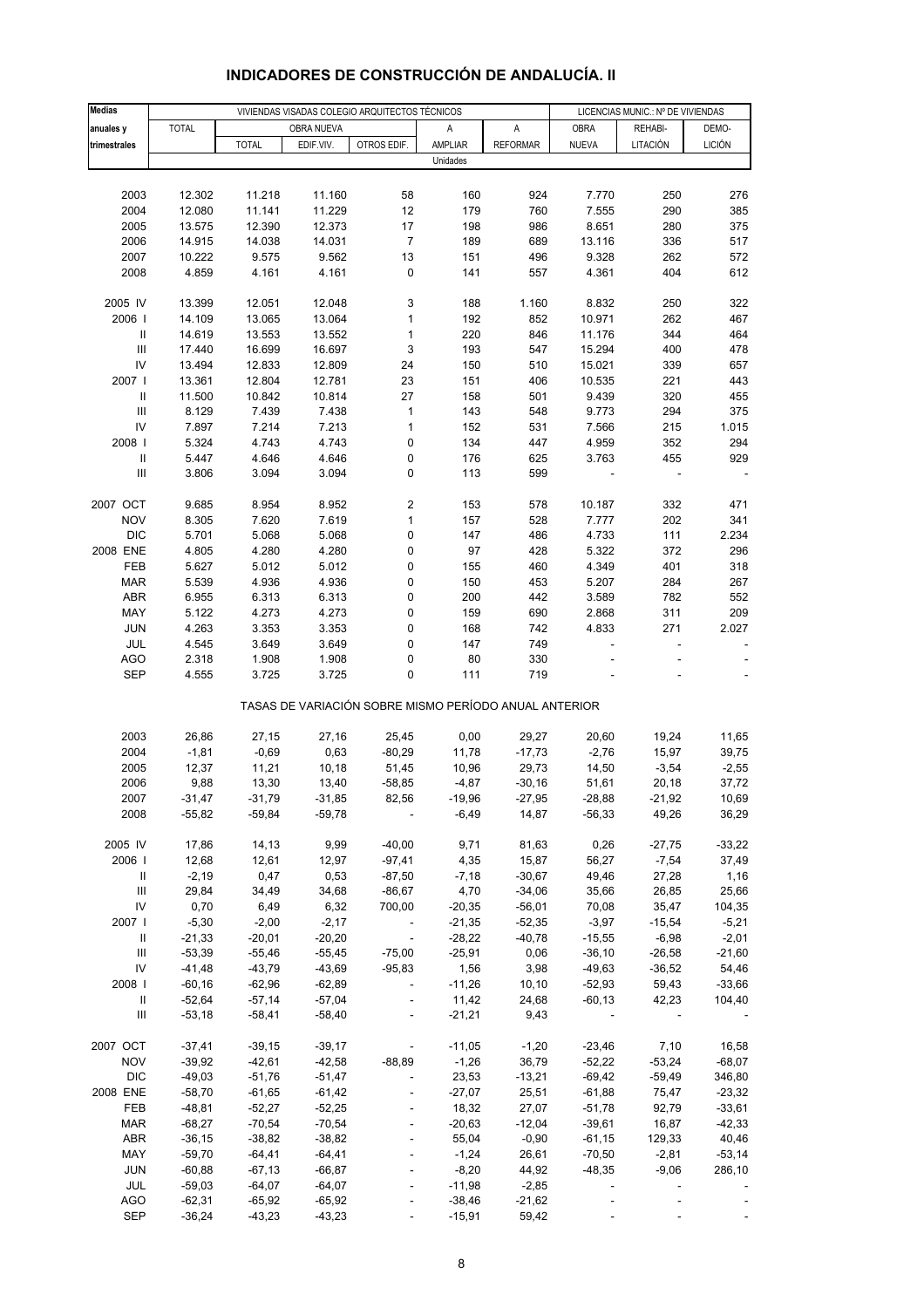| Medias                     |                          |                          | VIVIENDAS (2)     |                      |                          |                          |                    | PROYECTOS VISADOS                                     |                    | CERTIFICAC.      | LIQUIDACIÓN        |
|----------------------------|--------------------------|--------------------------|-------------------|----------------------|--------------------------|--------------------------|--------------------|-------------------------------------------------------|--------------------|------------------|--------------------|
| anuales y                  |                          | <b>INICIADAS</b>         |                   |                      | <b>TERMINADAS</b>        |                          |                    | POR EL COLEGIO DE ARQUITECTOS                         |                    | FIN DE OBRA      | <b>EJECUCIÓN</b>   |
| trimestrales               | <b>TOTAL</b>             | <b>PROTEGIDAS</b>        | <b>LIBRES</b>     | <b>TOTAL</b>         | <b>PROTEGIDAS</b>        | <b>LIBRES</b>            | <b>TOTAL</b>       | <b>PROTEGIDOS</b>                                     | <b>LIBRES</b>      | Nº VIVIENDAS     | MAT. OBRA          |
|                            |                          |                          |                   |                      | Unidades                 |                          |                    |                                                       |                    | Unidades         | Miles €            |
|                            |                          |                          |                   |                      |                          |                          |                    |                                                       |                    |                  |                    |
| 2003                       | 13.320                   | 1.105                    | 12.215            | 10.807               | 994                      | 9.814                    | 15.323             | 968                                                   | 14.355             | 7.979            | 397.376            |
| 2004                       | 11.562                   | 744                      | 10.818            | 9.514                | 786                      | 8.729                    | 13.185             | 1.003                                                 | 12.182             | 8.254            | 440.889            |
| 2005                       | 12.647                   | 1.179                    | 11.468            | 12.656               | 940                      | 11.716                   | 14.421             | 1.023                                                 | 13.397             | 9.025            | 519.190            |
| 2006                       | 12.494                   | 1.296                    | 11.198            | 11.099               | 782                      | 10.317                   | 16.333             | 961                                                   | 15.372             | 10.071           | 590.503            |
| 2007                       | 9.365                    | 1.047                    | 8.318             | 10.704               | 756                      | 9.948                    | 6.939              | 522                                                   | 6.417              | 10.275           | 618.884            |
| 2008                       | 6.038                    | 1.085                    | 4.953             | 11.573               | 761                      | 10.812                   | 2.937              | 458                                                   | 2.479              | 9.589            | 629.762            |
|                            |                          |                          |                   |                      |                          |                          |                    |                                                       |                    |                  |                    |
| 2005 IV                    | 11.147                   | 1.816                    | 9.331             | 13.773               | 1.259                    | 12.513                   | 14.116             | 954                                                   | 13.162             | 9.484            | 571.045            |
| 2006                       | 12.464                   | 1.262                    | 11.202            | 10.453               | 788                      | 9.664                    | 14.647             | 980                                                   | 13.667             | 9.792            | 572.922            |
| Ш                          | 13.170                   | 1.330                    | 11.840            | 11.531               | 1.165                    | 10.366                   | 17.068             | 1.006                                                 | 16.063             | 10.601           | 614.412            |
| $\mathbf{III}$             | 11.529                   | 528                      | 11.001            | 10.898               | 430                      | 10.468                   | 25.952             | 1.272                                                 | 24.680             | 9.592            | 559.239            |
| IV                         | 12.815                   | 2.064                    | 10.751            | 11.513               | 745                      | 10.769                   | 7.665              | 586                                                   | 7.079              | 10.299           | 615.439            |
| 2007 l                     | 10.874                   | 671                      | 10.203            | 10.263               | 814                      | 9.450                    | 11.498             | 1.005                                                 | 10.493             | 10.070           | 594.514            |
| Ш                          | 10.105                   | 1.196                    | 8.909             | 12.135               | 601                      | 11.533                   | 6.062              | 467                                                   | 5.594              | 11.451           | 681.112            |
| $\mathbf{III}$             | 8.746                    | 674                      | 8.072             | 10.089               | 920                      | 9.169                    | 5.240              | 173                                                   | 5.067              | 9.756            | 607.346            |
| IV                         | 7.735                    | 1.647                    | 6.088             | 10.330               | 688                      | 9.642                    | 4.958              | 443                                                   | 4.515              | 9.824            | 592.563            |
| 2008                       | 6.606                    | 663                      | 5.943             | 11.276               | 653                      | 10.623                   | 3.346              | 403                                                   | 2.944              | 10.208           | 637.510            |
| $\ensuremath{\mathsf{II}}$ | 5.470                    | 1.507                    | 3.963             | 11.870               | 869                      | 11.001                   | 3.168              | 419                                                   | 2.749              | 9.939            | 680.232            |
| Ш                          | $\overline{a}$           | $\overline{a}$           | ÷                 | ÷,                   | $\overline{\phantom{a}}$ | $\blacksquare$           | 2.297              | 552                                                   | 1.745              | 8.618            | 571.545            |
|                            |                          |                          |                   |                      |                          |                          |                    |                                                       |                    |                  |                    |
| 2007 OCT                   | 9.344                    | 1.357                    | 7.987             | 9.853                | 905                      | 8.948                    | 5.990              | 355                                                   | 5.635              | 10.507           | 617.419            |
| <b>NOV</b>                 | 5.798                    | 595                      | 5.203             | 11.901               | 761                      | 11.140                   | 4.650              | 384                                                   | 4.266              | 10.878           | 635.104            |
| <b>DIC</b><br>2008 ENE     | 8.063                    | 2.988                    | 5.075             | 9.235                | 398                      | 8.837                    | 4.233<br>3.835     | 589                                                   | 3.644              | 8.087            | 525.165<br>626.131 |
| FEB                        | 6.771                    | 234<br>1.049             | 6.537<br>6.423    | 10.393               | 453                      | 9.940                    | 3.655              | 548                                                   | 3.287              | 10.250<br>11.293 | 716.225            |
| <b>MAR</b>                 | 7.472<br>5.574           | 705                      | 4.869             | 10.699<br>12.737     | 344<br>1.163             | 10.355<br>11.574         | 2.549              | 493<br>167                                            | 3.162<br>2.382     | 9.081            | 570.174            |
| <b>ABR</b>                 | 4.942                    | 1.264                    | 3.678             | 9.361                | 1.183                    | 8.178                    | 3.261              | 518                                                   | 2.743              | 10.502           | 701.823            |
| MAY                        | 5.427                    | 1.252                    | 4.175             | 12.686               | 798                      | 11.888                   | 3.228              | 317                                                   | 2.911              | 9.745            | 647.028            |
| JUN                        | 6.042                    | 2.005                    | 4.037             | 13.562               | 625                      | 12.937                   | 3.014              | 422                                                   | 2.592              | 9.571            | 691.845            |
| JUL                        | ÷,                       |                          |                   |                      | ÷,                       | J.                       | 2.898              | 811                                                   | 2.087              | 13.191           | 835.852            |
| <b>AGO</b>                 |                          |                          |                   |                      |                          |                          | 1.816              | 566                                                   | 1.250              | 4.659            | 315.646            |
| <b>SEP</b>                 |                          |                          |                   |                      |                          |                          | 2.177              | 278                                                   | 1.899              | 8.005            | 563.136            |
|                            |                          |                          |                   |                      |                          |                          |                    |                                                       |                    |                  |                    |
|                            |                          |                          |                   |                      |                          |                          |                    | TASAS DE VARIACIÓN SOBRE MISMO PERÍODO ANUAL ANTERIOR |                    |                  |                    |
|                            |                          |                          |                   |                      |                          |                          |                    |                                                       |                    |                  |                    |
| 2003                       | 26,94                    | 20,49                    | 27,56             | 4,58                 | 25,83                    | 2,83                     | 30,53              | 30,08                                                 | 30,56              | $-5,08$          | 5,42               |
| 2004                       | $-13,20$                 | $-32,61$                 | $-11,44$          | $-11,96$             | $-20,94$                 | $-11,06$                 | $-13,95$           | 3,60                                                  | $-15,14$           | 3,44             | 10,95              |
| 2005                       | 9,38                     | 58,31                    | 6,01              | 33,02                | 19,66                    | 34,22                    | 9,37               | 2,07                                                  | 9,98               | 9,35             | 17,76              |
| 2006                       | $-1,20$                  | 9,97                     | $-2,35$           | $-12,30$             | $-16,78$                 | $-11,95$                 | 13,26              | $-6,08$                                               | 14,74              | 11,59            | 13,74              |
| 2007                       | $-25,05$                 | $-19,23$                 | $-25,72$          | $-3,56$              | $-3,37$                  | $-3,57$                  | $-57,51$           | $-45,68$                                              | $-58,25$           | 2,03             | 4,81               |
| 2008                       | $-42,44$                 | 16,23                    | $-48,17$          | 3,34                 | 7,56                     | 3,05                     | $-61,36$           | $-16,54$                                              | $-64,84$           | $-8,03$          | 0,34               |
|                            |                          |                          |                   |                      |                          |                          |                    |                                                       |                    |                  |                    |
| 2005 IV                    | $-7,49$                  | 93,71                    | $-16,03$          | 40,45                | 34,11                    | 41,12                    | 4,08               | 14,52                                                 | 3,40               | 13,49            | 27,07              |
| 2006                       | $-0,77$                  | 14,31                    | $-2,23$           | $-9,89$              | $-16,25$                 | $-9,33$                  | $-8,83$            | $-24,90$                                              | $-7,40$            | 29,59            | 35,09              |
| Ш                          | $-1,59$                  | 96,89                    | $-6,83$           | $-7,95$              | 17,12                    | $-10,11$                 | 10,73              | 20,73                                                 | 10,16              | 9,55             | 11,04              |
| Ш<br>IV                    | $-14,57$<br>14,96        | $-52,79$<br>13,65        | $-11,12$<br>15,21 | $-14,36$<br>$-16,40$ | $-23,70$<br>$-40,87$     | $-13,92$<br>$-13,94$     | 114,72<br>$-45,70$ | 27,15<br>$-38,60$                                     | 122,62<br>$-46,21$ | 2,23<br>8,60     | 5,85<br>7,77       |
| 2007 l                     | $-12,75$                 | $-46,83$                 | $-8,91$           | $-1,81$              | 3,21                     | $-2,22$                  | $-21,50$           | 2,55                                                  | $-23,22$           | 2,84             | 3,77               |
| Ш                          | $-23,28$                 | $-10,08$                 | $-24,76$          | 5,24                 | $-48,40$                 | 11,26                    | $-64,49$           | $-53,52$                                              | $-65,17$           | 8,02             | 10,86              |
| Ш                          | $-24,14$                 | 27,65                    | $-26,62$          | $-7,42$              | 113,87                   | $-12,41$                 | $-79,81$           | $-86,40$                                              | $-79,47$           | 1,71             | 8,60               |
| IV                         | $-39,64$                 | $-20,23$                 | $-43,37$          | $-10,28$             | $-7,61$                  | $-10,47$                 | $-35,32$           | $-24,46$                                              | $-36,22$           | $-4,62$          | $-3,72$            |
| 2008                       | $-39,26$                 | $-1,24$                  | $-41,76$          | 9,87                 | $-19,71$                 | 12,42                    | $-70,90$           | $-59,93$                                              | $-71,95$           | 1,37             | 7,23               |
| Ш                          | $-45,86$                 | 26,04                    | $-55,51$          | $-2,18$              | 44,46                    | $-4,62$                  | $-47,74$           | $-10,36$                                              | $-50,87$           | $-13,20$         | $-0, 13$           |
| Ш                          | $\overline{\phantom{a}}$ | $\overline{\phantom{a}}$ | $\sim$ $\sim$     | $\blacksquare$       | $\overline{\phantom{a}}$ | $\sim 100$               | $-56,16$           | 218,88                                                | $-65,55$           | $-11,66$         | $-5,89$            |
|                            |                          |                          |                   |                      |                          |                          |                    |                                                       |                    |                  |                    |
| 2007 OCT                   | $-37,70$                 | 16,38                    | $-42,26$          | $-3,18$              | $-1,42$                  | $-3,36$                  | $-10,72$           | $-30,12$                                              | $-9,13$            | $-1,58$          | $-13,38$           |
| <b>NOV</b>                 | $-36,07$                 | $-51,70$                 | $-33,61$          | $-0,44$              | 30,76                    | $-2,03$                  | $-46,34$           | $-25,58$                                              | $-47,65$           | $-5,65$          | $-4,98$            |
| <b>DIC</b>                 | $-43,92$                 | $-21,26$                 | $-52,05$          | $-25,58$             | $-45,78$                 | $-24,31$                 | $-44,46$           | $-19,75$                                              | $-47,10$           | $-6,96$          | 12,90              |
| 2008 ENE                   | $-43,46$                 | $-69,96$                 | $-41,61$          | 18,41                | $-57,70$                 | 28,99                    | $-53,69$           | $-20,46$                                              | $-56,71$           | 4,54             | 6,18               |
| FEB                        | $-34,61$                 | 79,62                    | $-40,76$          | 1,70                 | $-52,49$                 | 5,71                     | $-59,04$           | $-23,21$                                              | $-61,82$           | 13,38            | 25,82              |
| <b>MAR</b>                 | $-39,56$                 | 8,46                     | $-43,20$          | 10,82                | 80,03                    | 6,70                     | $-85,26$           | $-90,08$                                              | $-84,74$           | $-13,06$         | $-8,72$            |
| <b>ABR</b>                 | $-53,35$                 | $-24, 13$                | $-58,80$          | $-24,51$             | 154,41                   | $-31,48$                 | $-42,21$           | 56,83                                                 | $-48,37$           | 9,37             | 12,87              |
| MAY                        | $-43,62$                 | 14,03                    | $-51,04$          | 2,81                 | $-15,38$                 | 4,32                     | $-51,79$           | $-44,39$                                              | $-52,48$           | $-25,88$         | $-12,58$           |
| JUN                        | $-40,15$                 | 143,62                   | $-56,46$          | 16,26                | 57,83                    | 14,80                    | -48,44             | $-15,94$                                              | $-51,50$           | $-17,52$         | 1,54               |
| JUL                        | $\overline{\phantom{a}}$ |                          |                   | ÷                    | $\overline{\phantom{a}}$ | $\blacksquare$           | $-54,61$           | 174,92                                                | $-65,73$           | 7,51             | 8,31               |
| AGO                        |                          |                          |                   |                      | $\overline{\phantom{a}}$ | $\overline{\phantom{a}}$ | $-54,79$           | 414,55                                                | $-68,01$           | $-22,18$         | $-13,21$           |
| <b>SEP</b>                 |                          |                          |                   |                      |                          |                          | $-59,07$           | 143,86                                                | $-63,52$           | $-27,30$         | $-17,98$           |

#### **INDICADORES DE CONSTRUCCIÓN DE ANDALUCÍA. III**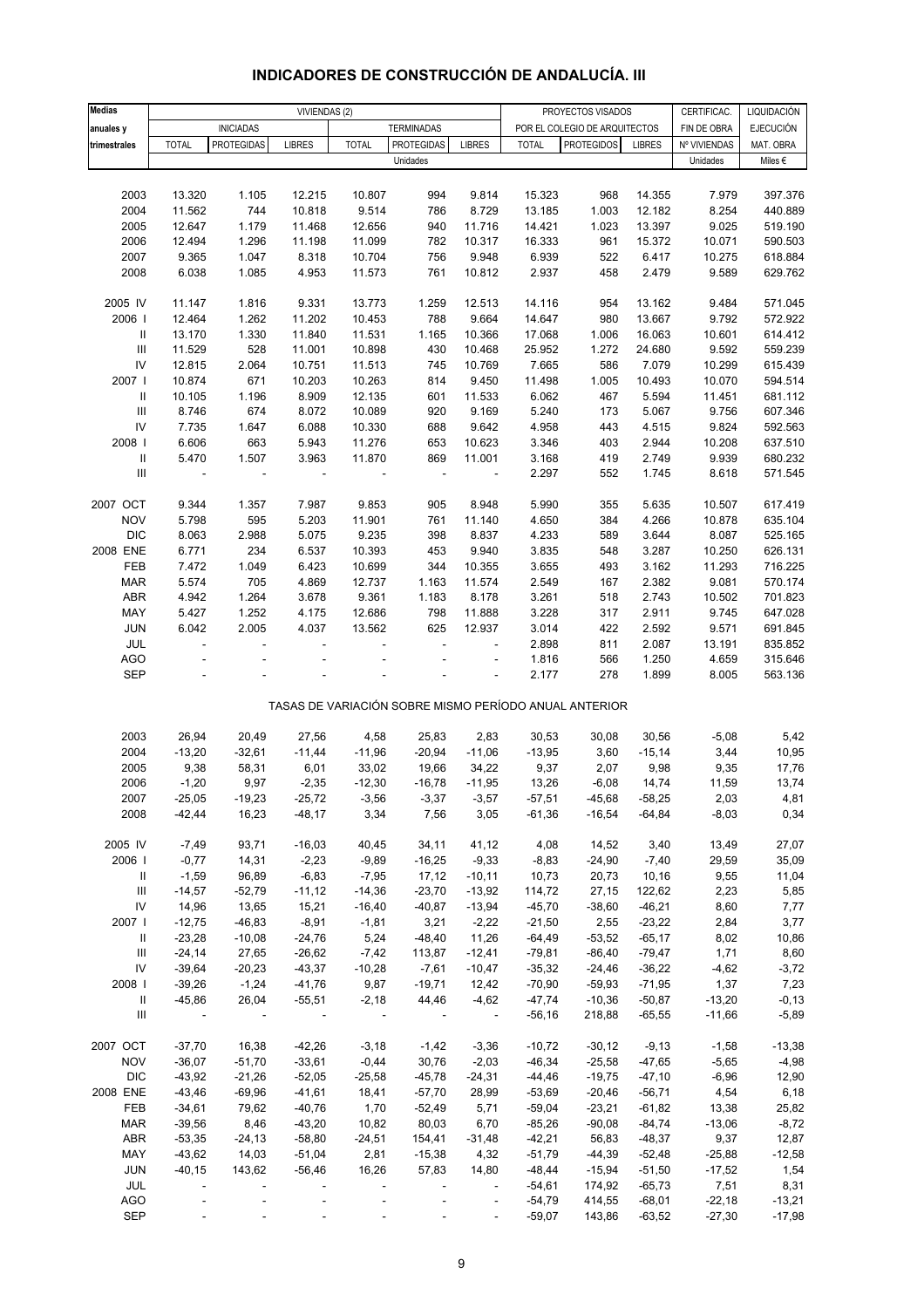# **INDICADORES DE CONSTRUCCIÓN DE ANDALUCÍA. IV**

| <b>Medias</b>                      | LICITACIÓN OFICIAL (SEOPAN) |                                                       |                        |              | LICITACIÓN OFICIAL (FOMENTO) |                    | CONSUMO          |
|------------------------------------|-----------------------------|-------------------------------------------------------|------------------------|--------------|------------------------------|--------------------|------------------|
|                                    | <b>TOTAL</b>                | <b>EDIFICACIÓN</b>                                    | OBRA CIVIL             | <b>TOTAL</b> | <b>EDIFICACIÓN</b>           | INGENIERÍA         | E.ELECTRICA      |
| anuales y                          |                             |                                                       |                        |              |                              |                    | CONSTRUC.        |
| trimestrales                       |                             |                                                       |                        | Miles €      |                              | <b>CIVIL</b>       | Gwh              |
|                                    |                             |                                                       |                        |              |                              |                    |                  |
| 2003                               | 270.894,2                   | 89.049,8                                              | 181.844,4              | 218.525      | 67.710                       | 150.815            | 22,083           |
| 2004                               |                             |                                                       | 227.692.3              | 296.694      | 83.538                       |                    |                  |
| 2005                               | 332.945,5                   | 105.253,3                                             |                        |              |                              | 213.156<br>268.898 | 26,046<br>31,239 |
| 2006                               | 430.460,5                   | 130.807,8                                             | 299.652,7              | 385.463      | 116.565<br>143.160           | 433.775            |                  |
|                                    | 545.422,7<br>542.622,6      | 154.213,7                                             | 391.209,0              | 576.936      |                              |                    | 33,893           |
| 2007                               |                             | 168.316,1                                             | 374.306,5              | 451.730      | 147.176                      | 304.554            | 36,204           |
| 2008                               | 501.319,8                   | 152.208,8                                             | 349.111,0              | 520.698      | 156.146                      | 364.552            | 36,317           |
| 2006                               | 420.033,7                   | 174.695,3                                             | 245.338,3              | 416.068      | 149.580                      | 266.487            | 36,735           |
| $\mathbf{II}$                      | 415.439,0                   | 121.684,0                                             | 293.755,0              | 473.480      | 141.618                      | 331.863            | 31,564           |
| Ш                                  | 570.271,0                   | 168.652,7                                             | 401.618,3              | 507.304      | 150.225                      | 357.079            | 34,067           |
| IV                                 | 775.947,0                   | 151.822,7                                             | 624.124,3              | 910.890      | 131.219                      | 779.671            | 33,205           |
| 2007                               | 653.329,7                   | 234.827,0                                             | 418.502,7              | 409.079      | 215.747                      | 193.332            | 36,752           |
| $\mathbf{II}$                      | 509.166,0                   | 122.587,3                                             | 386.578,7              | 478.803      | 98.380                       | 380.424            | 34,309           |
| Ш                                  |                             |                                                       |                        |              |                              |                    |                  |
| IV                                 | 345.705,0                   | 111.042,3                                             | 234.662,7              | 309.437      | 98.083                       | 211.354            | 36,649           |
|                                    | 662.289,7                   | 204.807,7                                             | 457.482,0              | 609.600      | 176.495                      | 433.105            | 37,105           |
| 2008                               | 804.409,0                   | 207.144,0                                             | 597.265,0              | 786.636      | 204.155                      | 582.481            | 38,021           |
| Ш                                  | 392.544,7                   | 125.884,0                                             | 266.660,7              | 358.436      | 102.989                      | 255.446            | 34,614           |
| Ш                                  | 384.586,0                   | 155.111,0                                             | 229.475,0              | 417.021      | 161.293                      | 255.729            |                  |
| IV                                 | 268.579,0                   | 57.671,0                                              | 210.908,0              |              |                              |                    |                  |
| 2007 NOV                           | 403.832,0                   | 142.712,0                                             | 261.120,0              | 304.123      | 152.162                      | 151.961            | 36,127           |
| <b>DIC</b>                         | 943.400,0                   | 206.772,0                                             | 736.628,0              | 824.961      | 133.286                      | 691.674            | 36,912           |
| 2008 ENE                           | 480.891,0                   | 196.759,0                                             | 284.132,0              | 541.140      | 223.776                      | 317.364            | 39,990           |
| FEB                                | 520.627,0                   | 136.501,0                                             | 384.126,0              | 461.402      | 89.875                       | 371.527            | 38,824           |
| <b>MAR</b>                         | 1.411.709,0                 | 288.172,0                                             | 1.123.537,0            | 1.357.366    | 298.813                      | 1.058.553          | 35,248           |
| ABR                                | 899.685,0                   | 314.090,0                                             | 585.595,0              | 842.219      | 264.820                      | 577.399            | 35,926           |
| MAY                                | 114.404,0                   | 26.431,0                                              | 87.973,0               | 93.703       | 22.981                       | 70.722             | 34,243           |
| <b>JUN</b>                         |                             |                                                       |                        |              |                              |                    |                  |
|                                    | 163.545,0                   | 37.131,0                                              | 126.414,0              | 139.385      | 21.167                       | 118.218            | 33,673           |
| JUL                                | 412.132,0                   | 227.501,0                                             | 184.631,0              | 432.338      | 216.007                      | 216.332            |                  |
| AGO                                | 265.960,0                   | 187.291,0                                             | 78.669,0               | 243.385      | 183.537                      | 59.848<br>491.006  |                  |
| SEP<br>ОСТ                         | 475.666,0<br>268.579,0      | 50.541,0<br>57.671,0                                  | 425.125,0<br>210.908,0 | 575.341      | 84.335                       |                    |                  |
|                                    |                             |                                                       |                        |              |                              |                    |                  |
|                                    |                             | TASAS DE VARIACIÓN SOBRE MISMO PERÍODO ANUAL ANTERIOR |                        |              |                              |                    |                  |
| 2003                               | 15,47                       | 32,32                                                 | 8,68                   | $-11,22$     | $-7,51$                      | $-12,79$           | $-9,85$          |
| 2004                               | 22,91                       | 18,20                                                 | 25,21                  | 35,77        | 23,38                        | 41,34              | 17,95            |
| 2005                               | 29,29                       | 24,28                                                 | 31,60                  | 29,92        | 39,54                        | 26,15              | 19,94            |
| 2006                               | 26,71                       | 17,89                                                 | 30,55                  | 49,67        | 22,82                        | 61,32              | 8,49             |
| 2007                               | $-0,51$                     | 9,14                                                  | $-4,32$                | $-21,70$     | 2,81                         | $-29,79$           | 6,82             |
| 2008                               | $-2,92$                     | $-8,87$                                               | $-0,08$                | 30,47        | 13,64                        | 39,30              | 2,21             |
|                                    |                             |                                                       |                        |              |                              |                    |                  |
| 2006                               | $-8,21$                     | 106,90                                                | $-34,25$               | 8,64         | 82,08                        | $-11,41$           | 19,47            |
| $\, \parallel$                     | 18,84                       | $-11,74$                                              | 38,75                  | 43,47        | 10,55                        | 64,35              | 5,79             |
| $\ensuremath{\mathsf{III}}\xspace$ | 50,83                       | 39,24                                                 | 56,29                  | 44,79        | 30,97                        | 51,52              | 5,67             |
| IV                                 | 44,61                       | $-15,56$                                              | 74,93                  | 90,37        | $-7,14$                      | 131,23             | 3,34             |
| 2007 l                             | 55,54                       | 34,42                                                 | 70,58                  | $-1,68$      | 44,24                        | $-27,45$           | 0,05             |
| $\, \parallel$                     | 22,56                       | 0,74                                                  | 31,60                  | 1,12         | $-30,53$                     | 14,63              | 8,70             |
| Ш                                  | $-39,38$                    | $-34,16$                                              | $-41,57$               | $-39,00$     | $-34,71$                     | $-40,81$           | 7,58             |
| IV                                 | $-14,65$                    | 34,90                                                 | $-26,70$               | $-33,08$     | 34,50                        | $-44,45$           | 11,75            |
| 2008                               | 23,12                       | $-11,79$                                              | 42,71                  | 92,29        | $-5,37$                      | 201,29             | 3,45             |
| $\, \parallel$                     | $-22,90$                    | 2,69                                                  | $-31,02$               | $-25,14$     | 4,69                         | $-32,85$           | 0,89             |
| Ш                                  | 11,25                       | 39,69                                                 | $-2,21$                | 34,77        | 64,45                        | 21,00              |                  |
| IV                                 | -58,01                      | $-78,23$                                              | $-43,71$               |              |                              |                    |                  |
|                                    |                             |                                                       |                        |              |                              |                    |                  |
| 2007 NOV                           | $-29,71$                    | $-28,69$                                              | $-30,25$               | $-40,59$     | 19,21                        | $-60,46$           |                  |
| <b>DIC</b>                         | 100,09                      | 63,51                                                 | 113,50                 | $-15,20$     | $-18,98$                     | $-14,43$           |                  |
| 2008 ENE                           | $-53,74$                    | $-5,90$                                               | $-65,78$               | 30,76        | 3,56                         | 60,49              |                  |
| FEB                                | 22,77                       | -45,69                                                | 122,35                 | 11,50        | $-58,41$                     | 87,88              |                  |
| <b>MAR</b>                         | 184,37                      | 18,08                                                 | 345,17                 | 239,70       | 38,93                        | 473,73             |                  |
| ABR                                | 141,26                      | 199,08                                                | 118,60                 | 158,23       | 303,41                       | 121,65             |                  |
| MAY                                | $-83,97$                    | $-79,91$                                              | $-84,88$               | $-86,91$     | $-83,99$                     | $-87,64$           |                  |
| <b>JUN</b>                         | $-62,91$                    | $-71,69$                                              | $-59,20$               | $-64,68$     | $-75,37$                     | $-61,70$           |                  |
| JUL                                | $-16,00$                    | 53,37                                                 | $-46,06$               | $-1,38$      | 61,77                        | $-29,03$           |                  |
| <b>AGO</b>                         | $-34,81$                    | 57,92                                                 | $-72,81$               | $-31,74$     | 75,20                        | $-76,23$           |                  |
| <b>SEP</b>                         | 243,41                      | $-23,64$                                              | 487,83                 | 331,33       | 50,71                        | 534,13             |                  |
| ОСТ                                | $-58,01$                    | $-78,23$                                              | $-43,71$               |              |                              |                    |                  |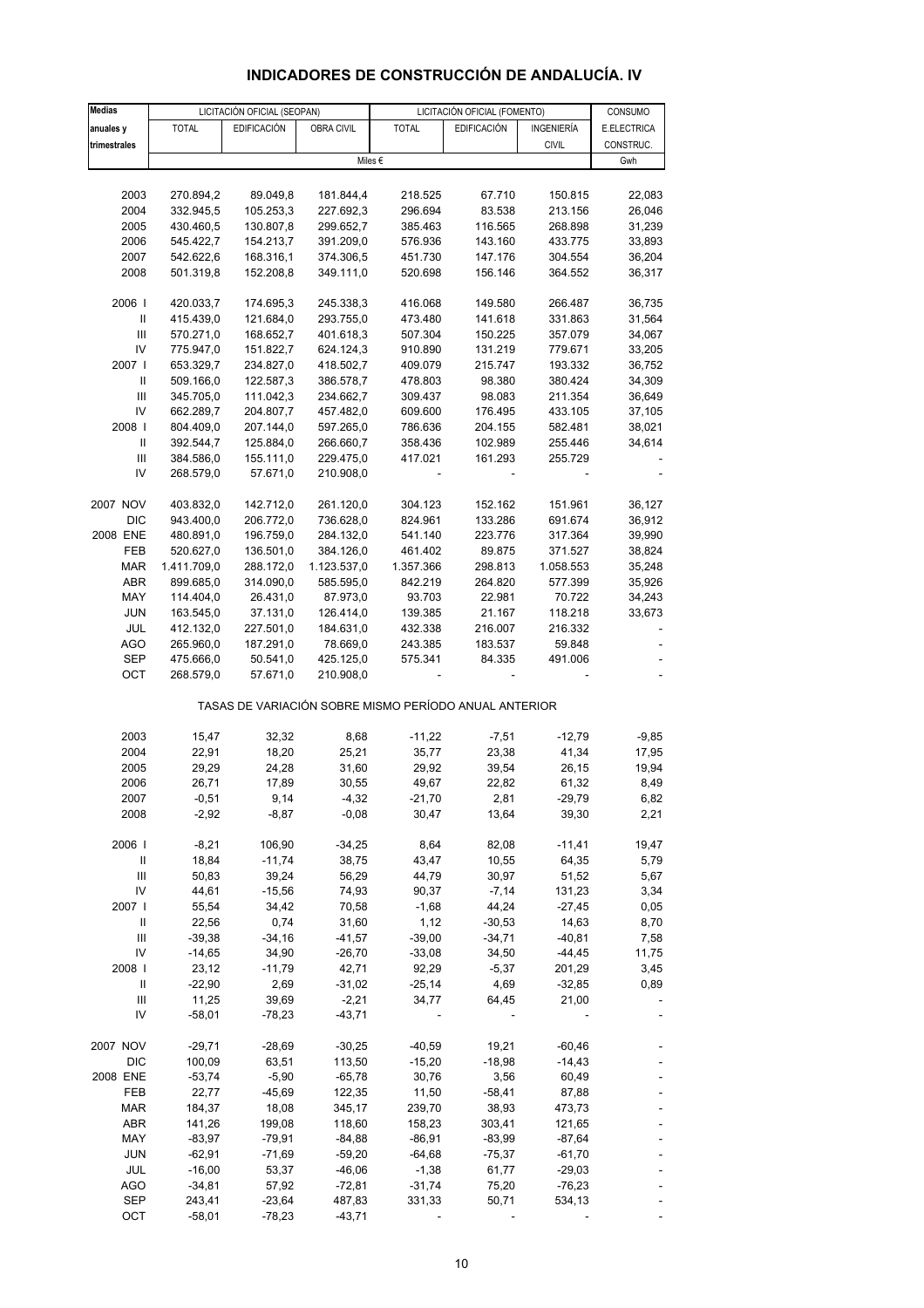| <b>Medias</b>                      |                        |                    |                                                       | ESTABLECIMIENTOS HOTELEROS |                          |                        |                  |
|------------------------------------|------------------------|--------------------|-------------------------------------------------------|----------------------------|--------------------------|------------------------|------------------|
| anuales y                          |                        | NÚMERO DE VIAJEROS |                                                       |                            | NÚMERO DE PERNOCTACIONES |                        | <b>GRADO DE</b>  |
| trimestrales                       | <b>TOTAL</b>           | <b>ESPAÑOLES</b>   | <b>EXTRANJEROS</b>                                    | <b>TOTAL</b>               | <b>ESPAÑOLES</b>         | <b>EXTRANJEROS</b>     | <b>OCUPACIÓN</b> |
|                                    |                        |                    | Unidades                                              |                            |                          |                        | $\%$             |
|                                    |                        |                    |                                                       |                            |                          |                        |                  |
| 2003                               | 1.061.232              | 611.811            | 449.352                                               | 3.109.431                  | 1.510.367                | 1.599.267              | 51,81            |
| 2004                               | 1.122.194              | 685.259            | 436.996                                               | 3.286.845                  | 1.751.344                | 1.535.516              | 50,25            |
| 2005                               | 1.220.254              | 754.811            | 465.443                                               | 3.496.667                  | 1.900.228                | 1.596.439              | 50,60            |
| 2006                               | 1.300.718              | 804.384            | 496.334                                               | 3.650.814                  | 2.016.536<br>2.041.612   | 1.634.278              | 51,02<br>50,68   |
| 2007<br>2008                       | 1.344.318<br>1.404.417 | 835.450<br>865.262 | 508.867<br>539.155                                    | 3.720.296<br>3.998.477     | 2.150.065                | 1.678.684<br>1.848.412 | 51,27            |
|                                    |                        |                    |                                                       |                            |                          |                        |                  |
| 2006                               | 971.998                | 630.708            | 341.291                                               | 2.469.071                  | 1.366.297                | 1.102.774              | 41,17            |
| Ш                                  | 1.517.527              | 877.356            | 640.171                                               | 4.097.731                  | 2.055.937                | 2.041.794              | 55,11            |
| Ш                                  | 1.630.628              | 1.019.332          | 611.296                                               | 5.260.131                  | 3.119.368                | 2.140.763              | 65,58            |
| IV                                 | 1.082.716              | 690.138            | 392.578                                               | 2.776.324                  | 1.524.543                | 1.251.781              | 42,23            |
| 2007                               | 1.003.959              | 656.585            | 347.374                                               | 2.554.619                  | 1.415.102                | 1.139.517              | 40,73            |
| Ш                                  | 1.530.520              | 896.347            | 634.173                                               | 4.094.765                  | 2.066.042                | 2.028.723              | 53,25            |
| Ш                                  | 1.721.468              | 1.077.653          | 643.815                                               | 5.387.321                  | 3.170.963                | 2.216.358              | 66,57            |
| IV                                 | 1.121.324              | 711.216            | 410.107                                               | 2.844.478                  | 1.514.339                | 1.330.139              | 42,18            |
| 2008                               | 1.057.622              | 702.190            | 355.432                                               | 2.734.866                  | 1.545.459                | 1.189.407              | 40,51            |
| Ш                                  | 1.500.139              | 868.755            | 631.384                                               | 4.013.515                  | 1.939.752                | 2.073.763              | 50,73            |
| $\ensuremath{\mathsf{III}}\xspace$ | 1.679.257<br>1.333.118 | 1.063.418          | 615.838                                               | 5.375.622                  | 3.155.976                | 2.219.645              | 64,32            |
| IV                                 |                        | 749.528            | 583.590                                               | 3.612.759                  | 1.577.090                | 2.035.669              | 46,07            |
| 2007 NOV                           | 1.004.824              | 675.898            | 328.926                                               | 2.514.067                  | 1.473.515                | 1.040.552              | 40,28            |
| <b>DIC</b>                         | 877.067                | 604.435            | 272.632                                               | 2.163.904                  | 1.316.033                | 847.871                | 34,93            |
| 2008 ENE                           | 783.348                | 526.031            | 257.317                                               | 2.047.364                  | 1.153.505                | 893.859                | 32,99            |
| FEB                                | 1.033.516              | 713.935            | 319.581                                               | 2.603.183                  | 1.486.479                | 1.116.704              | 41,43            |
| <b>MAR</b>                         | 1.356.002              | 866.603            | 489.399                                               | 3.554.051                  | 1.996.393                | 1.557.658              | 47,11            |
| <b>ABR</b>                         | 1.386.605              | 786.964            | 599.641                                               | 3.530.515                  | 1.685.745                | 1.844.770              | 46,27            |
| MAY                                | 1.564.713              | 866.639            | 698.074                                               | 4.219.095                  | 1.953.243                | 2.265.852              | 52,13            |
| <b>JUN</b>                         | 1.549.098              | 952.661            | 596.437                                               | 4.290.934                  | 2.180.267                | 2.110.667              | 53,78            |
| JUL                                | 1.610.595              | 1.056.077          | 554.518                                               | 5.345.398                  | 3.160.548                | 2.184.850              | 63,34            |
| <b>AGO</b>                         | 1.811.351              | 1.197.356          | 613.995                                               | 6.066.973                  | 3.878.743                | 2.188.230              | 71,05            |
| SEP                                | 1.615.824              | 936.822            | 679.002                                               | 4.714.494                  | 2.428.638                | 2.285.856              | 58,57            |
| OCT                                | 1.333.118              | 749.528            | 583.590                                               | 3.612.759                  | 1.577.090                | 2.035.669              | 46,07            |
|                                    |                        |                    | TASAS DE VARIACIÓN SOBRE MISMO PERÍODO ANUAL ANTERIOR |                            |                          |                        |                  |
| 2003                               | 3,98                   | 7,99               | $-0,99$                                               | 4,38                       | 8,48                     | 0,78                   | $-1,83$          |
| 2004                               | 5,74                   | 12,00              | $-2,75$                                               | 5,71                       | 15,95                    | $-3,99$                | $-3,01$          |
| 2005                               | 8,74                   | 10,15              | 6,51                                                  | 6,38                       | 8,50                     | 3,97                   | 0,70             |
| 2006                               | 6,59                   | 6,57               | 6,64                                                  | 4,41                       | 6,12                     | 2,37                   | 0,83             |
| 2007                               | 3,35                   | 3,86               | 2,53                                                  | 1,90                       | 1,24                     | 2,72                   | -0,67            |
| 2008                               | $-1,44$                | $-1,06$            | $-2,06$                                               | 0,05                       | $-0,96$                  | 1,25                   | $-3,79$          |
|                                    |                        |                    |                                                       |                            |                          |                        |                  |
| 2006                               | 1,92                   | 1,63               | 2,45                                                  | $-2,29$                    | $-3,90$                  | $-0,21$                | $-3,24$          |
| Ш                                  | 8,89                   | 8,83               | 8,97                                                  | 10,39                      | 13,18                    | 7,72                   | 6,77             |
| $\mathsf{III}$                     | 7,96                   | 7,14               | 9,37                                                  | 2,83                       | 5,14                     | $-0,36$                | $-1,10$          |
| IV<br>2007 l                       | 5,81                   | 7,66               | 2,70                                                  | 5,47                       | 9,22                     | 1,23                   | 0,70             |
|                                    | 3,29                   | 4,10               | 1,78                                                  | 3,46                       | 3,57                     | 3,33                   | $-1,08$          |
| Ш<br>Ш                             | 0,86<br>5,57           | 2,16<br>5,72       | $-0,94$<br>5,32                                       | $-0,07$<br>2,42            | 0,49<br>1,65             | $-0,64$<br>3,53        | $-3,38$<br>1,51  |
| IV                                 | 3,57                   | 3,05               | 4,47                                                  | 2,45                       | $-0,67$                  | 6,26                   | $-0,13$          |
| 2008                               | 5,35                   | 6,95               | 2,32                                                  | 7,06                       | 9,21                     | 4,38                   | $-0,53$          |
| Ш                                  | $-1,99$                | $-3,08$            | $-0,44$                                               | $-1,98$                    | $-6,11$                  | 2,22                   | $-4,74$          |
| Ш                                  | $-2,45$                | $-1,32$            | $-4,35$                                               | $-0,22$                    | $-0,47$                  | 0, 15                  | $-3,38$          |
| IV                                 | $-10,05$               | $-12,16$           | $-7,18$                                               | $-6,30$                    | $-10,06$                 | $-3,16$                | $-10,23$         |
|                                    |                        |                    |                                                       |                            |                          |                        |                  |
| 2007 NOV                           | 8,04                   | 10,05              | 4,14                                                  | 7,30                       | 9,79                     | 3,97                   | 4,22             |
| DIC                                | $-2,00$                | $-4,25$            | 3,38                                                  | $-2,70$                    | $-5,74$                  | 2,42                   | $-6,20$          |
| 2008 ENE                           | 2,64                   | 4,18               | $-0,38$                                               | 0,27                       | 0,78                     | $-0,38$                | $-3,11$          |
| FEB                                | 7,00                   | 7,97               | 4,91                                                  | 7,95                       | 6,45                     | 10,02                  | $-0,19$          |
| <b>MAR</b>                         | 5,71                   | 7,84               | 2,13                                                  | 10,70                      | 17,14                    | 3,41                   | 1,05             |
| ABR                                | $-9,84$                | $-14,57$           | $-2,76$                                               | $-12,67$                   | $-24,10$                 | 1,27                   | $-14,03$         |
| MAY                                | 5,29                   | 6,40               | 3,95                                                  | 9,08                       | 10,71                    | 7,72                   | 5,96             |
| <b>JUN</b>                         | $-1,18$                | $-0,07$            | $-2,90$                                               | $-1,90$                    | $-1,47$                  | $-2,33$                | $-5,20$          |
| JUL                                | $-1, 12$               | 0,77               | $-4,52$                                               | 1,01                       | $-0,43$                  | 3,15                   | $-1,48$          |
| <b>AGO</b>                         | $-2,17$                | $-0,31$            | $-5,62$                                               | $-0,36$                    | 0,23                     | $-1,38$                | $-3,63$          |
| <b>SEP</b>                         | $-4,05$                | $-4,79$            | $-3,01$                                               | $-1,39$                    | $-1,63$                  | $-1,14$                | $-5,06$          |
| OCT                                | $-10,05$               | $-12,16$           | $-7,18$                                               | $-6,30$                    | $-10,06$                 | $-3,16$                | $-10,23$         |

#### **INDICADORES DE SERVICIOS DE ANDALUCÍA. I**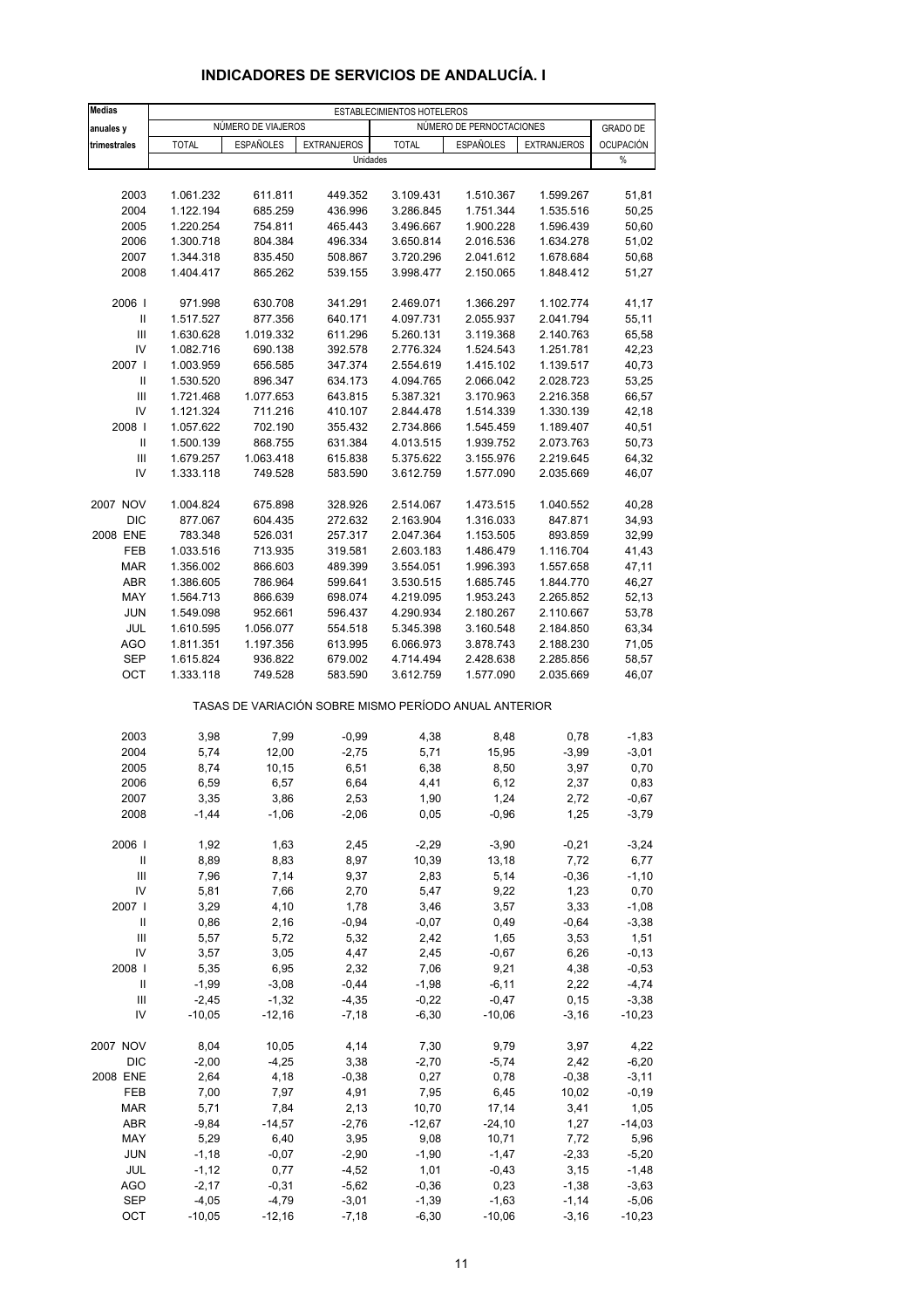| <b>Medias</b>              |              |                    |                                                       | <b>ACAMPAMENTOS TURÍSTICOS (5)</b> |                          |                    |                       |
|----------------------------|--------------|--------------------|-------------------------------------------------------|------------------------------------|--------------------------|--------------------|-----------------------|
| anuales y                  |              | NÚMERO DE VIAJEROS |                                                       |                                    | NÚMERO DE PERNOCTACIONES |                    | <b>GRADO DE</b>       |
| trimestrales               | <b>TOTAL</b> | <b>ESPAÑOLES</b>   | <b>EXTRANJEROS</b><br>Unidades                        | <b>TOTAL</b>                       | <b>ESPAÑOLES</b>         | <b>EXTRANJEROS</b> | <b>OCUPACIÓN</b><br>% |
|                            |              |                    |                                                       |                                    |                          |                    |                       |
| 2003                       | 92.296       | 62.847             | 29.449                                                | 336.337                            | 187.508                  | 148.829            | 19,44                 |
| 2004                       | 87.540       | 58.635             | 28.905                                                | 336.851                            | 192.917                  | 143.934            | 20,08                 |
| 2005                       | 88.005       | 60.824             | 27.181                                                | 342.037                            | 204.371                  | 137.666            | 22,05                 |
| 2006                       | 85.243       | 59.770             | 25.473                                                | 337.742                            | 209.800                  | 127.942            | 21,59                 |
| 2007                       | 83.124       | 57.200             | 25.924                                                | 325.622                            | 201.896                  | 123.726            | 23,34                 |
| 2008                       | 89.057       | 60.210             | 28.847                                                | 342.759                            | 215.048                  | 127.712            | 25,17                 |
| 2006                       | 27.112       | 13.687             | 13.425                                                | 170.226                            | 35.256                   | 134.970            | 18,05                 |
| Ш                          | 88.881       | 60.847             | 28.033                                                | 273.853                            | 157.847                  | 116.006            | 18,78                 |
| Ш                          | 196.479      | 147.898            | 48.581                                                | 765.117                            | 599.356                  | 165.760            | 34,42                 |
| IV                         | 28.500       | 16.649             | 11.851                                                | 141.774                            | 46.742                   | 95.032             | 15,10                 |
| 2007 l                     | 29.305       | 14.645             | 14.660                                                | 174.557                            | 40.196                   | 134.361            | 19,36                 |
| $\mathbf{II}$              | 82.794       | 56.023             | 26.771                                                | 274.160                            | 170.738                  | 103.422            | 19,79                 |
| $\mathsf{III}$             | 189.056      | 139.713            | 49.343                                                | 698.931                            | 541.642                  | 157.289            | 34,80                 |
| IV                         | 31.341       | 18.420             | 12.921                                                | 154.840                            | 55.007                   | 99.833             | 19,41                 |
| 2008                       | 37.959       | 23.032             | 14.927                                                | 207.671                            | 74.705                   | 132.966            | 23,33                 |
| Ш                          | 67.369       | 41.013             | 26.356                                                | 231.916                            | 127.860                  | 104.057            | 20,39                 |
| III                        | 179.796      | 130.648            | 49.148                                                | 653.030                            | 494.513                  | 158.516            | 33,90                 |
| IV                         | 35.194       | 18.022             | 17.172                                                | 149.743                            | 59.241                   | 90.502             | 18,83                 |
|                            |              |                    |                                                       |                                    |                          |                    |                       |
| 2007 NOV                   | 27.112       | 15.640             | 11.472                                                | 149.857                            | 48.637                   | 101.220            | 19,95                 |
| DIC                        | 23.211       | 14.567             | 8.644                                                 | 152.578                            | 48.644                   | 103.934            | 20,73                 |
| 2008 ENE                   | 21.223       | 9.637              | 11.586                                                | 158.507                            | 29.090                   | 129.417            | 22,54                 |
| FEB                        | 29.478       | 17.065             | 12.413                                                | 189.715                            | 47.567                   | 142.148            | 22,95                 |
| <b>MAR</b>                 | 63.176       | 42.394             | 20.782                                                | 274.791                            | 147.458                  | 127.333            | 24,49                 |
| ABR                        | 48.176       | 23.537             | 24.639                                                | 173.094                            | 70.412                   | 102.682            | 18,64                 |
| MAY                        | 67.630       | 36.457             | 31.173                                                | 243.394                            | 124.838                  | 118.556            | 20,64                 |
| <b>JUN</b>                 | 86.301       | 63.045             | 23.256                                                | 279.261                            | 188.329                  | 90.932             | 21,90                 |
| JUL                        | 198.738      | 150.028            | 48.710                                                | 658.724                            | 504.589                  | 154.135            | 34,86                 |
| <b>AGO</b>                 | 260.111      | 195.834            | 64.277                                                | 1.002.378                          | 794.775                  | 207.603            | 44,73                 |
| SEP                        | 80.539       | 46.081             | 34.458                                                | 297.987                            | 184.176                  | 113.811            | 22,10                 |
| OCT                        | 35.194       | 18.022             | 17.172                                                | 149.743                            | 59.241                   | 90.502             | 18,83                 |
|                            |              |                    | TASAS DE VARIACIÓN SOBRE MISMO PERÍODO ANUAL ANTERIOR |                                    |                          |                    |                       |
| 2003                       | 17,59        | 20,63              | 11,60                                                 | 6,37                               | 7,38                     | 5,13               | $-9,31$               |
| 2004                       | $-5,15$      | $-6,70$            | $-1,85$                                               | 0, 15                              | 2,88                     | $-3,29$            | 3,30                  |
| 2005                       | 0,53         | 3,73               | $-5,96$                                               | 1,54                               | 5,94                     | $-4,35$            | 9,78                  |
| 2006                       | $-3,14$      | $-1,73$            | $-6,28$                                               | $-1,26$                            | 2,66                     | $-7,06$            | $-2,09$               |
| 2007                       | $-2,49$      | $-4,30$            | 1,77                                                  | $-3,59$                            | $-3,77$                  | $-3,29$            | 8,13                  |
| 2008                       | $-5,98$      | $-8,24$            | $-0,86$                                               | $-4,92$                            | $-7,53$                  | $-0,19$            | 5,12                  |
| 2006                       | $-20,30$     | $-30,76$           | $-5,80$                                               | $-16, 16$                          | $-37,44$                 | $-7,98$            | $-9,97$               |
| $\ensuremath{\mathsf{II}}$ | 14,40        | 25,86              | $-4,48$                                               | 9,62                               | 20,15                    | $-2,06$            | 14,70                 |
| $\mathsf{III}$             | $-7,85$      | $-7,89$            | $-7,74$                                               | $-0,51$                            | 1,89                     | $-8,33$            | $-2,80$               |
| IV                         | 5,25         | 13,94              | $-4,94$                                               | $-3,05$                            | 12,58                    | $-9,25$            | $-7,72$               |
| 2007                       | 8,09         | 7,00               | 9,20                                                  | 2,54                               | 14,01                    | $-0,45$            | 7,24                  |
| Ш                          | $-6,85$      | $-7,93$            | $-4,50$                                               | 0,11                               | 8,17                     | $-10,85$           | 5,38                  |
| Ш                          | $-3,78$      | $-5,53$            | 1,57                                                  | $-8,65$                            | $-9,63$                  | $-5,11$            | 1,12                  |
| IV                         | 9,97         | 10,63              | 9,03                                                  | 9,22                               | 17,68                    | 5,05               | 28,59                 |
| 2008                       | 29,53        | 57,27              | 1,82                                                  | 18,97                              | 85,85                    | $-1,04$            | 20,49                 |
| Ш                          | $-18,63$     | $-26,79$           | $-1,55$                                               | $-15,41$                           | $-25,11$                 | 0,61               | 3,05                  |
| $\mathsf{III}$             | $-4,90$      | $-6,49$            | $-0,39$                                               | $-6,57$                            | $-8,70$                  | 0,78               | $-2,61$               |
| IV                         | $-19,46$     | $-28,06$           | $-7,92$                                               | $-7,61$                            | $-12,55$                 | $-4,07$            | 7,23                  |
| 2007 NOV                   | 66,88        | 84,24              | 47,89                                                 | 32, 13                             | 95,55                    | 14,32              | 51,94                 |
| DIC                        | $-19,69$     | $-26,68$           | $-4,31$                                               | $-5,42$                            | $-17,48$                 | 1,53               | 14,40                 |
| 2008 ENE                   | 3,40         | 9,79               | $-1,38$                                               | 0,45                               | 23,29                    | $-3,57$            | 23,03                 |
| FEB                        | 14,71        | 34,01              | $-4,24$                                               | 11,04                              | 49,83                    | 2,19               | 6,79                  |
| <b>MAR</b>                 | 51,53        | 89,06              | 7,86                                                  | 40,91                              | 126,01                   | $-1,88$            | 34,04                 |
| ABR                        | $-43,62$     | $-59,35$           | $-10,57$                                              | $-42,57$                           | $-61,72$                 | $-12,56$           | $-13,78$              |
| MAY                        | 1,28         | $-2,57$            | 6,19                                                  | 7,46                               | 3,92                     | 11,44              | 19,86                 |
| <b>JUN</b>                 | $-10,24$     | $-13,33$           | $-0,64$                                               | $-5,21$                            | $-9,52$                  | 5,18               | 6,67                  |
| JUL                        | $-1,39$      | $-5,16$            | 12,39                                                 | $-5,77$                            | $-10,04$                 | 11,61              | 2,80                  |
| <b>AGO</b>                 | $-8,04$      | $-6,87$            | $-11,43$                                              | $-9,96$                            | $-10,35$                 | $-8,42$            | $-8,60$               |
| <b>SEP</b>                 | $-2,71$      | $-9,04$            | 7,28                                                  | 4,73                               | 3,80                     | 6,28               | 2,50                  |
| OCT                        | $-19,46$     | $-28,06$           | $-7,92$                                               | $-7,61$                            | $-12,55$                 | $-4,07$            | 7,23                  |

### **INDICADORES DE SERVICIOS DE ANDALUCÍA. II**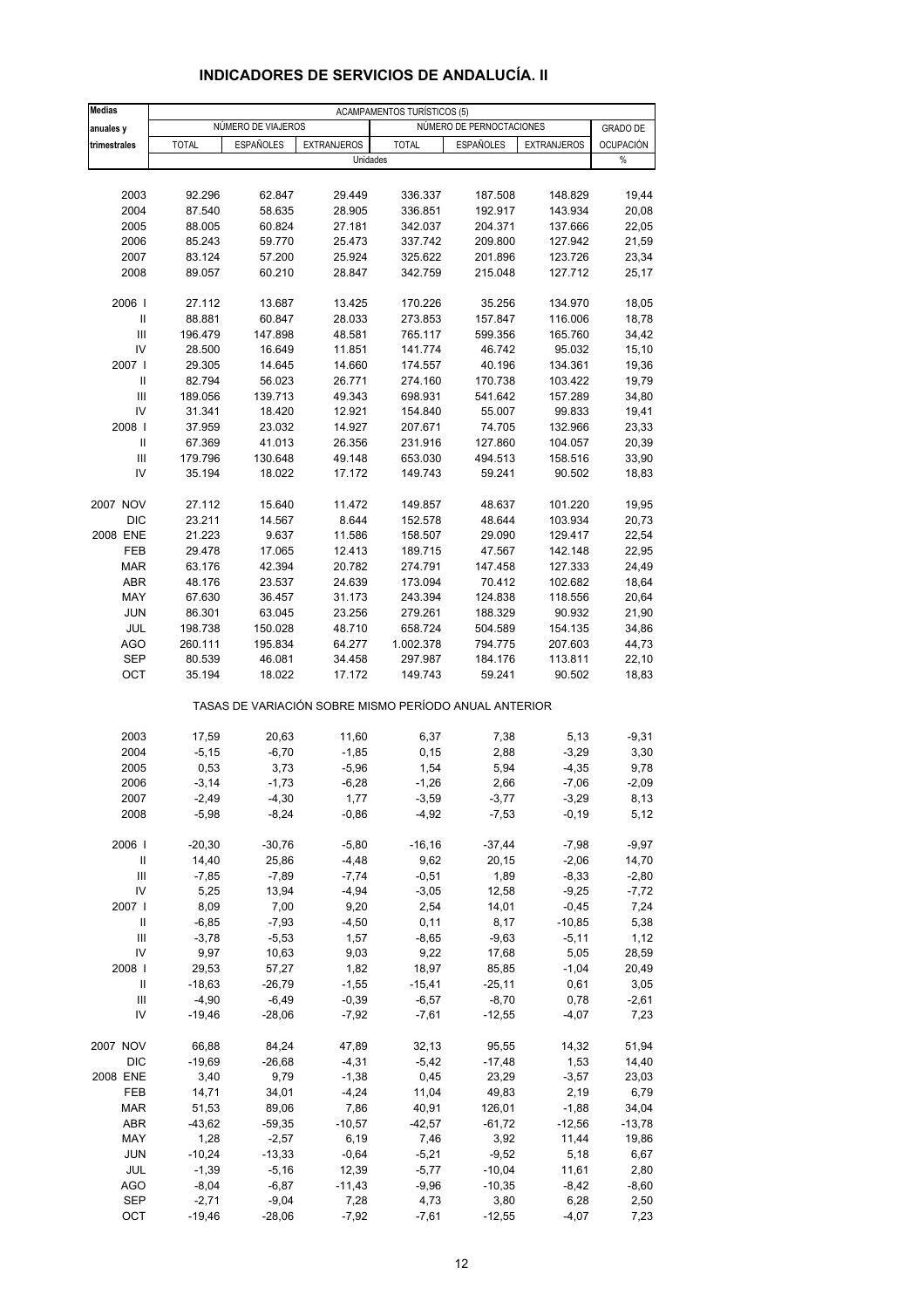| <b>Medias</b>   |                   |                    |                                                       | APARTAMENTOS TURÍSTICOS (5) |                          |                    |                  |
|-----------------|-------------------|--------------------|-------------------------------------------------------|-----------------------------|--------------------------|--------------------|------------------|
| anuales y       |                   | NÚMERO DE VIAJEROS |                                                       |                             | NÚMERO DE PERNOCTACIONES |                    | <b>GRADO DE</b>  |
| trimestrales    | <b>TOTAL</b>      | <b>ESPAÑOLES</b>   | <b>EXTRANJEROS</b>                                    | <b>TOTAL</b>                | <b>ESPAÑOLES</b>         | <b>EXTRANJEROS</b> | <b>OCUPACIÓN</b> |
|                 |                   |                    | Unidades                                              |                             |                          |                    | $\%$             |
|                 |                   |                    |                                                       |                             |                          |                    |                  |
| 2003            | 65.897            | 29.864             | 36.002                                                | 476.854                     | 152.505                  | 324.301            | 39,89            |
| 2004            | 63.529            | 31.427             | 32.108                                                | 461.710                     | 162.306                  | 299.531            | 36,29            |
| 2005            | 64.580            | 31.374             | 33.206                                                | 451.816                     | 154.860                  | 296.956            | 36,49            |
| 2006            | 71.254            | 38.146             | 33.108                                                | 447.301                     | 176.960                  | 270.342            | 36,24            |
| 2007            | 74.227            | 38.452             | 35.775                                                | 455.760                     | 177.464                  | 278.297            | 35,49            |
| 2008            | 79.979            | 38.649             | 41.330                                                | 532.821                     | 190.049                  | 342.772            | 37,98            |
| 2006            | 51.073            | 26.340             | 24.733                                                | 295.692                     | 82.979                   | 212.713            | 27,52            |
| $\mathbf{I}$    | 86.271            | 45.860             | 40.412                                                | 463.626                     | 167.004                  | 296.623            | 35,92            |
| III             | 93.099            | 53.353             | 39.746                                                | 724.840                     | 365.770                  | 359.070            | 53,77            |
| IV<br>2007 l    | 54.571            | 27.030             | 27.541                                                | 305.046                     | 92.085                   | 212.960            | 27,73            |
| Ш               | 46.614            | 22.290             | 24.324                                                | 288.964                     | 78.556                   | 210.407            | 26,63            |
| III             | 86.076<br>107.630 | 41.985<br>61.730   | 44.090<br>45.900                                      | 470.251<br>749.433          | 157.743<br>374.952       | 312.508<br>374.480 | 35, 15<br>52,28  |
| IV              | 56.587            | 27.803             | 28.784                                                | 314.394                     | 98.604                   | 215.790            | 27,90            |
| 2008            | 52.195            | 25.502             | 26.693                                                | 325.445                     | 89.878                   | 235.567            | 27,48            |
| $\mathsf{I}$    | 80.511            | 34.901             | 45.610                                                | 484.119                     | 132.858                  | 351.261            | 33,92            |
| $\mathbf{III}$  | 108.519           | 59.330             | 49.189                                                | 807.957                     | 379.161                  | 428.796            | 53,41            |
| IV              | 76.112            | 27.286             | 48.826                                                | 475.646                     | 94.799                   | 380.847            | 35,37            |
|                 |                   |                    |                                                       |                             |                          |                    |                  |
| 2007 NOV<br>DIC | 44.263<br>52.564  | 21.673<br>31.468   | 22.590<br>21.096                                      | 259.690<br>257.422          | 78.248<br>112.119        | 181.442<br>145.303 | 25,12<br>24,40   |
| 2008 ENE        | 34.027            | 15.278             | 18.749                                                | 241.190                     | 53.936                   | 187.254            | 21,32            |
| FEB             | 51.722            | 25.829             | 25.893                                                | 316.754                     | 79.582                   | 237.172            | 28,10            |
| <b>MAR</b>      | 70.836            | 35.400             | 35.436                                                | 418.392                     | 136.116                  | 282.276            | 33,03            |
| ABR             | 72.437            | 29.294             | 43.143                                                | 374.891                     | 91.367                   | 283.524            | 27,91            |
| MAY             | 83.008            | 35.341             | 47.667                                                | 503.088                     | 133.016                  | 370.072            | 34,10            |
| <b>JUN</b>      | 86.088            | 40.069             | 46.019                                                | 574.379                     | 174.191                  | 400.188            | 39,76            |
| JUL             | 101.998           | 55.696             | 46.302                                                | 805.520                     | 362.685                  | 442.835            | 52,93            |
| <b>AGO</b>      | 127.680           | 76.305             | 51.375                                                | 958.024                     | 519.426                  | 438.598            | 62,68            |
| <b>SEP</b>      | 95.879            | 45.988             | 49.891                                                | 660.327                     | 255.372                  | 404.955            | 44,61            |
| OCT             | 76.112            | 27.286             | 48.826                                                | 475.646                     | 94.799                   | 380.847            | 35,37            |
|                 |                   |                    | TASAS DE VARIACIÓN SOBRE MISMO PERÍODO ANUAL ANTERIOR |                             |                          |                    |                  |
| 2003            | 5,21              | 8,90               | 2,37                                                  | 0,73                        | 8,73                     | $-2,57$            | $-2,02$          |
| 2004            | $-3,59$           | 5,23               | $-10,81$                                              | $-3,18$                     | 6,43                     | $-7,64$            | $-9,01$          |
| 2005            | 1,66              | $-0,17$            | 3,42                                                  | $-2,14$                     | $-4,59$                  | $-0,86$            | 0,53             |
| 2006            | 10,33             | 21,58              | $-0,30$                                               | $-1,00$                     | 14,27                    | $-8,96$            | $-0,69$          |
| 2007            | 4,17              | 0,80               | 8,05                                                  | 1,89                        | 0,28                     | 2,94               | -2,06            |
| 2008            | 0,74              | $-5,34$            | 7,18                                                  | 7,60                        | $-2,00$                  | 13,77              | 0,92             |
| 2006            | 11,83             | 21,74              | 2,91                                                  | 0,90                        | 5,51                     | $-0,79$            | $-2,53$          |
| Ш               | 22,84             | 45,81              | 4,21                                                  | 3,99                        | 41,12                    | $-9,42$            | 5,44             |
| $\mathsf{III}$  | 2,07              | 7,63               | $-4,55$                                               | $-3,05$                     | 7,69                     | $-12,00$           | $-2,19$          |
| IV              | 6,57              | 18,36              | $-2,92$                                               | $-4,89$                     | 11,20                    | $-10,49$           | $-3,29$          |
| 2007 l          | $-8,73$           | $-15,38$           | $-1,65$                                               | $-2,28$                     | $-5,33$                  | $-1,08$            | $-3,22$          |
| Ш               | $-0,23$           | $-8,45$            | 9,10                                                  | 1,43                        | $-5,55$                  | 5,36               | $-2,16$          |
| Ш               | 15,61             | 15,70              | 15,48                                                 | 3,39                        | 2,51                     | 4,29               | $-2,78$          |
| IV              | 3,69              | 2,86               | 4,51                                                  | 3,06                        | 7,08                     | 1,33               | 0,60             |
| 2008            | 11,97             | 14,41              | 9,74                                                  | 12,63                       | 14,41                    | 11,96              | 3,19             |
| Ш               | $-6,46$           | $-16,87$           | 3,45                                                  | 2,95                        | $-15,78$                 | 12,40              | $-3,48$          |
| Ш               | 0,83              | $-3,89$            | 7,17                                                  | 7,81                        | 1,12                     | 14,50              | 2,16             |
| IV              | 4,36              | $-9,85$            | 14,44                                                 | 11,64                       | $-10, 10$                | 18,78              | 3,51             |
| 2007 NOV        | 1,88              | 5,92               | $-1,71$                                               | 7,37                        | 26,14                    | 0,89               | 6,44             |
| DIC             | 6,67              | 0,58               | 17,26                                                 | $-2,33$                     | $-0,15$                  | $-3,95$            | $-2,83$          |
| 2008 ENE        | 1,39              | $-2,64$            | 4,92                                                  | $-2,02$                     | $-17,97$                 | 3,80               | $-5,58$          |
| FEB             | 10,29             | 10,05              | 10,54                                                 | 14,94                       | 1,60                     | 20,23              | 1,04             |
| <b>MAR</b>      | 19,28             | 27,77              | 11,86                                                 | 21,22                       | 48,61                    | 11,33              | 11,93            |
| ABR             | $-12,36$          | $-35,86$           | 16,68                                                 | $-15,46$                    | $-46,96$                 | 4,54               | $-17,55$         |
| MAY             | 5,32              | 6,61               | 4,39                                                  | 18,17                       | 12,36                    | 20,41              | 8,74             |
| <b>JUN</b>      | $-11,03$          | $-14,99$           | $-7,28$                                               | 6,06                        | $-4,60$                  | 11,49              | $-1,17$          |
| JUL             | $-2,42$           | $-6,51$            | 3,00                                                  | 8,59                        | 0,07                     | 16,73              | 2,80             |
| <b>AGO</b>      | 4,49              | 0,38               | 11,25                                                 | 6,62                        | 1,91                     | 12,80              | 1,64             |
| <b>SEP</b>      | $-0,30$           | $-7,28$            | 7,14                                                  | 8,61                        | 1,04                     | 14,00              | 2,15             |
| OCT             | 4,36              | $-9,85$            | 14,44                                                 | 11,64                       | $-10, 10$                | 18,78              | 3,51             |

#### **INDICADORES DE SERVICIOS DE ANDALUCÍA. III**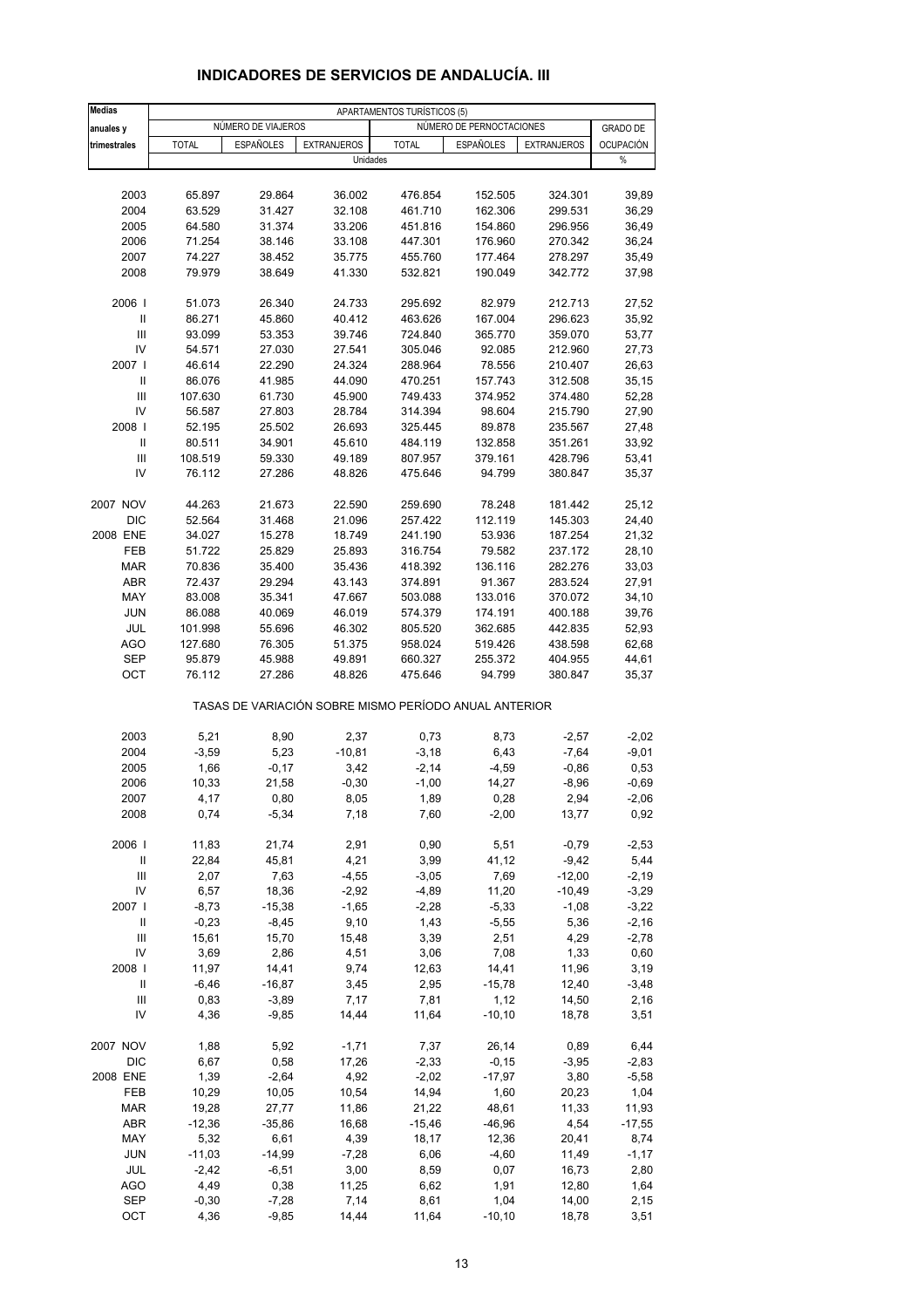| <b>Medias</b>                      | TRANSPORTE AÉREO DE PASAJEROS |                      |                      |                      |                                                       |                      |                     |                        |
|------------------------------------|-------------------------------|----------------------|----------------------|----------------------|-------------------------------------------------------|----------------------|---------------------|------------------------|
| anuales y                          | <b>TOTAL</b>                  |                      | <b>INTERIOR</b>      |                      |                                                       | <b>INTERNACIONAL</b> |                     | CONSUMO<br>E.ELÉCTRICA |
| trimestrales                       |                               | <b>TOTAL</b>         | <b>REGULAR</b>       | NO REGULAR           | <b>TOTAL</b>                                          | <b>REGULAR</b>       | NO REGULAR          | <b>SERVICIOS</b>       |
|                                    |                               |                      |                      | Unidades             |                                                       |                      |                     | Gwh.                   |
|                                    |                               |                      |                      |                      |                                                       |                      |                     |                        |
| 2003                               | 1.317.605                     | 448.876              | 432.369              | 16.507               | 868.729                                               | 550.533              | 318.196             | 737,130                |
| 2004                               | 1.418.333                     | 519.590              | 501.142              | 18.448               | 898.744                                               | 656.331              | 242.413             | 779,373                |
| 2005                               | 1.602.054                     | 627.133              | 610.325              | 16.808               | 974.921                                               | 797.915              | 177.006             | 842,830                |
| 2006                               | 1.688.759                     | 676.467              | 660.386              | 16.081               | 1.012.292                                             | 854.340              | 157.952             | 895,193                |
| 2007                               | 1.850.154                     | 774.630              | 756.021              | 18.609               | 1.075.524                                             | 934.205              | 141.319             | 924,305                |
| 2008                               | 1.851.132                     | 722.109              | 701.433              | 20.677               | 1.129.023                                             | 1.003.572            | 125.450             | 934,328                |
| 2006                               | 1.265.378                     | 584.802              | 568.316              | 16.486               | 680.576                                               | 613.172              | 67.404              | 805,051                |
| $\, \parallel$                     | 1.897.265                     | 699.146              | 688.781              | 10.365               | 1.198.119                                             | 986.936              | 211.183             | 821,816                |
| $\ensuremath{\mathsf{III}}\xspace$ | 2.075.989                     | 745.474              | 723.253              | 22.221               | 1.330.515                                             | 1.078.727            | 251.788             | 1.055,933              |
| IV                                 | 1.516.403                     | 676.446              | 661.194              | 15.252               | 839.957                                               | 738.525              | 101.432             | 897,973                |
| 2007 l                             | 1.380.181                     | 661.772              | 642.985              | 18.786               | 718.410                                               | 651.094              | 67.316              | 841,679                |
| $\, \parallel$                     | 2.030.054                     | 795.307              | 782.913              | 12.394               | 1.234.747                                             | 1.040.600            | 194.146             | 860,288                |
| $\mathop{\mathrm{III}}\nolimits$   | 2.352.056                     | 890.515              | 868.444              | 22.071               | 1.461.541                                             | 1.245.151            | 216.390             | 1.060,841              |
| IV                                 | 1.638.325                     | 750.927              | 729.743              | 21.184               | 887.398                                               | 799.976              | 87.422              | 934,414                |
| 2008                               | 1.459.048                     | 716.056              | 675.783              | 40.273               | 742.992                                               | 688.905              | 54.087              | 858,448                |
| Ш                                  | 1.959.162                     | 745.387              | 729.398              | 15.989               | 1.213.775                                             | 1.060.183            | 153.592             | 876,759                |
| $\mathbf{III}$                     | 2.153.108                     | 740.127              | 729.617              | 10.510               | 1.412.981                                             | 1.244.096            | 168.885             | 1.067,776              |
| IV                                 | 1.797.365                     | 616.383              | 609.933              | 6.450                | 1.180.982                                             | 1.056.172            | 124.810             |                        |
| 2007 NOV                           | 1.446.150                     | 723.093              | 698.535              | 24.558               | 723.057                                               | 666.983              | 56.074              | 936,912                |
| <b>DIC</b>                         | 1.378.238                     | 713.879              | 681.207              | 32.672               | 664.359                                               | 620.272              | 44.087              | 821,341                |
| 2008 ENE                           | 1.249.661                     | 627.768              | 593.404              | 34.364               | 621.893                                               | 584.309              | 37.584              | 883,985                |
| FEB                                | 1.380.360                     | 695.949              | 652.924              | 43.025               | 684.411                                               | 639.516              | 44.895              | 854,830                |
| <b>MAR</b>                         | 1.747.123                     | 824.452              | 781.021              | 43.431               | 922.671                                               | 842.889              | 79.782              | 836,528                |
| ABR                                | 1.836.671                     | 770.464              | 737.723              | 32.741               | 1.066.207                                             | 948.681              | 117.526             | 862,722                |
| MAY                                | 2.019.860                     | 749.842              | 740.183              | 9.659                | 1.270.018                                             | 1.103.791            | 166.227             | 865,165                |
| <b>JUN</b>                         | 2.020.955                     | 715.855              | 710.287              | 5.568                | 1.305.100                                             | 1.128.077            | 177.023             | 902,390                |
| JUL                                | 2.193.773                     | 765.654              | 756.382              | 9.272                | 1.428.119                                             | 1.261.565            | 166.554             | 983,850                |
| <b>AGO</b>                         | 2.293.634                     | 791.029              | 776.863              | 14.166               | 1.502.605                                             | 1.314.405            | 188.200             | 1.091,067              |
| <b>SEP</b>                         | 1.971.916                     | 663.697              | 655.605              | 8.092                | 1.308.219                                             | 1.156.318            | 151.901             | 1.128,411              |
| OCT                                | 1.797.365                     | 616.383              | 609.933              | 6.450                | 1.180.982                                             | 1.056.172            | 124.810             |                        |
|                                    |                               |                      |                      |                      | TASAS DE VARIACIÓN SOBRE MISMO PERÍODO ANUAL ANTERIOR |                      |                     |                        |
| 2003                               | 10,40                         | 12,35                | 12,86                | 0,43                 | 9,42                                                  | 22,67                | $-7,82$             | 12,53                  |
| 2004                               | 7,64                          | 15,75                | 15,91                | 11,76                | 3,45                                                  | 19,22                | $-23,82$            | 5,73                   |
| 2005                               | 12,95                         | 20,70                | 21,79                | $-8,89$              | 8,48                                                  | 21,57                | $-26,98$            | 8,14                   |
| 2006                               | 5,41                          | 7,87                 | 8,20                 | $-4,32$              | 3,83                                                  | 7,07                 | $-10,76$            | 6,21                   |
| 2007                               | 9,56                          | 14,51                | 14,48                | 15,72                | 6,25                                                  | 9,35                 | $-10,53$            | 3,25                   |
| 2008                               | $-4,47$                       | $-8,11$              | $-8,82$              | 24,50                | $-1,98$                                               | 1,13                 | $-21,38$            | 1,45                   |
|                                    |                               |                      |                      |                      |                                                       |                      |                     |                        |
| 2006                               | 6,24                          | 8,96                 | 9,62                 | $-9,86$              | 4,01                                                  | 10,08                | $-30,74$            | 8,26                   |
| $\, \parallel$                     | 7,40                          | 7,49                 | 8,03                 | $-19,52$             | 7,35                                                  | 10,42                | $-4,98$             | 5,38                   |
| $\ensuremath{\mathsf{III}}\xspace$ | 2,93                          | 4,47                 | 5,03                 | $-11,08$             | 2,09                                                  | 4,90                 | $-8,43$             | 5,55                   |
| IV<br>2007 l                       | 5,77                          | 11,31                | 10,81                | 37,73                | 1,69                                                  | 3,65                 | $-10,62$            | 5,97                   |
| $\, \parallel$                     | 9,07                          | 13,16                | 13,14                | 13,96                | 5,56                                                  | 6,18                 | $-0, 13$<br>$-8,07$ | 4,55                   |
| Ш                                  | 7,00<br>13,30                 | 13,75<br>19,46       | 13,67<br>20,07       | 19,58<br>$-0,68$     | 3,06<br>9,85                                          | 5,44<br>15,43        | $-14,06$            | 4,68<br>0,46           |
| IV                                 | 8,04                          | 11,01                | 10,37                | 38,89                | 5,65                                                  | 8,32                 | $-13,81$            | 4,06                   |
| 2008                               | 5,71                          | 8,20                 | 5,10                 | 114,38               | 3,42                                                  | 5,81                 | $-19,65$            | 1,99                   |
| Ш                                  | $-3,49$                       | $-6,28$              | $-6,84$              | 29,01                | $-1,70$                                               | 1,88                 | $-20,89$            | 1,91                   |
| $\ensuremath{\mathsf{III}}\xspace$ | $-8,46$                       | $-16,89$             | $-15,99$             | $-52,38$             | $-3,32$                                               | $-0,08$              | $-21,95$            | 0,65                   |
| IV                                 | $-14,03$                      | $-24,45$             | $-24,65$             | 2,04                 | $-7,36$                                               | $-5,08$              | $-23,01$            |                        |
|                                    |                               |                      |                      |                      |                                                       |                      |                     |                        |
| 2007 NOV                           | 7,78                          | 10,23                | 10,37                | 6,21                 | 5,45                                                  | 7,86                 |                     | $-2,24$                |
| <b>DIC</b>                         | 7,32                          | 9,24                 | 6,75                 | 112,67               | 5,33                                                  | 7,85                 |                     | 8,57                   |
| 2008 ENE                           | 4,25                          | 7,46                 | 4,07                 | 145,83               | 1,19                                                  | 4,91                 |                     | 2,94                   |
| FEB                                | 7,61                          | 10,83                | 7,12                 | 133,56               | 4,53                                                  | 7,17                 |                     | 5,31                   |
| <b>MAR</b>                         | 5,31                          | 6,63                 | 4,24                 | 81,27                | 4,15                                                  | 5,41                 |                     | $-2,10$                |
| ABR                                | $-4,00$                       | $-1,74$              | $-3,57$              | 71,32                | $-5,57$                                               | $-2,46$              |                     | 5,04                   |
| MAY                                | $-2,62$                       | $-7,41$              | $-7,31$              | $-14,36$             | 0,44                                                  | 5,57                 |                     | 2,92                   |
| <b>JUN</b>                         | $-3,89$                       | $-9,61$              | $-9,54$              | $-18,03$             | $-0,43$                                               | 2,22                 |                     | $-1,80$                |
| JUL<br><b>AGO</b>                  | $-7,12$<br>$-5,92$            | $-13,75$<br>$-15,99$ | $-12,51$<br>$-15,14$ | $-60,14$<br>$-45,76$ | $-3,12$<br>0,42                                       | 0,04<br>2,99         |                     | 0,74<br>$-1,65$        |
| <b>SEP</b>                         | $-12,61$                      | $-21,20$             | $-20,57$             | $-51,92$             | $-7,49$                                               | $-3,49$              |                     | 2,92                   |
| ОСТ                                | $-14,03$                      | $-24,45$             | $-24,65$             | 2,04                 | $-7,36$                                               | $-5,08$              |                     |                        |

## **INDICADORES DE SERVICIOS DE ANDALUCÍA. IV**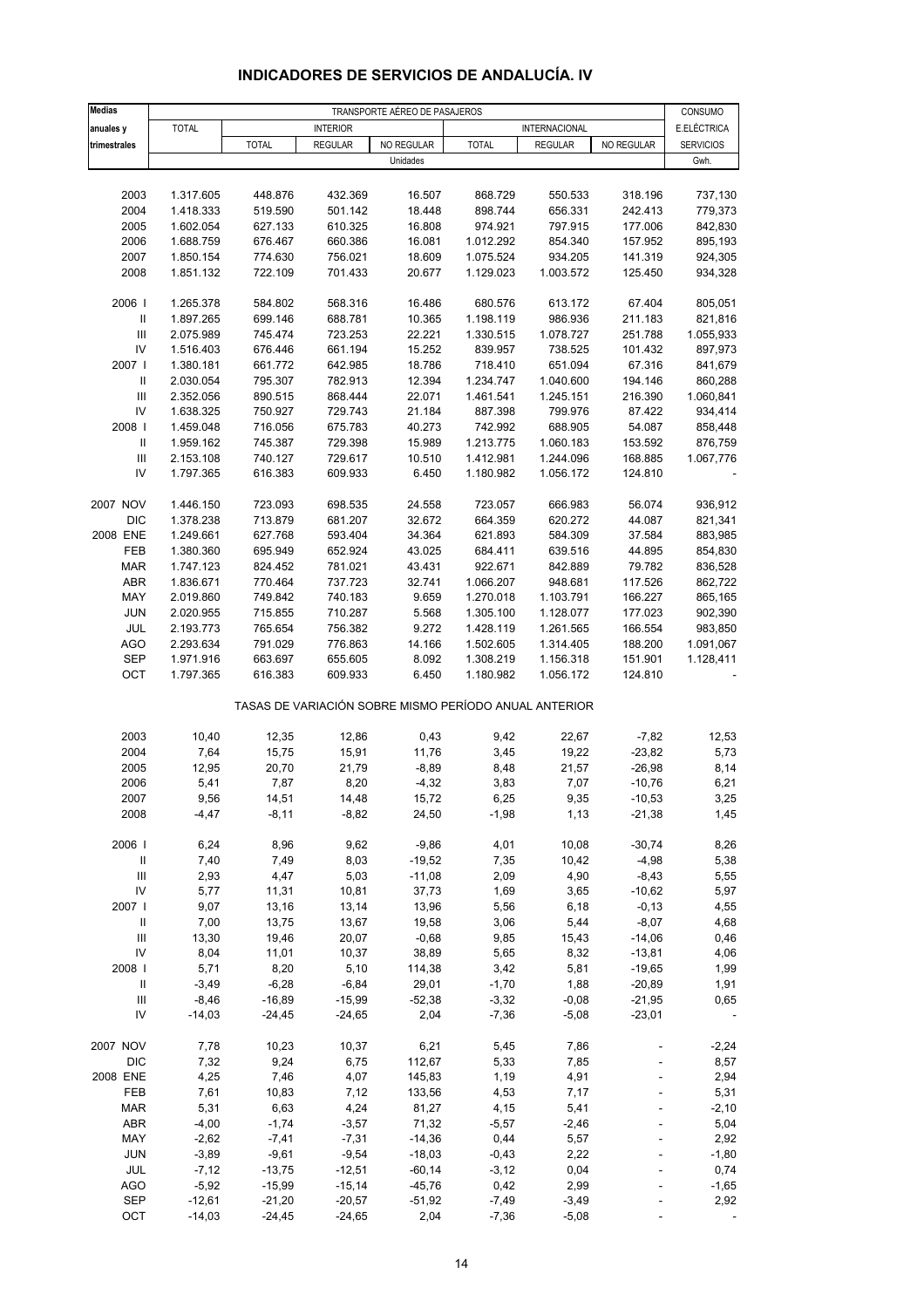| <b>Medias</b>                      |                  |                  |                 | CONSUMO                                               |              |                  |                  |
|------------------------------------|------------------|------------------|-----------------|-------------------------------------------------------|--------------|------------------|------------------|
| anuales y                          | IPI. INE         | IPI.CCAA         | <b>GASOLINA</b> | MATRICULACIÓN                                         | E.ELECT.     | <b>INDICE</b>    | I.VENTAS G.S.    |
| trimestrales                       | <b>B.CONSUMO</b> | <b>B.CONS</b>    | <b>AUTO</b>     | <b>TURISMOS</b>                                       | USOS DOMEST. | COMERC.MENOR     | DEFLACTADA       |
|                                    | <b>Base 2000</b> | <b>Base 2002</b> | Toneladas       | Unidades                                              | Gwh          | <b>Base 2005</b> | <b>Base 2006</b> |
|                                    |                  |                  |                 |                                                       |              |                  |                  |
| 2003                               | 97,2             | 99,1             | 104.282         | 19.218                                                | 769,950      | 91,10            | 101,96           |
| 2004                               | 99,1             | 102,4            | 102.582         | 21.765                                                | 843,500      | 94,77            | 102,68           |
| 2005                               | 98,7             | 99,8             | 97.242          | 22.050                                                | 917,178      | 100,00           | 102,75           |
| 2006                               | 100,5            | 96,7             | 91.369          | 22.122                                                | 989,765      | 105,21           | 100,00           |
| 2007                               | 96,8             | 93,2             | 88.510          | 21.521                                                | 997,227      | 109,07           | 99,57            |
| 2008                               | 93,4             | 88,4             | 83.880          | 15.633                                                | 1.038,861    | 106,88           | 87,96            |
| 2006                               | 92,9             | 99,1             | 85.432          | 22.838                                                | 1.197,220    | 98,63            | 93,84            |
| Ш                                  | 100,6            | 98,2             | 93.177          | 22.844                                                | 874,605      | 102,52           | 90,07            |
| Ш                                  | 101,9            | 95,1             | 98.160          | 21.027                                                | 991,394      | 105,51           | 101,47           |
| IV                                 | 106,6            | 94,5             | 88.705          | 21.778                                                | 895,842      | 114,17           | 114,62           |
| 2007 l                             | 98,2             | 95,5             | 86.023          | 22.376                                                | 1.202,523    | 102,56           | 94,80            |
| Ш                                  | 96,2             | 90,4             | 88.567          | 22.056                                                | 903,434      | 106,40           | 88,96            |
| Ш                                  | 96,4             | 93,6             | 94.615          | 19.868                                                | 938,291      | 109,37           | 100,63           |
| IV                                 | 96,3             | 93,1             | 84.836          | 21.782                                                | 944,659      | 117,95           | 113,90           |
| 2008                               | 91,5             | 89,2             | 81.058          | 20.327                                                | 1.196,432    | 105,93           | 89,74            |
| Ш                                  | 93,9             | 86,7             | 82.461          | 16.867                                                | 910,533      | 106,93           | 81,48            |
| Ш                                  | 93,8             | 89,1             | 88.120          | 12.956                                                | 1.009,617    | 107,29           | 92,68            |
| IV                                 | 96,3             | 88,6             |                 | 10.756                                                |              | 108,31           |                  |
| 2007 DIC                           | 84,7             | 83,7             | 84.488          | 23.351                                                | 1.004,264    | 133,72           | 157,53           |
| 2008 ENE                           | 95,2             | 91,9             | 79.999          | 18.060                                                | 1.308,091    | 114,41           | 108,39           |
| FEB                                | 88,3             | 88,6             | 77.823          | 20.507                                                | 1.210,979    | 99,79            | 77,17            |
| <b>MAR</b>                         | 91,1             | 87,0             | 85.352          | 22.415                                                | 1.070,227    | 103,59           | 83,65            |
| ABR                                | 101,0            | 91,2             | 81.070          | 17.847                                                | 995,121      | 107,07           | 80,43            |
| MAY                                | 91,9             | 84,4             | 83.433          | 16.833                                                | 898,808      | 108,22           | 83,67            |
| <b>JUN</b>                         | 88,7             | 84,4             | 82.880          | 15.921                                                | 837,671      | 105,51           | 80,33            |
| JUL                                | 105,7            | 102,2            | 91.640          | 17.739                                                | 914,881      | 117,19           | 104,82           |
| <b>AGO</b>                         | 80,4             | 76,6             | 91.720          | 10.554                                                | 1.035,431    | 99,84            | 90,12            |
| SEP                                | 95,4             | 88,5             | 81.000          | 10.574                                                | 1.078,540    | 104,85           | 83,09            |
| OCT                                | 96,3             | 88,6             |                 | 11.995                                                |              | 108,31           |                  |
| <b>NOV</b>                         |                  |                  |                 | 9.517                                                 |              |                  |                  |
|                                    |                  |                  |                 | TASAS DE VARIACIÓN SOBRE MISMO PERÍODO ANUAL ANTERIOR |              |                  |                  |
| 2003                               | 0,81             | $-0,89$          | $-1,34$         | 8,64                                                  | 11,19        | 4,69             | 1,58             |
| 2004                               | 1,89             | 3,31             | $-1,63$         | 13,26                                                 | 9,55         | 4,02             | 0,71             |
| 2005                               | $-0,40$          | $-2,50$          | $-5,21$         | 1,31                                                  | 8,73         | 5,52             | 0,06             |
| 2006                               | 1,85             | $-3,12$          | $-6,04$         | 0,33                                                  | 7,91         | 5,21             | $-2,68$          |
| 2007                               | -3,67            | -3,66            | -3,13           | $-2,72$                                               | 0,75         | 3,67             | -0,43            |
| 2008                               | $-4,40$          | $-5,77$          | $-6,53$         | $-26,79$                                              | 2,38         | 0,32             | $-7,21$          |
| 2006                               | 3,38             | 3,94             | $-7,85$         | 5,21                                                  | 9,07         | 6,01             | $-2,90$          |
| Ш                                  | 2,86             | $-2,78$          | $-5,16$         | $-2,26$                                               | 5,53         | 2,72             | $-3,39$          |
| $\ensuremath{\mathsf{III}}\xspace$ | $-2,86$          | $-6,61$          | $-8,05$         | $-3,51$                                               | 11,00        | 4,88             | $-0,66$          |
| IV                                 | 4,37             | $-6,62$          | $-2,79$         | 2,12                                                  | 5,50         | 7,14             | $-3,66$          |
| 2007                               | 5,78             | $-3,58$          | 0,69            | $-2,03$                                               | 0,44         | 3,99             | 1,03             |
| Ш                                  | $-4,34$          | $-7,94$          | $-4,95$         | $-3,45$                                               | 3,30         | 3,78             | $-1,23$          |
| Ш                                  | $-5,37$          | $-1,57$          | $-3,61$         | $-5,51$                                               | $-5,36$      | 3,65             | $-0,83$          |
| IV                                 | $-9,67$          | $-1,42$          | $-4,36$         | 0,02                                                  | 5,45         | 3,31             | $-0,63$          |
| 2008                               | $-6,82$          | $-6,65$          | $-5,77$         | $-9,15$                                               | $-0,51$      | 3,28             | $-5,34$          |
| Ш                                  | $-2,46$          | $-4, 15$         | $-6,89$         | $-23,53$                                              | 0,79         | 0,50             | $-8,41$          |
| Ш                                  | $-2,66$          | $-4,80$          | $-6,86$         | $-34,79$                                              | 7,60         | $-1,90$          | $-7,90$          |
| IV                                 | $-7,76$          | $-10,41$         |                 | $-48,77$                                              |              | $-1,90$          |                  |
| 2007 DIC                           | $-14,96$         | $-5,89$          | $-8,19$         | 10,09                                                 | 9,51         | 2,81             | 0,04             |
| 2008 ENE                           | $-3,25$          | $-7,17$          | $-6,24$         | $-12,52$                                              | 6,67         | 5,64             | $-4,22$          |
| FEB                                | 0,46             | 1,33             | 0,82            | 11,71                                                 | $-0,47$      | 9,35             | $-0,35$          |
| <b>MAR</b>                         | $-15,96$         | $-13,09$         | $-10,68$        | $-20,30$                                              | $-8,11$      | $-4,20$          | $-10,81$         |
| ABR                                | 11,23            | 12,41            | $-5,07$         | $-2,18$                                               | 2,56         | 4,50             | $-5,21$          |
| MAY                                | $-8,74$          | $-10,33$         | $-6,74$         | $-26,50$                                              | $-5,80$      | 0,81             | $-6,50$          |
| JUN                                | $-8,74$          | $-12,08$         | $-8,77$         | $-36,37$                                              | 6,59         | $-3,54$          | $-13,18$         |
| JUL                                | $-1,21$          | $-6,24$          | $-5,84$         | $-28,35$                                              | 5,15         | 1,18             | $-6,62$          |
| AGO                                | $-6,73$          | $-9,94$          | $-9,45$         | $-42,86$                                              | 4,55         | $-6,94$          | $-9,13$          |
| <b>SEP</b>                         | $-0,62$          | 2,04             | $-4,96$         | $-35,44$                                              | 13,00        | $-0, 13$         | $-8,15$          |
| OCT                                | $-7,76$          | $-10,41$         |                 | $-43,79$                                              |              | $-1,90$          |                  |
| <b>NOV</b>                         |                  |                  |                 | $-53,93$                                              |              |                  |                  |

## **INDICADORES DE DEMANDA DE ANDALUCÍA. I**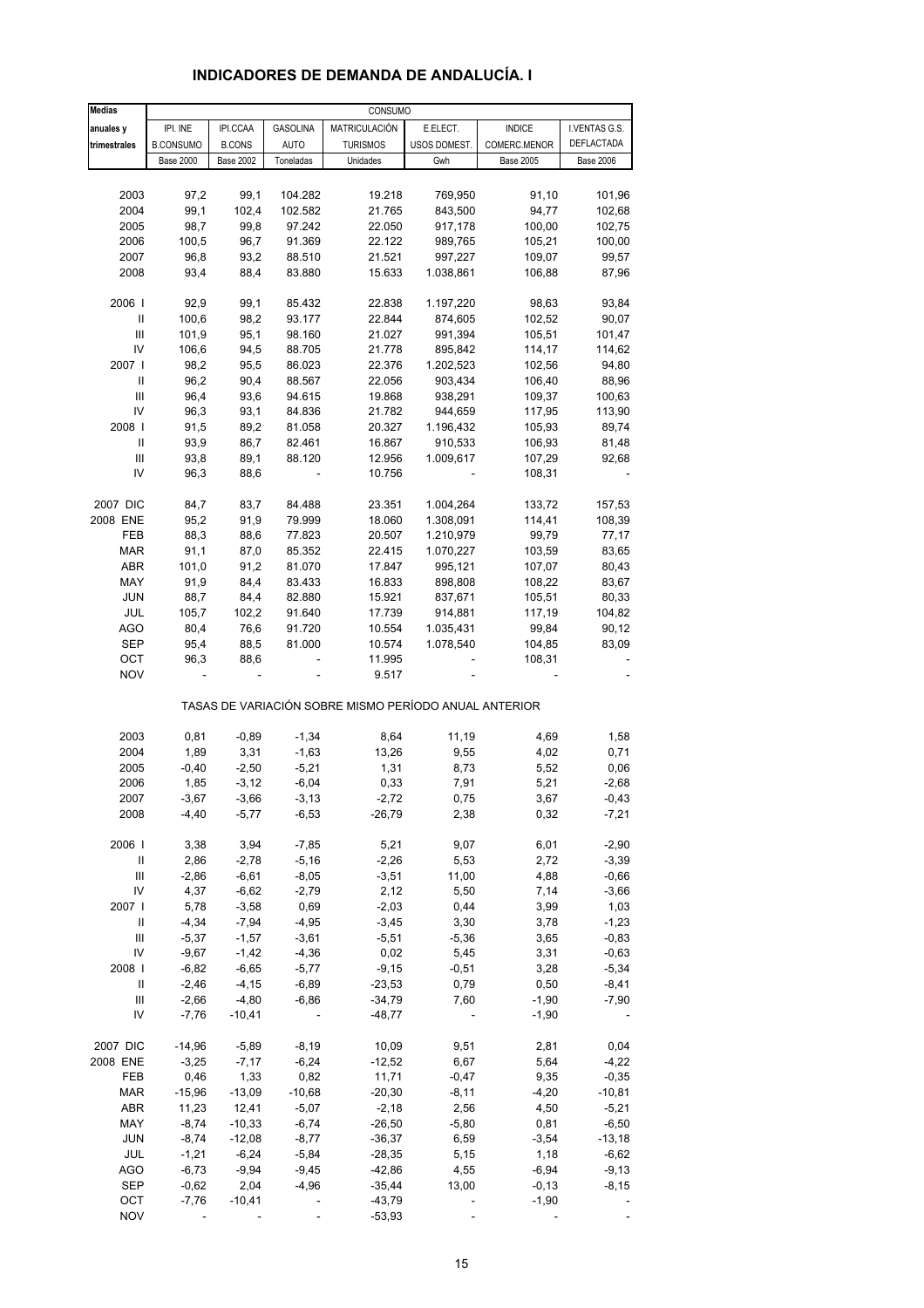#### **Medias anuales y International IPI.INE i computer de la procesa de la procesa de la procesa de la procesa de la proces trimestrales** B.EQUIPO B.INTERMEDIOS ENERGÍA B.EQUIPO B.INTERMEDIOS VEH. CARGA MAQUIN. AGRIC. Base 2002 Base 2002 2003 97,2 115,2 114,1 107,3 104,1 4.241,0 418 2004 96,1 115,8 115,1 120,5 109,4 4.800,1 425 2005 93,8 118,0 154,7 126,9 111,3 5.112,8 293 2006 102,8 120,6 143,1 118,5 115,1 4.972,8 341 2007 102,8 118,0 143,6 118,5 117,1 4.753,9 367 2008 96,2 107,3 132,9 112,9 107,3 2.570,7 258 2006 I 99,7 113,4 143,2 123,4 113,2 5.090,3 265 II 105,2 124,3 138,1 120,4 118,8 5.233,7 330 III 92,4 122,3 157,5 107,6 113,6 4.715,0 343 IV 113,7 122,7 133,7 122,4 114,8 4.852,0 424 2007 I 109,6 121,6 127,2 125,7 118,9 5.006,3 276 II 105,3 120,0 140,0 117,2 122,1 4.919,7 311 III 90,3 110,4 151,4 106,0 110,9 4.206,7 332 IV 106,1 120,1 155,5 125,0 116,5 4.883,0 550 2008 I 94,3 114,9 134,7 106,6 114,7 3.391,3 197 II 104,0 115,2 122,3 125,3 113,6 2.966,7 275 III 89,0 92,9 138,5 106,8 96,5 1.892,7 261 IV 100,1 103,6 142,3 112,9 99,1 1.763,0 377 2007 DIC 98,3 106,4 163,3 110,9 103,9 5.281,0 627 2008 ENE 87,2 109,3 146,4 103,1 110,7 3.118,0 232 FEB 98,1 115,6 133,9 110,1 116,5 3.420,0 151 MAR 97,6 119,8 123,9 106,5 116,8 3.636,0 208 ABR 108,3 122,8 130,9 127,2 121,8 3.334,0 294 MAY 93,8 117,1 120,2 111,9 115,7 2.937,0 266 JUN 110,0 105,8 115,8 136,8 103,4 2.629,0 265 JUL 119,6 99,4 147,0 131,1 105,5 2.542,0 322 AGO 45,9 79,6 138,9 72,3 84,8 1.499,0 156 SEP 101,5 99,6 129,7 117,1 99,3 1.637,0 304 OCT 100,1 103,6 142,3 112,9 99,1 2.044,0 377 NOV - - - - - 1.482,0 - TASAS DE VARIACIÓN SOBRE MISMO PERÍODO ANUAL ANTERIOR 2003 5,38 6,41 9,93 7,27 4,14 13,31 16,02 2004 -1,18 0,56 0,91 12,33 5,08 13,18 1,59 2005 -2,37 1,84 34,38 5,29 1,69 6,52 -31,03 2006 9,57 2,28 -7,49 -6,61 3,43 -2,74 16,21 2007 0,06 -2,18 0,30 0,01 1,73 -4,40 7,81 2008 -6,48 -9,42 -5,06 -4,42 -9,08 -45,37 -23,66 2006 I 8,61 0,00 -13,05 -4,05 1,86 2,82 2,98 II 4,50 -1,89 -7,54 -11,82 1,29 -4,83 9,88 III 11,33 4,86 -3,71 -6,10 4,82 -1,30 43,31 IV 14,12 6,51 -5,31 -4,08 5,97 -7,13 13,06 2007 I 9,93 7,29 -11,15 1,85 5,06 -1,65 4,03 II 0,06 -3,46 1,40 -2,67 2,73 -6,00 -5,76 III -2,27 -9,71 -3,87 -1,50 -2,36 -10,78 -3,11 IV -6,71 -2,12 16,33 2,10 1,48 0,64 29,54 2008 I -13,96 -5,54 5,89 -15,24 -3,60 -32,26 -28,54 II -1,17 -3,95 -12,66 6,90 -6,93 -39,70 -11,58 III -1,44 -15,88 -8,50 0,80 -12,99 -55,01 -21,56 IV -11,65 -19,13 -1,11 -15,99 -20,62 -62,36 -38,80 2007 DIC -9,07 -6,91 - 27,48 -4,02 -0,09 - 14,63 - 35,71 2008 ENE -12,19 -7,37 -1,01 -6,66 -4,70 -37,64 -2,11 FEB -11,86 1,23 13,86 -8,43 4,90 -17,57 -40,08 MAR -17,43 -9,72 -6,63 -27,30 -9,90 -38,06 -38,46 ABR 15,58 5,86 4,30 13,30 3,71 -26,82 35,48 MAY -18,43 -6,84 -12,96 -8,68 -7,49 -42,30 -21,99 JUN 2,71 -10,49 -26,01 17,09 -16,47 -48,58 -29,33 JUL 0,93 -16,68 -11,87 4,08 -12,00 -50,47 -12,50 AGO -13,72 -19,35 -6,59 -1,75 -13,91 -61,74 -41,57 SEP 2,32 -12,01 -6,49 -1,11 -13,24 -54,15 -16,02 OCT -11,65 -19,13 -1,11 -15,99 -20,62 -58,00 -38,80 INVERSIÓN IPI.INE Base 2000 Base 2002 Base 2002 Unidades

#### **INDICADORES DE DEMANDA DE ANDALUCÍA. II**

NOV - - - - - -67,07 -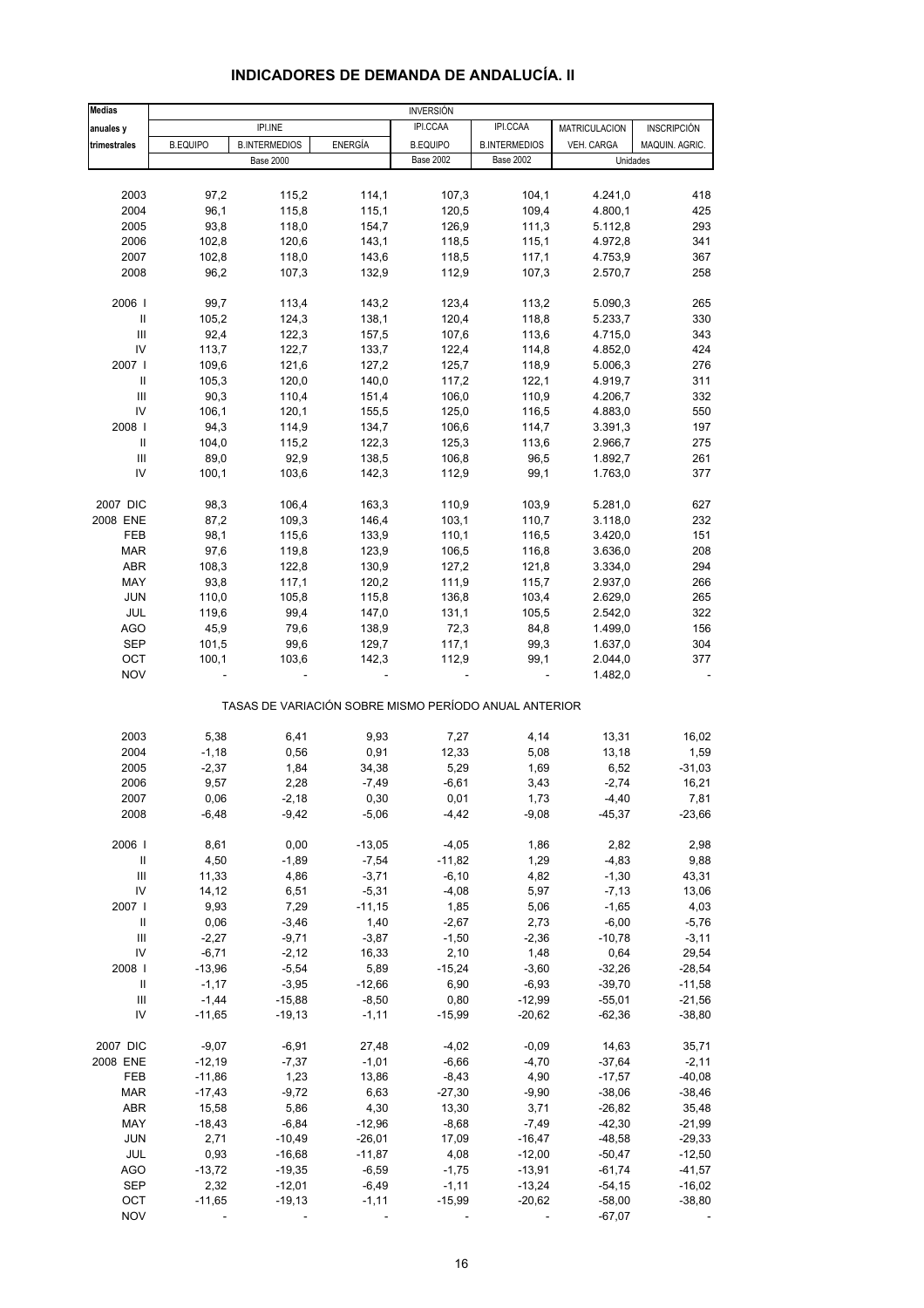# **INDICADORES DEL MERCADO DE TRABAJO DE ANDALUCÍA. I**

| <b>Medias</b>                      | POBLACIÓN ACTIVA (9)   |                        |                        | POBLACIÓN OCUPADA (9)  |                     |                                                       |                    |                        |  |  |
|------------------------------------|------------------------|------------------------|------------------------|------------------------|---------------------|-------------------------------------------------------|--------------------|------------------------|--|--|
| anuales y                          |                        |                        |                        |                        |                     |                                                       |                    |                        |  |  |
| trimestrales                       | <b>TOTAL</b>           | VARONES                | <b>MUJERES</b>         | <b>TOTAL</b>           | AGRICULT.           | <b>INDUSTRIA</b>                                      | CONSTRUC.          | <b>SERVICIOS</b>       |  |  |
|                                    |                        |                        |                        | Miles de personas      |                     |                                                       |                    |                        |  |  |
|                                    |                        |                        |                        |                        |                     |                                                       |                    |                        |  |  |
| 2003<br>2004                       | 3.227.113<br>3.331.500 | 1.982.615<br>2.042.063 | 1.244.495<br>1.289.443 | 2.627.315<br>2.763.135 | 262.308<br>260.828  | 301.708<br>298.430                                    | 368.828<br>410.660 | 1.694.478<br>1.793.215 |  |  |
| 2005                               | 3.435.175              | 2.096.550              | 1.338.625              | 2.959.575              | 271.150             | 328.500                                               | 435.350            | 1.924.600              |  |  |
| 2006                               | 3.562.200              | 2.150.125              | 1.412.100              | 3.110.400              | 254.575             | 315.925                                               | 473.775            | 2.066.075              |  |  |
| 2007                               | 3.690.300              | 2.201.200              | 1.489.100              | 3.219.300              | 249.250             | 325.475                                               | 490.950            | 2.153.625              |  |  |
| 2008                               | 3.809.533              | 2.243.367              | 1.566.167              | 3.181.467              | 237.300             | 321.733                                               | 439.667            | 2.182.767              |  |  |
|                                    |                        |                        |                        |                        |                     |                                                       |                    |                        |  |  |
| 2005 IV                            | 3.510.500              | 2.142.200              | 1.368.300              | 3.025.200              | 283.500             | 343.200                                               | 455.300            | 1.943.100              |  |  |
| 2006  <br>Ш                        | 3.547.900<br>3.548.200 | 2.141.400<br>2.133.800 | 1.406.500<br>1.414.500 | 3.074.800<br>3.098.700 | 296.500<br>248.600  | 315.500<br>312.600                                    | 453.200<br>467.400 | 2.009.500<br>2.070.100 |  |  |
| III                                | 3.562.500              | 2.160.000              | 1.402.500              | 3.116.400              | 228.900             | 315.400                                               | 475.700            | 2.096.400              |  |  |
| IV                                 | 3.590.200              | 2.165.300              | 1.424.900              | 3.151.700              | 244.300             | 320.200                                               | 498.800            | 2.088.300              |  |  |
| 2007 l                             | 3.648.500              | 2.171.500              | 1.477.100              | 3.192.300              | 294.100             | 317.000                                               | 480.800            | 2.100.300              |  |  |
| Ш                                  | 3.675.100              | 2.194.900              | 1.480.200              | 3.235.600              | 244.000             | 318.100                                               | 502.700            | 2.170.800              |  |  |
| III                                | 3.692.600              | 2.225.900              | 1.466.700              | 3.228.400              | 218.200             | 337.300                                               | 494.800            | 2.178.200              |  |  |
| IV                                 | 3.745.000              | 2.212.500              | 1.532.400              | 3.220.900              | 240.700             | 329.500                                               | 485.500            | 2.165.200              |  |  |
| 2008  <br>$\mathbf{II}$            | 3.785.600<br>3.798.400 | 2.229.900<br>2.237.400 | 1.555.700<br>1.561.000 | 3.224.000<br>3.180.400 | 271.800<br>236.000  | 332.100<br>325.500                                    | 474.400<br>437.900 | 2.145.800<br>2.180.900 |  |  |
| III                                | 3.844.600              | 2.262.800              | 1.581.800              | 3.140.000              | 204.100             | 307.600                                               | 406.700            | 2.221.600              |  |  |
|                                    |                        |                        |                        |                        |                     |                                                       |                    |                        |  |  |
| 2007 OCT                           |                        |                        |                        |                        |                     |                                                       |                    |                        |  |  |
| <b>NOV</b>                         |                        |                        |                        |                        |                     |                                                       |                    |                        |  |  |
| <b>DIC</b>                         |                        |                        |                        |                        |                     |                                                       |                    |                        |  |  |
| 2008 ENE                           |                        |                        |                        |                        |                     |                                                       |                    |                        |  |  |
| <b>FEB</b><br><b>MAR</b>           |                        |                        |                        |                        |                     |                                                       |                    |                        |  |  |
| ABR                                |                        |                        |                        |                        |                     |                                                       |                    |                        |  |  |
| MAY                                | ä,                     |                        |                        |                        |                     |                                                       |                    |                        |  |  |
| <b>JUN</b>                         |                        |                        |                        |                        |                     |                                                       |                    |                        |  |  |
| JUL                                |                        |                        |                        |                        |                     |                                                       |                    |                        |  |  |
| AGO                                |                        |                        |                        |                        |                     |                                                       |                    |                        |  |  |
| <b>SEP</b>                         |                        |                        |                        |                        |                     |                                                       |                    |                        |  |  |
|                                    |                        |                        |                        |                        |                     | TASAS DE VARIACIÓN SOBRE MISMO PERÍODO ANUAL ANTERIOR |                    |                        |  |  |
|                                    |                        |                        |                        |                        |                     |                                                       |                    |                        |  |  |
| 2003                               | 3.11                   | 2.28                   | 4.45                   | 4.51                   | $-1.58$             | 3.62                                                  | 8.04               | 4.93                   |  |  |
| 2004                               | 3.23                   | 3.00                   | 3.61                   | 5.17                   | $-0.56$             | $-1.09$                                               | 11.34              | 5.83                   |  |  |
| 2005                               | 3.11                   | 2.67                   | 3.81                   | 7.11                   | 3.96                | 10.08                                                 | 6.01               | 7.33                   |  |  |
| 2006                               | 3.70                   | 2.56                   | 5.49                   | 5.10                   | $-6.11$             | $-3.83$                                               | 8.83               | 7.35                   |  |  |
| 2007<br>2008                       | 3.60<br>3.74           | 2.38<br>2.09           | 5.45<br>6.20           | 3.50<br>$-1.16$        | -2.09<br>$-5.87$    | 3.02<br>$-0.74$                                       | 3.63<br>$-10.78$   | 4.24<br>1.54           |  |  |
|                                    |                        |                        |                        |                        |                     |                                                       |                    |                        |  |  |
| 2005 IV                            | 3.59                   | 3.63                   | 3.52                   | 6.35                   | 10.26               | 10.85                                                 | 6.51               | 5.01                   |  |  |
| 2006                               | 5.08                   | 4.17                   | 6.49                   | 6.19                   | 5.59                | 1.51                                                  | 5.64               | 7.17                   |  |  |
| $\, \parallel$                     | 3.88                   | 2.67                   | 5.77                   | 5.23                   | $-6.79$             | $-3.93$                                               | 10.68              | 7.24                   |  |  |
| Ш                                  | 3.62                   | 2.36                   | 5.60                   | 4.83                   | $-9.74$             | $-5.74$                                               | 9.41               | 7.51                   |  |  |
| IV<br>2007 l                       | 2.27<br>2.84           | 1.08<br>1.41           | 4.14<br>5.02           | 4.18<br>3.82           | $-13.83$<br>$-0.81$ | $-6.70$<br>0.48                                       | 9.55<br>6.09       | 7.47<br>4.52           |  |  |
| $\, \parallel$                     | 3.58                   | 2.86                   | 4.64                   | 4.42                   | $-1.85$             | 1.76                                                  | 7.55               | 4.86                   |  |  |
| $\ensuremath{\mathsf{III}}\xspace$ | 3.65                   | 3.05                   | 4.58                   | 3.59                   | $-4.67$             | 6.94                                                  | 4.02               | 3.90                   |  |  |
| IV                                 | 4.31                   | 2.18                   | 7.54                   | 2.20                   | $-1.47$             | 2.90                                                  | $-2.67$            | 3.68                   |  |  |
| 2008                               | 3.76                   | 2.69                   | 5.32                   | 0.99                   | $-7.58$             | 4.76                                                  | $-1.33$            | 2.17                   |  |  |
| $\, \parallel$                     | 3.36                   | 1.94                   | 5.46                   | $-1.71$                | $-3.28$             | 2.33                                                  | $-12.89$           | 0.47                   |  |  |
| Ш                                  | 4.12                   | 1.66                   | 7.85                   | $-2.74$                | $-6.46$             | $-8.81$                                               | $-17.81$           | 1.99                   |  |  |
| 2007 OCT                           |                        |                        |                        |                        |                     |                                                       |                    |                        |  |  |
| <b>NOV</b>                         |                        |                        |                        |                        |                     |                                                       |                    |                        |  |  |
| <b>DIC</b>                         |                        |                        |                        |                        |                     |                                                       |                    |                        |  |  |
| 2008 ENE                           |                        |                        |                        |                        |                     |                                                       |                    |                        |  |  |
| FEB                                |                        |                        |                        |                        |                     |                                                       |                    |                        |  |  |
| <b>MAR</b>                         |                        |                        |                        |                        |                     |                                                       |                    |                        |  |  |
| ABR                                |                        |                        |                        |                        |                     |                                                       |                    |                        |  |  |
| MAY                                |                        |                        |                        |                        |                     |                                                       |                    |                        |  |  |
| <b>JUN</b><br>JUL                  |                        |                        |                        |                        |                     |                                                       |                    |                        |  |  |
| <b>AGO</b>                         |                        |                        |                        |                        |                     |                                                       |                    |                        |  |  |
| <b>SEP</b>                         |                        |                        |                        |                        |                     |                                                       |                    |                        |  |  |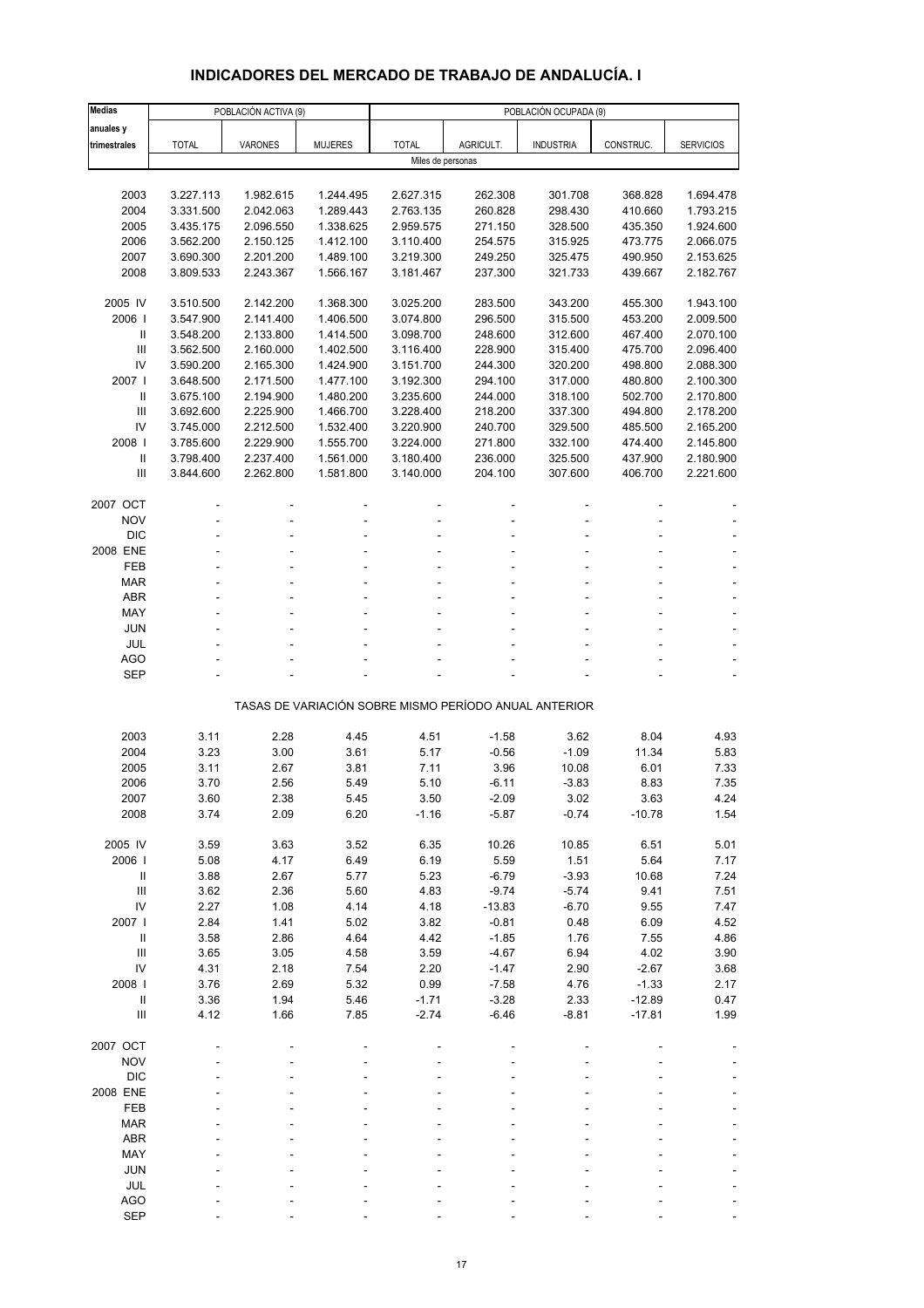### **INDICADORES DEL MERCADO DE TRABAJO DE ANDALUCÍA. II**

| <b>Medias</b>  | POBLACIÓN ASALARIADA (9)                              |           |                   |           |                  |  |  |  |  |
|----------------|-------------------------------------------------------|-----------|-------------------|-----------|------------------|--|--|--|--|
| anuales y      |                                                       |           |                   |           |                  |  |  |  |  |
| trimestrales   | <b>TOTAL</b>                                          | AGRICULT. | <b>INDUSTRIA</b>  | CONSTRUC. | <b>SERVICIOS</b> |  |  |  |  |
|                |                                                       |           | Miles de personas |           |                  |  |  |  |  |
|                |                                                       |           |                   |           |                  |  |  |  |  |
| 2003           | 2.168.443                                             | 176.948   | 255.205           | 322.628   | 1.413.663        |  |  |  |  |
| 2004           | 2.247.718                                             | 171.573   | 254.655           | 352.168   | 1.469.323        |  |  |  |  |
| 2005           | 2.405.725                                             | 189.725   | 279.600           | 367.750   | 1.568.650        |  |  |  |  |
| 2006           | 2.543.125                                             | 177.400   | 267.925           | 396.675   | 1.701.125        |  |  |  |  |
| 2007           | 2.645.975                                             | 179.350   | 273.075           | 420.075   | 1.773.425        |  |  |  |  |
| 2008           | 2.619.600                                             | 171.067   | 271.667           | 371.133   | 1.805.767        |  |  |  |  |
|                |                                                       |           |                   |           |                  |  |  |  |  |
| 2005 IV        | 2.478.700                                             | 203.300   | 297.600           | 384.400   | 1.593.400        |  |  |  |  |
| 2006           | 2.523.500                                             | 215.500   | 269.100           | 380.900   | 1.658.000        |  |  |  |  |
| Ш              | 2.532.900                                             | 173.000   | 264.700           | 390.200   | 1.705.000        |  |  |  |  |
| Ш              | 2.537.600                                             | 153.000   | 267.700           | 395.000   | 1.721.900        |  |  |  |  |
| IV             | 2.578.500                                             | 168.100   | 270.200           | 420.600   | 1.719.600        |  |  |  |  |
| 2007 l         | 2.615.900                                             | 215.600   | 265.000           | 409.600   | 1.725.600        |  |  |  |  |
| Ш              | 2.656.200                                             | 177.400   | 269.400           | 430.900   | 1.778.400        |  |  |  |  |
|                |                                                       |           |                   |           |                  |  |  |  |  |
| Ш              | 2.655.000                                             | 154.000   | 282.500           | 424.200   | 1.794.300        |  |  |  |  |
| IV             | 2.656.800                                             | 170.400   | 275.400           | 415.600   | 1.795.400        |  |  |  |  |
| 2008           | 2.667.800                                             | 205.000   | 281.700           | 401.200   | 1.780.000        |  |  |  |  |
| Ш              | 2.620.600                                             | 172.700   | 273.800           | 371.700   | 1.802.400        |  |  |  |  |
| Ш              | 2.570.400                                             | 135.500   | 259.500           | 340.500   | 1.834.900        |  |  |  |  |
|                |                                                       |           |                   |           |                  |  |  |  |  |
| 2007 OCT       |                                                       | ٠         | ۰                 |           |                  |  |  |  |  |
| <b>NOV</b>     |                                                       |           |                   |           |                  |  |  |  |  |
| <b>DIC</b>     |                                                       |           |                   |           |                  |  |  |  |  |
| 2008 ENE       | ۰                                                     |           | ۰                 | ٠         |                  |  |  |  |  |
| FEB            |                                                       |           |                   |           |                  |  |  |  |  |
| <b>MAR</b>     | ä,                                                    |           | ä,                | ä,        | L,               |  |  |  |  |
| <b>ABR</b>     | ۰                                                     | ٠         | ۰                 | ۰         | ۰                |  |  |  |  |
| MAY            |                                                       |           |                   |           |                  |  |  |  |  |
| <b>JUN</b>     | ä,                                                    |           |                   |           |                  |  |  |  |  |
| JUL            | ۰                                                     |           | Ĭ.                |           |                  |  |  |  |  |
| AGO            |                                                       |           |                   |           |                  |  |  |  |  |
| <b>SEP</b>     |                                                       |           | ä,                | ä,        |                  |  |  |  |  |
|                |                                                       |           |                   |           |                  |  |  |  |  |
|                | TASAS DE VARIACIÓN SOBRE MISMO PERÍODO ANUAL ANTERIOR |           |                   |           |                  |  |  |  |  |
|                |                                                       |           |                   |           |                  |  |  |  |  |
| 2003           | 6.27                                                  | $-0.60$   | 2.73              | 8.46      | 7.38             |  |  |  |  |
| 2004           | 3.66                                                  | $-3.04$   | $-0.22$           | 9.16      | 3.94             |  |  |  |  |
| 2005           | 7.03                                                  | 10.58     | 9.80              | 4.42      | 6.76             |  |  |  |  |
| 2006           | 5.71                                                  | $-6.50$   | -4.18             | 7.87      | 8.45             |  |  |  |  |
| 2007           | 4.04                                                  | 1.10      | 1.92              | 5.90      | 4.25             |  |  |  |  |
| 2008           | $-0.86$                                               | $-6.18$   | $-0.23$           | $-11.96$  | 2.25             |  |  |  |  |
|                |                                                       |           |                   |           |                  |  |  |  |  |
| 2005 IV        | 7.09                                                  | 17.62     | 12.16             | 5.21      | 5.45             |  |  |  |  |
|                |                                                       |           |                   |           |                  |  |  |  |  |
| 2006           | 8.82                                                  | 15.61     | 2.32              | 5.34      | 9.95             |  |  |  |  |
| Ш              | 5.74                                                  | $-8.17$   | $-3.39$           | 8.39      | 8.38             |  |  |  |  |
| Ш              | 4.44                                                  | $-15.38$  | $-5.67$           | 8.22      | 7.61             |  |  |  |  |
| IV             | 4.03                                                  | $-17.31$  | $-9.21$           | 9.42      | 7.92             |  |  |  |  |
| 2007 l         | 3.66                                                  | 0.05      | $-1.52$           | 7.53      | 4.08             |  |  |  |  |
| $\mathsf{I}$   | 4.87                                                  | 2.54      | 1.78              | 10.43     | 4.30             |  |  |  |  |
| $\mathsf{III}$ | 4.63                                                  | 0.65      | 5.53              | 7.39      | 4.20             |  |  |  |  |
| IV             | 3.04                                                  | 1.37      | 1.92              | $-1.19$   | 4.41             |  |  |  |  |
| 2008           | 1.98                                                  | $-4.92$   | 6.30              | $-2.05$   | 3.15             |  |  |  |  |
| $\mathsf{I}$   | $-1.34$                                               | $-2.65$   | 1.63              | $-13.74$  | 1.35             |  |  |  |  |
| Ш              | $-3.19$                                               | $-12.01$  | $-8.14$           | $-19.73$  | 2.26             |  |  |  |  |
|                |                                                       |           |                   |           |                  |  |  |  |  |
| 2007 OCT       |                                                       |           |                   |           |                  |  |  |  |  |
| <b>NOV</b>     |                                                       |           |                   |           |                  |  |  |  |  |
| DIC            |                                                       |           |                   |           |                  |  |  |  |  |
| 2008 ENE       |                                                       |           |                   |           |                  |  |  |  |  |
| FEB            |                                                       |           |                   |           |                  |  |  |  |  |
| <b>MAR</b>     |                                                       |           |                   |           |                  |  |  |  |  |
|                |                                                       |           |                   |           |                  |  |  |  |  |
| ABR            |                                                       |           |                   |           |                  |  |  |  |  |
| MAY            |                                                       |           |                   |           |                  |  |  |  |  |
| <b>JUN</b>     |                                                       |           |                   |           |                  |  |  |  |  |
| JUL            |                                                       |           |                   |           |                  |  |  |  |  |
| <b>AGO</b>     |                                                       |           |                   |           |                  |  |  |  |  |
| <b>SEP</b>     |                                                       |           |                   |           |                  |  |  |  |  |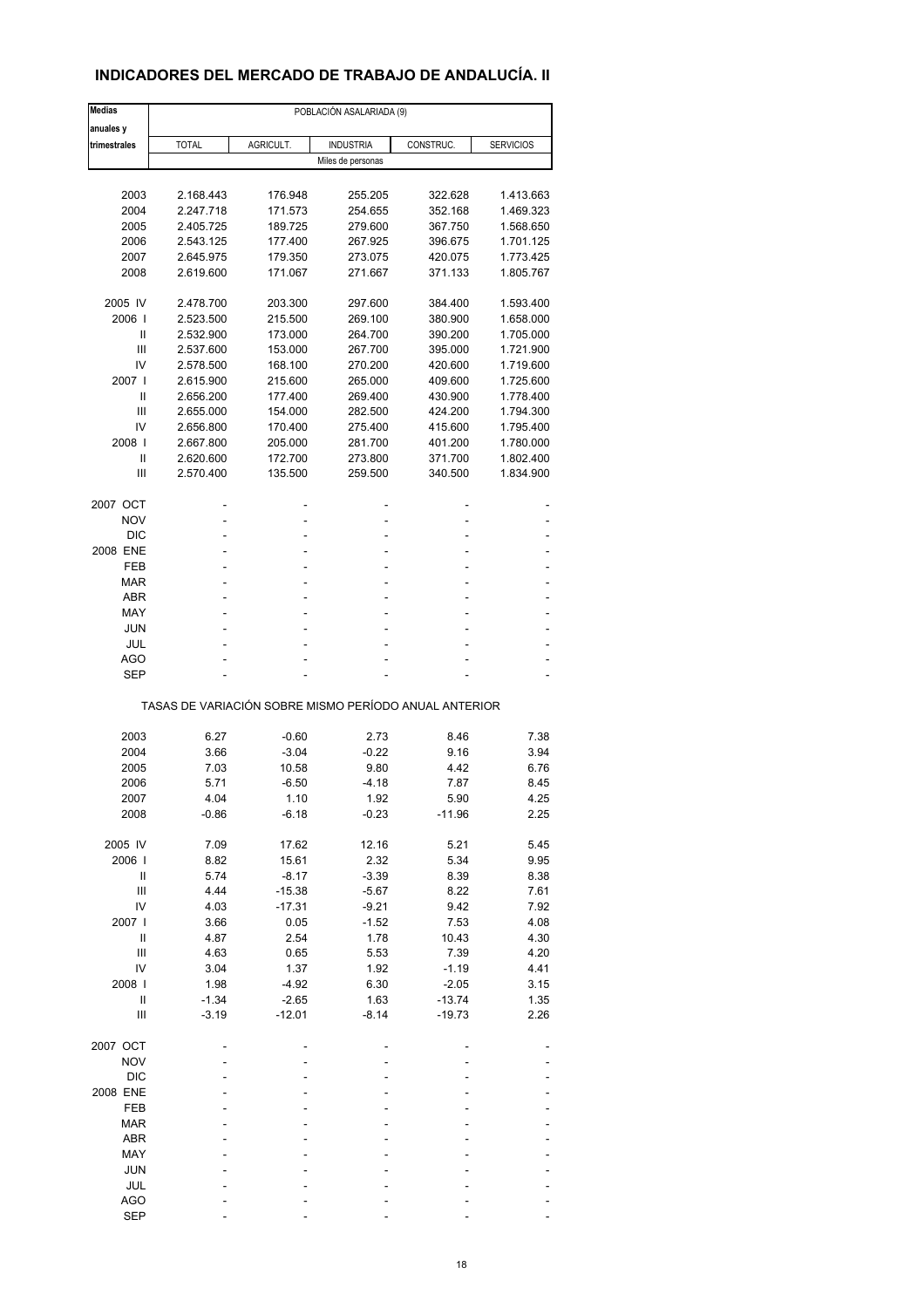# **INDICADORES DEL MERCADO DE TRABAJO DE ANDALUCÍA. III**

| <b>Medias</b>                      |              | PARADOS (9)       |                |                                                       | TASA DE ACTIVIDAD (9) |                | TASA DE PARO (9) |                |                |
|------------------------------------|--------------|-------------------|----------------|-------------------------------------------------------|-----------------------|----------------|------------------|----------------|----------------|
| anuales y                          |              |                   |                |                                                       | <b>MENORES</b>        |                |                  | <b>MENORES</b> |                |
| trimestrales                       | <b>TOTAL</b> | VARONES           | <b>MUJERES</b> | <b>TOTAL</b>                                          | 20 AÑOS               | <b>MUJERES</b> | <b>TOTAL</b>     | 20 AÑOS        | <b>MUJERES</b> |
|                                    |              | Miles de personas |                |                                                       |                       | Porcentaje     |                  |                |                |
|                                    |              |                   |                |                                                       |                       |                |                  |                |                |
| 2003                               | 599.795      | 272.030           | 327.765        | 52.87                                                 | 26.94                 | 39.87          | 18.59            | 37.04          | 26.34          |
| 2004                               | 568.370      | 256.943           | 311.425        | 53.64                                                 | 28.08                 | 40.65          | 17.07            | 34.00          | 24.17          |
| 2005                               | 475.600      | 215.250           | 260.350        | 54.31                                                 | 30.38                 | 41.51          | 13.85            | 33.99          | 19.45          |
| 2006                               | 451.850      | 198.475           | 253.375        | 55.32                                                 | 31.29                 | 43.09          | 12.69            | 30.25          | 17.94          |
| 2007                               | 471.025      | 208.625           | 262.425        | 56.25                                                 | 32.29                 | 44.67          | 12.76            | 32.35          | 17.61          |
| 2008                               | 628.067      | 308.333           | 319.700        | 57.29                                                 | 33.08                 | 46.37          | 16.48            | 42.14          | 20.40          |
|                                    |              |                   |                |                                                       |                       |                |                  |                |                |
| 2005 IV                            | 485.300      | 218.500           | 266.900        | 55.11                                                 | 28.32                 | 42.16          | 13.83            | 30.99          | 19.50          |
| 2006                               | 473.100      | 211.900           | 261.200        | 55.44                                                 | 29.18                 | 43.17          | 13.34            | 31.73          | 18.57          |
| 11                                 | 449.600      | 197.600           | 252.000        | 55.23                                                 | 31.59                 | 43.25          | 12.67            | 30.97          | 17.81          |
| $\ensuremath{\mathsf{III}}\xspace$ | 446.100      | 195.700           | 250.400        | 55.22                                                 | 32.58                 | 42.73          | 12.52            | 26.62          | 17.85          |
| ${\sf IV}$                         | 438.600      | 188.700           | 249.900        | 55.38                                                 | 31.82                 | 43.22          | 12.22            | 31.66          | 17.54          |
| 2007                               | 456.300      | 204.200           | 252.100        | 55.98                                                 | 28.65                 | 44.58          | 12.51            | 30.68          | 17.07          |
| Ш                                  | 439.500      | 188.800           | 250.800        | 56.11                                                 | 32.24                 | 44.48          | 11.96            | 31.88          | 16.94          |
| $\ensuremath{\mathsf{III}}\xspace$ | 464.200      | 210.300           | 253.900        | 56.16                                                 | 35.33                 | 43.91          | 12.57            | 31.65          | 17.31          |
| IV                                 | 524.100      | 231.200           | 292.900        | 56.74                                                 | 32.92                 | 45.70          | 13.99            | 35.17          | 19.11          |
| 2008                               | 561.600      | 263.700           | 297.800        | 57.14                                                 | 33.17                 | 46.22          | 14.83            | 37.98          | 19.14          |
| Ш                                  | 618.000      | 310.400           | 307.600        | 57.12                                                 | 31.56                 | 46.22          | 16.27            | 43.13          | 19.70          |
| $\ensuremath{\mathsf{III}}\xspace$ | 704.600      | 350.900           | 353.700        | 57.62                                                 | 34.51                 | 46.68          | 18.33            | 45.32          | 22.36          |
|                                    |              |                   |                |                                                       |                       |                |                  |                |                |
| 2007 OCT                           |              |                   |                |                                                       |                       |                |                  |                |                |
| <b>NOV</b>                         |              |                   |                |                                                       |                       |                |                  |                |                |
| <b>DIC</b>                         |              |                   |                |                                                       |                       |                |                  |                |                |
| 2008 ENE                           |              |                   |                |                                                       |                       |                |                  |                |                |
| FEB                                |              |                   |                |                                                       |                       |                |                  |                |                |
| <b>MAR</b>                         |              |                   |                |                                                       |                       |                |                  |                |                |
| ABR                                |              |                   |                |                                                       |                       |                |                  |                |                |
| MAY                                |              |                   |                |                                                       |                       |                |                  |                |                |
| JUN                                |              |                   |                |                                                       |                       |                |                  |                |                |
| JUL                                |              |                   |                |                                                       |                       |                |                  |                |                |
| AGO                                |              |                   |                |                                                       |                       |                |                  |                |                |
| <b>SEP</b>                         |              |                   |                |                                                       |                       |                |                  |                |                |
|                                    |              |                   |                | TASAS DE VARIACIÓN SOBRE MISMO PERÍODO ANUAL ANTERIOR |                       |                |                  |                |                |
| 2003                               | $-2.63$      | $-2.37$           | $-2.84$        |                                                       |                       |                |                  |                |                |
| 2004                               | $-5.24$      | $-5.55$           | $-4.99$        |                                                       |                       |                |                  |                |                |
| 2005                               | $-16.32$     | $-16.23$          | $-16.40$       |                                                       |                       |                |                  |                |                |
| 2006                               | $-4.99$      | $-7.79$           | $-2.68$        |                                                       |                       |                |                  |                | ÷,             |
| 2007                               | 4.24         | 5.11              | 3.57           |                                                       |                       |                |                  |                |                |
| 2008                               | 38.54        | 53.32             | 26.73          |                                                       |                       |                |                  |                |                |
|                                    |              |                   |                |                                                       |                       |                |                  |                |                |
| 2005 IV                            | $-10.86$     | $-9.92$           | $-11.58$       |                                                       |                       |                |                  |                |                |
| 2006                               | $-1.62$      | $-2.12$           | $-1.21$        |                                                       |                       |                |                  |                |                |
| Ш                                  | $-4.50$      | $-9.98$           | 0.32           |                                                       |                       |                |                  |                |                |
| $\ensuremath{\mathsf{III}}\xspace$ | $-4.15$      | $-5.23$           | $-3.28$        |                                                       |                       |                |                  |                |                |
| IV                                 | $-9.62$      | $-13.64$          | $-6.37$        |                                                       |                       |                |                  |                |                |
| 2007 l                             | $-3.55$      | $-3.63$           | $-3.48$        |                                                       |                       |                |                  |                |                |
| Ш                                  | $-2.25$      | $-4.45$           | $-0.48$        |                                                       |                       |                |                  |                |                |
| $\ensuremath{\mathsf{III}}\xspace$ | 4.06         | 7.46              | 1.40           |                                                       |                       |                |                  |                |                |
| IV                                 | 19.49        | 22.52             | 17.21          |                                                       |                       |                |                  |                |                |
| 2008                               | 23.08        | 29.14             | 18.13          |                                                       |                       |                |                  |                |                |
| Ш                                  | 40.61        | 64.41             | 22.65          |                                                       |                       |                |                  |                |                |
| $\ensuremath{\mathsf{III}}\xspace$ | 51.79        | 66.86             | 39.31          |                                                       |                       |                |                  |                |                |
|                                    |              |                   |                |                                                       |                       |                |                  |                |                |
| 2007 OCT                           |              |                   |                |                                                       |                       |                |                  |                |                |
| <b>NOV</b>                         |              |                   |                |                                                       |                       |                |                  |                |                |
| DIC                                |              |                   |                |                                                       |                       |                |                  |                |                |
| 2008 ENE                           |              |                   |                |                                                       |                       |                |                  |                |                |
| FEB                                |              |                   |                |                                                       |                       |                |                  |                |                |
| <b>MAR</b>                         |              |                   |                |                                                       |                       |                |                  |                |                |
| ABR                                |              |                   |                |                                                       |                       |                |                  |                |                |
| MAY                                |              |                   |                |                                                       |                       |                |                  |                |                |
| JUN                                |              |                   |                |                                                       |                       |                |                  |                |                |
| JUL                                |              |                   |                |                                                       |                       |                |                  |                |                |
| AGO                                |              |                   |                |                                                       |                       |                |                  |                |                |
| <b>SEP</b>                         |              |                   |                |                                                       |                       |                |                  |                |                |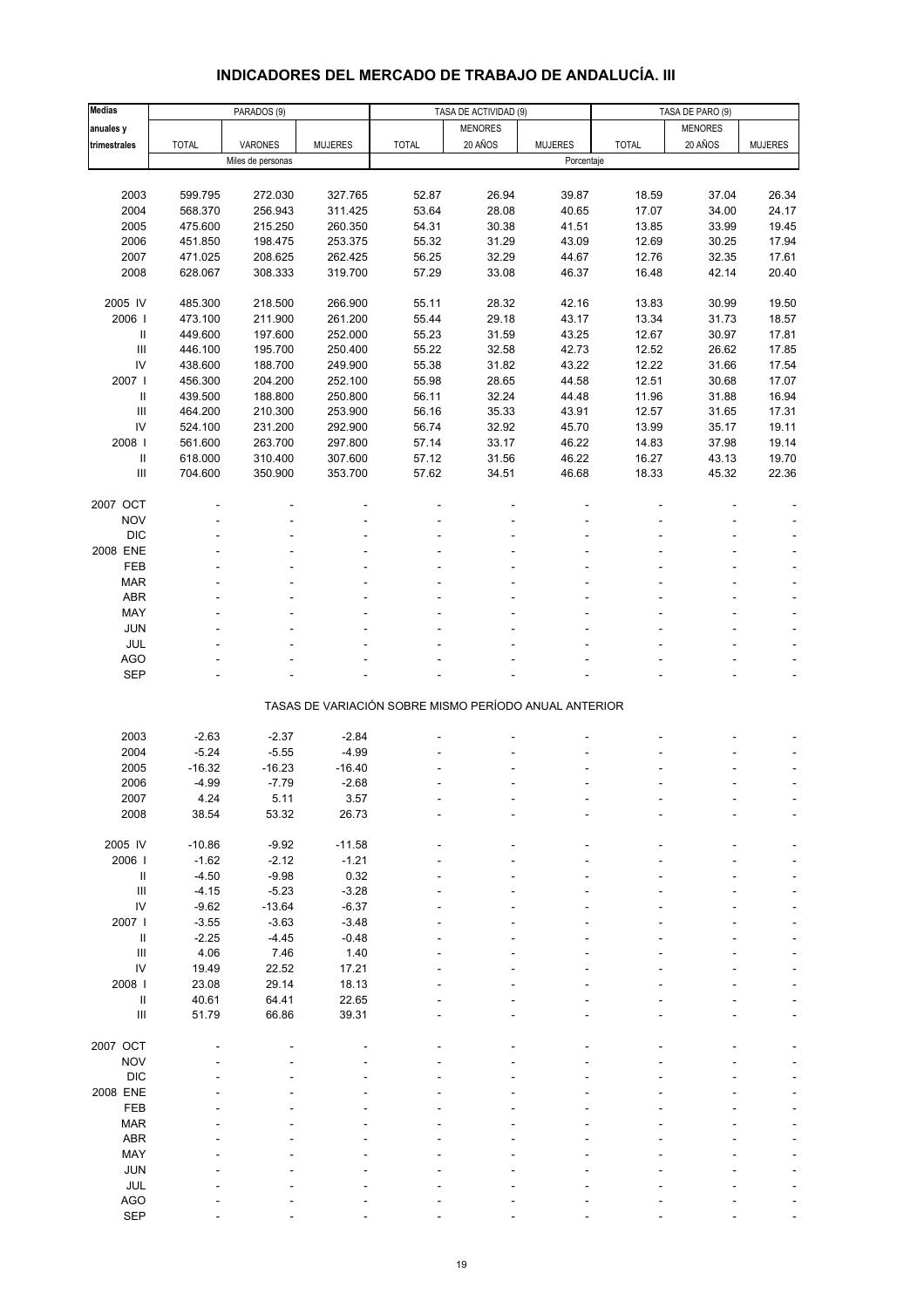| <b>Medias</b>                      |                    |                                                       | PARO REGISTRADO  |                    |                    |                   |
|------------------------------------|--------------------|-------------------------------------------------------|------------------|--------------------|--------------------|-------------------|
| anuales y                          |                    |                                                       |                  |                    |                    | SIN EMPLEO        |
| trimestrales                       | <b>TOTAL</b>       | <b>AGRICULTURA</b>                                    | <b>INDUSTRIA</b> | CONSTRUCCIÓN       | <b>SERVICIOS</b>   | ANTERIOR          |
|                                    |                    |                                                       | Personas         |                    |                    |                   |
|                                    |                    |                                                       |                  |                    |                    |                   |
| 2003                               | 478.517            | 19.446                                                | 52.399           | 64.450             | 261.575            | 80.647            |
| 2004                               | 462.316            | 18.865                                                | 48.500           | 61.528             | 258.162            | 75.262            |
| 2005                               | 456.522            | 24.803                                                | 46.377           | 60.853             | 252.449            | 72.041            |
| 2006                               | 477.324            | 28.806                                                | 46.475           | 60.191             | 259.953            | 81.898            |
| 2007                               | 492.310            | 30.765                                                | 45.977           | 64.562             | 263.193            | 87.814            |
| 2008                               | 592.298            | 40.237                                                | 52.901           | 103.463            | 307.017            | 88.680            |
| 2006                               |                    |                                                       | 47.933           |                    |                    |                   |
| Ш                                  | 489.508<br>464.655 | 28.273<br>28.266                                      | 45.946           | 62.076<br>57.462   | 269.410<br>253.153 | 81.817<br>79.827  |
| Ш                                  | 469.928            | 29.550                                                | 46.027           | 59.813             | 254.590            | 79.947            |
| IV                                 | 485.204            | 29.135                                                | 45.993           | 61.414             | 262.660            | 86.002            |
| 2007 I                             | 489.760            | 28.600                                                | 45.910           | 60.768             | 265.501            | 88.981            |
| Ш                                  | 479.079            | 29.867                                                | 44.710           | 60.113             | 254.413            | 89.975            |
| Ш                                  | 493.915            | 32.086                                                | 46.148           | 65.763             | 260.170            | 89.748            |
| IV                                 | 506.485            | 32.505                                                | 47.139           | 71.602             | 272.687            | 82.552            |
| 2008                               | 537.263            |                                                       | 48.213           |                    | 284.229            |                   |
| Ш                                  | 555.752            | 35.819<br>38.012                                      |                  | 82.344             |                    | 86.659<br>81.270  |
| Ш                                  |                    |                                                       | 50.208           | 94.547             | 291.715            |                   |
| IV                                 | 614.901<br>695.763 | 42.646<br>46.589                                      | 55.010<br>60.809 | 113.394<br>133.619 | 314.190<br>353.393 | 89.661<br>101.355 |
|                                    |                    |                                                       |                  |                    |                    |                   |
| 2007 DIC                           | 510.817            | 31.801                                                | 47.702           | 78.110             | 271.545            | 81.659            |
| 2008 ENE                           | 533.291            | 34.083                                                | 48.813           | 78.888             | 285.751            | 85.756            |
| FEB                                | 541.908            | 38.310                                                | 48.055           | 82.968             | 286.288            | 86.287            |
| <b>MAR</b>                         | 536.591            | 35.063                                                | 47.770           | 85.175             | 280.648            | 87.935            |
| <b>ABR</b>                         | 545.519            | 36.765                                                | 48.973           | 90.030             | 289.045            | 80.706            |
| MAY                                | 551.404            | 37.374                                                | 49.981           | 93.635             | 290.609            | 79.805            |
| <b>JUN</b>                         | 570.334            | 39.897                                                | 51.671           | 99.975             | 295.491            | 83.300            |
| JUL                                | 589.360            | 41.471                                                | 53.098           | 105.472            | 303.174            | 86.145            |
| <b>AGO</b>                         | 613.911            | 42.849                                                | 55.268           | 114.891            | 312.938            | 87.965            |
| <b>SEP</b>                         | 641.433            | 43.618                                                | 56.665           | 119.820            | 326.458            | 94.872            |
| OCT                                | 683.777            | 45.918                                                | 59.559           | 129.943            | 347.018            | 101.339           |
| <b>NOV</b>                         | 707.749            | 47.260                                                | 62.058           | 137.294            | 359.767            | 101.370           |
|                                    |                    | TASAS DE VARIACIÓN SOBRE MISMO PERÍODO ANUAL ANTERIOR |                  |                    |                    |                   |
|                                    |                    |                                                       |                  |                    |                    |                   |
| 2003                               | $-1.11$            | $-17.18$                                              | $-2.69$          | 0.52               | 0.52               | $-1.91$           |
| 2004                               | $-3.39$            | $-2.99$                                               | $-7.44$          | $-4.53$            | $-1.30$            | $-6.68$           |
| 2005                               | $-1.25$            | 31.48                                                 | $-4.38$          | $-1.10$            | $-2.21$            | $-4.28$           |
| 2006                               | 4.56               | 16.14                                                 | 0.21             | $-1.09$            | 2.97               | 13.68             |
| 2007                               | 3.14               | 6.80                                                  | $-1.07$          | 7.26               | 1.25               | 7.22              |
| 2008                               | 20.72              | 31.19                                                 | 15.45            | 63.37              | 16.99              | 0.35              |
| 2006                               | 7.57               | 33.11                                                 | 2.61             | $-3.62$            | 4.41               | 26.52             |
| $\ensuremath{\mathsf{II}}$         | 6.89               | 21.73                                                 | 2.01             | $-0.54$            | 5.58               | 15.88             |
| $\ensuremath{\mathsf{III}}\xspace$ | 3.24               | 11.76                                                 | $-0.76$          | 1.46               | 2.68               | 5.92              |
| IV                                 | 0.85               | 2.91                                                  | $-2.92$          | $-1.39$            | $-0.52$            | 8.68              |
| 2007 l                             | 0.05               | 1.16                                                  | $-4.22$          | $-2.11$            | $-1.45$            | 8.76              |
| $\ensuremath{\mathsf{II}}$         | 3.10               | 5.66                                                  | $-2.69$          | 4.61               | 0.50               | 12.71             |
| $\ensuremath{\mathsf{III}}\xspace$ | 5.10               | 8.58                                                  | 0.26             | 9.95               | 2.19               | 12.26             |
| IV                                 | 4.39               | 11.57                                                 | 2.49             | 16.59              | 3.82               | $-4.01$           |
| 2008                               | 9.70               | 25.24                                                 | 5.02             | 35.50              | 7.05               | $-2.61$           |
| Ш                                  | 16.00              | 27.27                                                 | 12.30            | 57.28              | 14.66              | $-9.67$           |
| $\ensuremath{\mathsf{III}}\xspace$ | 24.50              | 32.91                                                 | 19.20            | 72.43              | 20.76              | $-0.10$           |
| IV                                 | 37.96              | 41.79                                                 | 29.77            | 95.50              | 29.33              | 22.12             |
|                                    |                    |                                                       |                  |                    |                    |                   |
| 2007 DIC                           | 6.91               | 15.25                                                 | 3.59             | 21.88              | 5.76               | $-1.95$           |
| 2008 ENE                           | 8.41               | 21.09                                                 | 5.35             | 27.39              | 6.55               | $-1.80$           |
| FEB                                | 10.50              | 34.67                                                 | 4.66             | 36.80              | 7.44               | $-2.97$           |
| <b>MAR</b>                         | 10.20              | 20.05                                                 | 5.04             | 42.60              | 7.18               | $-3.03$           |
| ABR                                | 13.54              | 25.37                                                 | 8.52             | 50.52              | 13.09              | $-10.90$          |
| MAY                                | 16.36              | 27.71                                                 | 12.42            | 58.11              | 15.18              | $-9.96$           |
| JUN                                | 18.10              | 28.65                                                 | 16.01            | 63.08              | 15.72              | $-8.17$           |
| JUL                                | 21.34              | 30.71                                                 | 18.65            | 66.68              | 18.46              | $-4.28$           |
| AGO                                | 23.45              | 32.02                                                 | 17.09            | 68.39              | 20.12              | $-1.04$           |
| <b>SEP</b>                         | 28.61              | 36.00                                                 | 21.88            | 82.15              | 23.64              | 5.00              |
| OCT                                | 36.76              | 41.48                                                 | 27.52            | 94.32              | 28.09              | 22.05             |

#### **INDICADORES DEL MERCADO DE TRABAJO DE ANDALUCÍA. IV**

NOV 39.14 42.10 32.01 96.62 30.54 22.18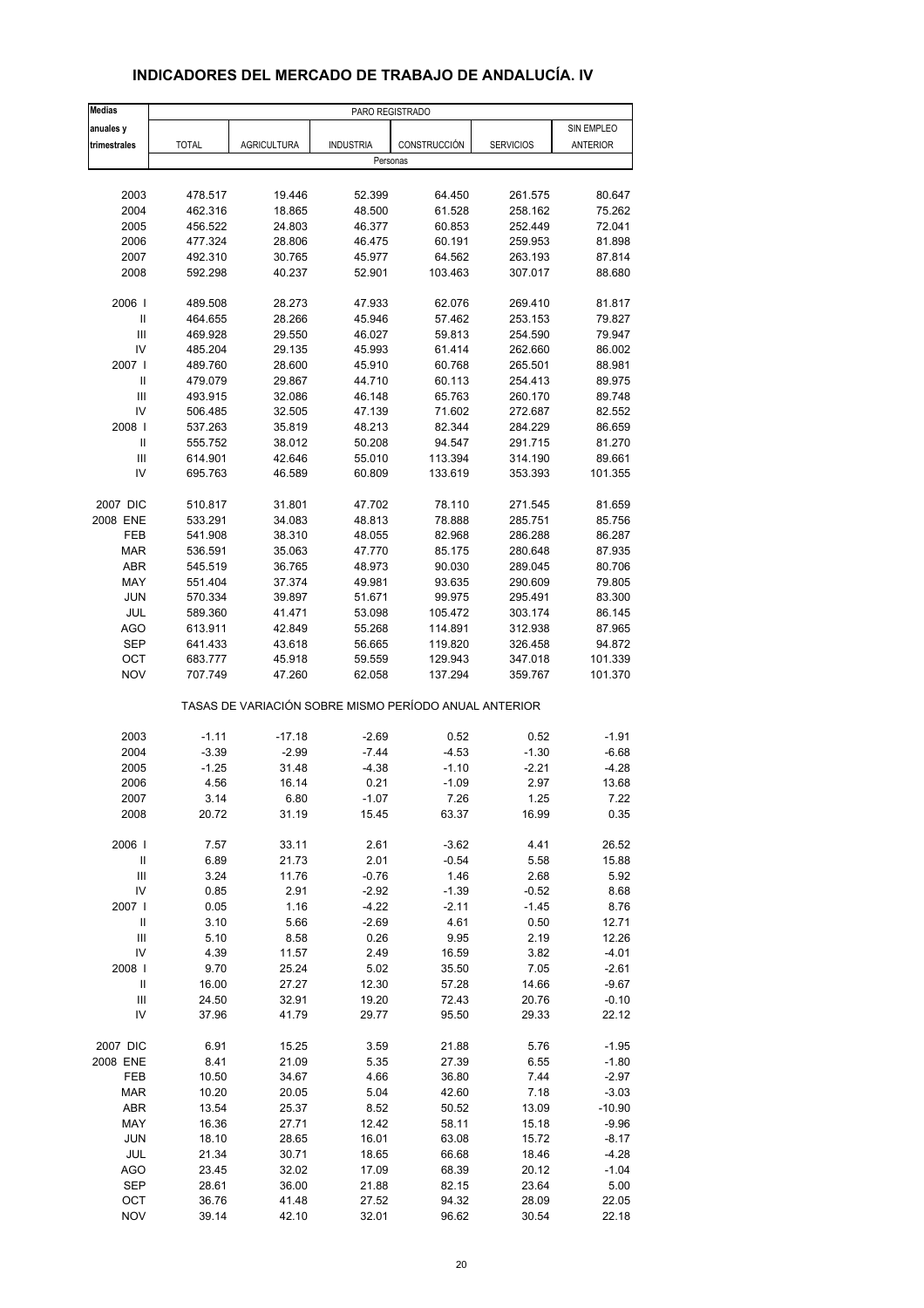### **INDICADORES DEL MERCADO DE TRABAJO DE ANDALUCÍA. V**

| <b>Medias</b>              |                                                       |                    | AFILIADOS A LA SEGURIDAD SOCIAL EN ALTA LABORAL |                    |                        |
|----------------------------|-------------------------------------------------------|--------------------|-------------------------------------------------|--------------------|------------------------|
| anuales y                  |                                                       |                    | <b>TOTAL</b>                                    |                    |                        |
| trimestrales               | <b>TOTAL</b>                                          | <b>AGRICULTURA</b> | <b>INDUSTRIA</b>                                | CONSTRUCCIÓN       | <b>SERVICIOS</b>       |
|                            |                                                       |                    | Personas                                        |                    |                        |
|                            |                                                       |                    |                                                 |                    |                        |
| 2003                       | 2.693.438                                             | 593.923            | 255.882                                         | 314.522            | 1.526.817              |
| 2004                       | 2.795.653                                             | 571.845            | 260.873                                         | 351.148            | 1.610.225              |
| 2005                       | 2.908.069                                             | 548.699            | 263.816                                         | 389.604            | 1.705.291              |
| 2006                       | 3.022.720                                             | 526.780            | 268.393                                         | 422.012            | 1.805.455              |
| 2007                       | 3.112.725                                             | 520.127            | 282.220                                         | 431.210            | 1.879.154              |
| 2008                       | 3.073.205                                             | 527.384            | 272.868                                         | 364.070            | 1.908.873              |
|                            |                                                       |                    |                                                 |                    |                        |
| 2006                       | 2.971.298                                             | 537.749            | 265.211                                         | 409.917            | 1.758.158              |
| Ш<br>Ш                     | 3.029.763<br>3.036.425                                | 531.446<br>516.675 | 269.023<br>268.463                              | 425.759<br>425.213 | 1.803.515<br>1.826.056 |
| IV                         | 3.053.393                                             | 521.250            | 270.874                                         | 427.160            | 1.834.093              |
| 2007 l                     | 3.084.681                                             | 528.404            | 278.973                                         | 435.086            | 1.842.201              |
| Ш                          | 3.132.817                                             | 524.330            | 283.577                                         | 440.874            | 1.884.021              |
| Ш                          | 3.117.102                                             | 513.112            | 282.610                                         | 430.572            | 1.890.795              |
| IV                         | 3.116.299                                             | 514.662            | 283.719                                         | 418.307            | 1.899.599              |
| 2008                       | 3.114.420                                             | 533.117            | 280.792                                         | 403.617            | 1.896.881              |
| Ш                          | 3.118.425                                             | 537.305            | 276.502                                         | 381.342            | 1.923.265              |
| Ш                          | 3.040.456                                             | 514.488            | 268.087                                         | 342.631            | 1.915.239              |
| IV                         | 2.992.674                                             | 523.245            | 262.702                                         | 310.998            | 1.895.724              |
|                            |                                                       |                    |                                                 |                    |                        |
| 2007 DIC                   | 3.105.582                                             | 518.343            | 280.772                                         | 393.918            | 1.912.537              |
| 2008 ENE                   | 3.095.607                                             | 520.293            | 281.998                                         | 409.448            | 1.883.856              |
| FEB                        | 3.113.960                                             | 535.407            | 280.301                                         | 402.798            | 1.895.442              |
| <b>MAR</b>                 | 3.133.694                                             | 543.652            | 280.078                                         | 398.606            | 1.911.346              |
| <b>ABR</b>                 | 3.135.534                                             | 548.321            | 278.070                                         | 389.505            | 1.919.626              |
| MAY                        | 3.143.425                                             | 542.675            | 277.907                                         | 384.915            | 1.937.916              |
| <b>JUN</b>                 | 3.076.317                                             | 520.918            | 273.528                                         | 369.607            | 1.912.252              |
| JUL                        | 3.070.859                                             | 514.633            | 270.959                                         | 357.976            | 1.927.279              |
| <b>AGO</b>                 | 3.046.765                                             | 512.873            | 267.265                                         | 337.887            | 1.928.728              |
| <b>SEP</b>                 | 3.003.745                                             | 515.958            | 266.037                                         | 332.029            | 1.889.709              |
| ОСТ                        | 2.992.673                                             | 521.670            | 264.259                                         | 315.991            | 1.890.741              |
| <b>NOV</b>                 | 2.992.674                                             | 524.820            | 261.144                                         | 306.004            | 1.900.706              |
|                            | TASAS DE VARIACIÓN SOBRE MISMO PERÍODO ANUAL ANTERIOR |                    |                                                 |                    |                        |
| 2003                       | 4.46                                                  | 1.26               | 1.57                                            | 7.68               | 5.62                   |
| 2004                       | 3.79                                                  | $-3.72$            | 1.95                                            | 11.65              | 5.46                   |
| 2005                       | 4.02                                                  | -4.05              | 1.13                                            | 10.95              | 5.90                   |
| 2006                       | 3.94                                                  | $-3.99$            | 1.73                                            | 8.32               | 5.87                   |
| 2007                       | 2.98                                                  | -1.26              | 5.15                                            | 2.18               | 4.08                   |
| 2008                       | $-1.29$                                               | 1.36               | $-3.36$                                         | $-16.23$           | 1.75                   |
|                            |                                                       |                    |                                                 |                    |                        |
| 2006                       | 4.79                                                  | $-3.02$            | 1.28                                            | 10.35              | 6.75                   |
| $\ensuremath{\mathsf{II}}$ | 4.01                                                  | $-4.66$            | 1.79                                            | 8.41               | 6.23                   |
| Ш                          | 3.50                                                  | $-5.08$            | 1.85                                            | 7.42               | 5.60                   |
| IV                         | 3.50                                                  | $-3.21$            | 2.01                                            | 7.23               | 4.97                   |
| 2007                       | 3.82                                                  | $-1.74$            | 5.19                                            | 6.14               | 4.78                   |
| $\ensuremath{\mathsf{II}}$ | 3.40                                                  | $-1.34$            | 5.41                                            | 3.55               | 4.46                   |
| Ш                          | 2.66                                                  | $-0.69$            | 5.27                                            | 1.26               | 3.55                   |
| IV                         | 2.06                                                  | $-1.26$            | 4.74                                            | $-2.07$            | 3.57                   |
| 2008                       | 0.96                                                  | 0.89               | 0.65                                            | $-7.23$            | 2.97                   |
| Ш                          | $-0.46$                                               | 2.47               | $-2.50$                                         | $-13.50$           | 2.08                   |
| Ш                          | $-2.46$                                               | 0.27               | $-5.14$                                         | $-20.42$           | 1.29                   |
| IV                         | $-4.13$                                               | 2.03               | $-7.89$                                         | $-27.76$           | 0.14                   |
|                            |                                                       |                    |                                                 |                    |                        |
| 2007 DIC                   | 1.75                                                  | $-1.90$            | 4.68                                            | $-4.42$            | 3.75                   |
| 2008 ENE<br>FEB            | 1.24<br>1.19                                          | $-1.75$<br>1.59    | 2.52<br>$-0.12$                                 | $-4.56$<br>$-7.10$ | 3.29<br>3.24           |
| <b>MAR</b>                 | 0.46                                                  | 2.85               | $-0.41$                                         | $-9.95$            | 2.39                   |
| ABR                        | 0.38                                                  | 3.95               | $-1.21$                                         | $-11.05$           | 2.28                   |
| MAY                        | 0.28                                                  | 3.20               | $-1.92$                                         | $-13.17$           | 2.96                   |
| <b>JUN</b>                 | $-2.03$                                               | 0.24               | $-4.33$                                         | $-16.27$           | 1.02                   |
| JUL                        | $-2.02$                                               | $-0.06$            | $-4.75$                                         | $-18.07$           | 1.56                   |
| AGO                        | $-1.55$                                               | 0.17               | $-4.25$                                         | $-19.66$           | 2.43                   |
| <b>SEP</b>                 | $-3.80$                                               | 0.70               | $-6.41$                                         | $-23.53$           | $-0.10$                |
| OCT                        | $-3.86$                                               | 1.72               | $-7.17$                                         | $-26.73$           | 0.36                   |
| <b>NOV</b>                 | $-4.41$                                               | 2.34               | $-8.60$                                         | $-28.80$           | $-0.09$                |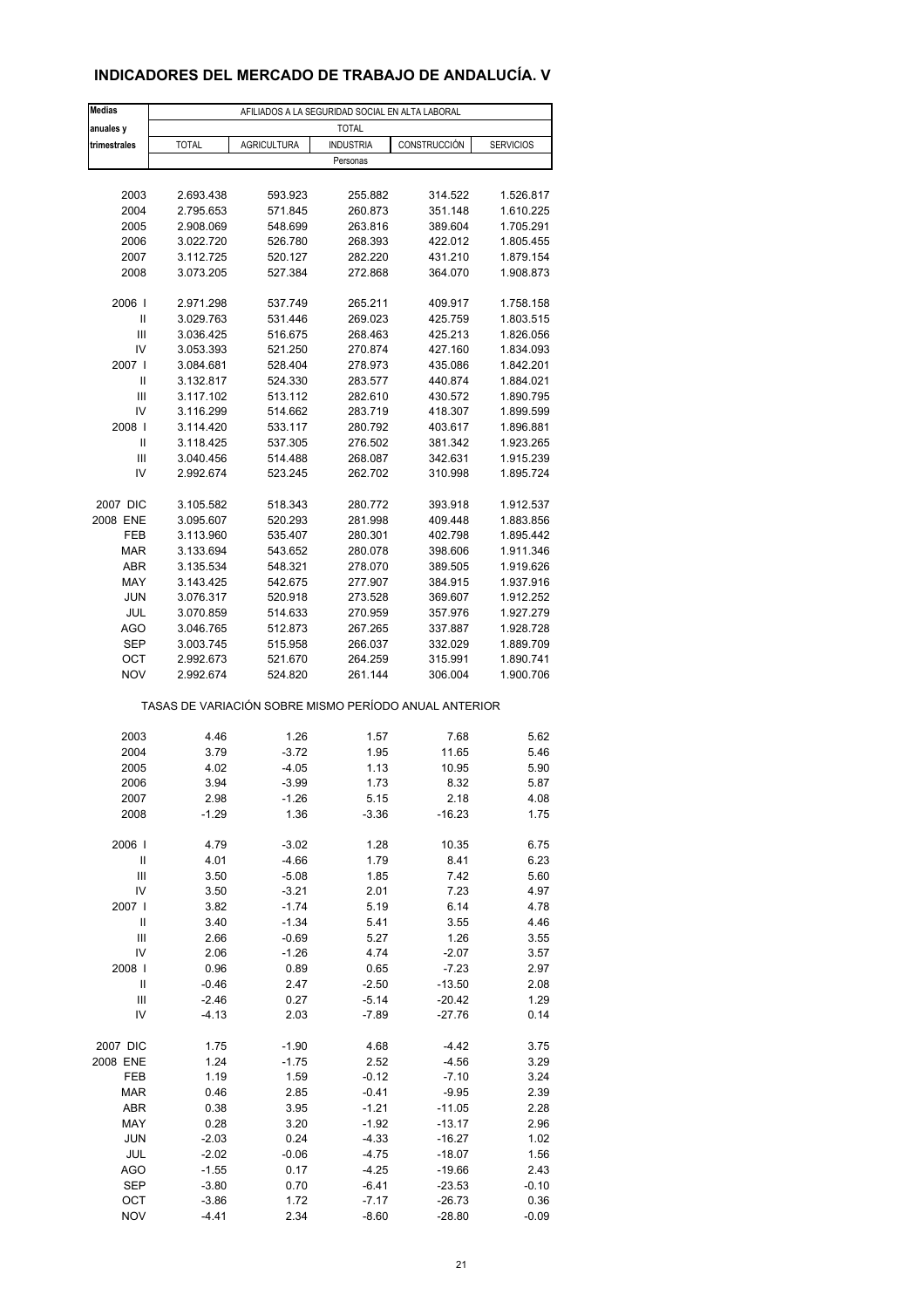#### **INDICADORES DEL MERCADO DE TRABAJO DE ANDALUCÍA. VI**

| Medias                     | AFILIADOS A LA SEGURIDAD SOCIAL EN ALTA LABORAL       |                    |                     |                  |                  |  |  |  |  |
|----------------------------|-------------------------------------------------------|--------------------|---------------------|------------------|------------------|--|--|--|--|
| anuales y                  |                                                       |                    | <b>CUENTA AJENA</b> |                  |                  |  |  |  |  |
| trimestrales               | <b>TOTAL</b>                                          | <b>AGRICULTURA</b> | <b>INDUSTRIA</b>    | CONSTRUCCIÓN     | <b>SERVICIOS</b> |  |  |  |  |
|                            |                                                       |                    | Personas            |                  |                  |  |  |  |  |
|                            |                                                       |                    |                     |                  |                  |  |  |  |  |
| 2003                       | 2.263.295                                             | 544.387            | 222.615             | 269.441          | 1.224.999        |  |  |  |  |
| 2004                       | 2.343.646                                             | 521.386            | 226.991             | 300.325          | 1.293.768        |  |  |  |  |
| 2005                       | 2.433.772                                             | 497.581            | 229.449             | 332.487          | 1.373.945        |  |  |  |  |
| 2006                       | 2.528.597                                             | 475.393            | 233.259             | 359.302          | 1.460.619        |  |  |  |  |
| 2007                       | 2.602.663                                             | 469.312            | 246.336             | 362.894          | 1.524.120        |  |  |  |  |
| 2008                       | 2.559.501                                             | 477.334            | 237.112             | 296.019          | 1.549.035        |  |  |  |  |
|                            |                                                       |                    |                     |                  |                  |  |  |  |  |
| 2006                       | 2.485.169                                             | 486.255            | 230.485             | 349.622          | 1.418.710        |  |  |  |  |
| $\mathsf{I}$               | 2.535.600                                             | 479.851            | 233.939             | 363.450          | 1.458.359        |  |  |  |  |
| Ш                          | 2.539.362                                             | 465.353            | 233.200             | 361.655          | 1.479.154        |  |  |  |  |
| IV                         | 2.554.258                                             | 470.114            | 235.410             | 362.481          | 1.486.252        |  |  |  |  |
| 2007 l                     | 2.582.344                                             | 477.345            | 243.345             | 369.319          | 1.492.334        |  |  |  |  |
| Ш                          | 2.622.319                                             | 473.400            | 247.643             | 372.783          | 1.528.493        |  |  |  |  |
| Ш                          | 2.604.264                                             | 462.427            | 246.664             | 361.264          | 1.533.909        |  |  |  |  |
| IV                         | 2.601.723                                             | 464.077            | 247.693             | 348.208          | 1.541.745        |  |  |  |  |
| 2008                       | 2.599.211                                             | 482.718            | 244.780             | 333.604          | 1.538.109        |  |  |  |  |
| Ш                          | 2.600.967                                             | 487.116            | 240.471             | 311.970          | 1.561.410        |  |  |  |  |
| Ш                          | 2.527.346                                             | 464.661            | 232.587             | 275.465          | 1.554.632        |  |  |  |  |
| IV                         | 2.485.968                                             | 473.596            | 227.360             | 246.547          | 1.538.465        |  |  |  |  |
|                            |                                                       |                    |                     |                  |                  |  |  |  |  |
| 2007 DIC                   | 2.590.123                                             | 467.756            | 244.729             | 323.856          | 1.553.782        |  |  |  |  |
| 2008 ENE                   | 2.582.629                                             | 469.893            | 246.086             | 339.709          | 1.526.941        |  |  |  |  |
| FEB                        | 2.598.628                                             | 485.002            | 244.276             | 332.635          | 1.536.715        |  |  |  |  |
| <b>MAR</b>                 | 2.616.377                                             | 493.260            | 243.978             | 328.469          | 1.550.670        |  |  |  |  |
| ABR                        | 2.618.273                                             | 498.101            | 241.992             | 319.674          | 1.558.506        |  |  |  |  |
| MAY                        | 2.625.979                                             | 492.487            | 241.848             | 315.520          | 1.576.124        |  |  |  |  |
| <b>JUN</b>                 | 2.558.648                                             | 470.760            | 237.572             | 300.717          | 1.549.599        |  |  |  |  |
| JUL                        | 2.555.505                                             | 464.695            | 235.252             | 290.012          | 1.565.546        |  |  |  |  |
| <b>AGO</b>                 | 2.533.590                                             | 463.033            | 231.817             | 270.717          | 1.568.023        |  |  |  |  |
| <b>SEP</b>                 | 2.492.944                                             | 466.256            | 230.693             | 265.667          | 1.530.328        |  |  |  |  |
| ОСТ                        | 2.484.930                                             | 472.031            | 228.894             | 250.932          | 1.533.073        |  |  |  |  |
| <b>NOV</b>                 | 2.487.005                                             | 475.161            | 225.826             | 242.162          | 1.543.856        |  |  |  |  |
|                            | TASAS DE VARIACIÓN SOBRE MISMO PERÍODO ANUAL ANTERIOR |                    |                     |                  |                  |  |  |  |  |
| 2003                       | 4.41                                                  | 1.17               | 1.60                | 7.11             | 5.87             |  |  |  |  |
|                            |                                                       | -4.23              |                     | 11.46            |                  |  |  |  |  |
| 2004<br>2005               | 3.55<br>3.85                                          | $-4.57$            | 1.97<br>1.08        | 10.71            | 5.61<br>6.20     |  |  |  |  |
| 2006                       | 3.90                                                  | $-4.46$            | 1.66                | 8.06             | 6.31             |  |  |  |  |
|                            |                                                       |                    |                     |                  |                  |  |  |  |  |
| 2007<br>2008               | 2.93<br>$-1.70$                                       | -1.28<br>1.68      | 5.61<br>$-3.80$     | 1.00<br>$-19.22$ | 4.35<br>1.81     |  |  |  |  |
|                            |                                                       |                    |                     |                  |                  |  |  |  |  |
| 2006                       | 4.70                                                  | $-3.47$            | 1.20                | 10.17            | 7.13             |  |  |  |  |
| $\ensuremath{\mathsf{II}}$ | 3.90                                                  | $-5.20$            | 1.76                | 8.17             | 6.61             |  |  |  |  |
| Ш                          | 3.48                                                  | $-5.63$            | 1.77                | 7.13             | 6.11             |  |  |  |  |
| IV                         | 3.53                                                  | $-3.52$            | 1.91                | 6.91             | 5.44             |  |  |  |  |
| 2007                       | 3.91                                                  | $-1.83$            | 5.58                | 5.63             | 5.19             |  |  |  |  |
| $\ensuremath{\mathsf{II}}$ | 3.42                                                  | $-1.34$            | 5.86                | 2.57             | 4.81             |  |  |  |  |
| Ш                          | 2.56                                                  | $-0.63$            | 5.77                | $-0.11$          | 3.70             |  |  |  |  |
| IV                         | 1.86                                                  | $-1.28$            | 5.22                | $-3.94$          | 3.73             |  |  |  |  |
| 2008                       | 0.65                                                  | 1.13               | 0.59                | $-9.67$          | 3.07             |  |  |  |  |
| Ш                          | $-0.81$                                               | 2.90               | $-2.90$             | $-16.31$         | 2.15             |  |  |  |  |
| Ш                          | $-2.95$                                               | 0.48               | -5.71               | $-23.75$         | 1.35             |  |  |  |  |
| IV                         | $-4.66$                                               | 2.46               | $-8.75$             | $-31.59$         | 0.18             |  |  |  |  |
|                            |                                                       |                    |                     |                  |                  |  |  |  |  |
| 2007 DIC                   | 1.48                                                  | -1.99              | 5.18                | $-6.78$          | 3.94             |  |  |  |  |
| 2008 ENE                   | 0.96                                                  | $-1.80$            | 2.73                | $-6.70$          | 3.45             |  |  |  |  |
| FEB                        | 0.91                                                  | 1.89               | $-0.29$             | $-9.59$          | 3.40             |  |  |  |  |
| <b>MAR</b>                 | 0.10                                                  | 3.29               | $-0.62$             | $-12.63$         | 2.37             |  |  |  |  |
| ABR                        | 0.10                                                  | 4.52               | $-1.48$             | $-13.74$         | 2.34             |  |  |  |  |
| MAY                        | 0.08                                                  | 3.69               | $-2.25$             | $-15.89$         | 3.25             |  |  |  |  |
| <b>JUN</b>                 | $-2.61$                                               | 0.44               | $-4.92$             | $-19.30$         | 0.88             |  |  |  |  |
| JUL                        | $-2.50$                                               | 0.12               | $-5.30$             | $-21.16$         | 1.63             |  |  |  |  |
| AGO                        | $-1.89$                                               | 0.37               | $-4.69$             | $-22.95$         | 2.72             |  |  |  |  |
| <b>SEP</b>                 | $-4.47$                                               | 0.96               | $-7.10$             | $-27.13$         | $-0.29$          |  |  |  |  |
| OCT                        | $-4.40$                                               | 2.11               | $-7.96$             | $-30.54$         | 0.40             |  |  |  |  |
| <b>NOV</b>                 | $-4.92$                                               | 2.80               | $-9.55$             | $-32.64$         | $-0.04$          |  |  |  |  |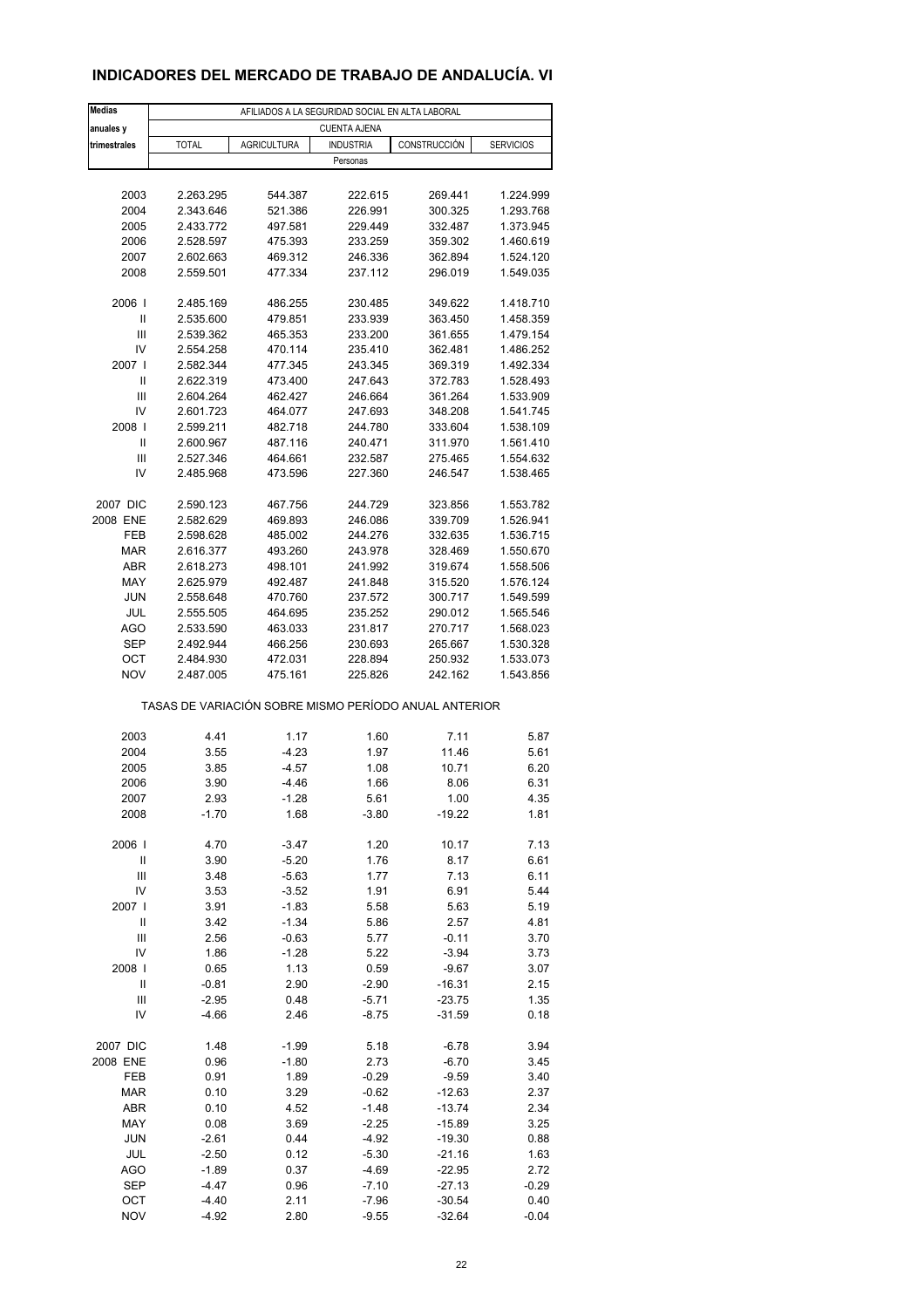| <b>Medias</b> | AFILIADOS A LA SEGURIDAD SOCIAL EN ALTA LABORAL |                    |                      |                                                       |                  |  |  |  |  |
|---------------|-------------------------------------------------|--------------------|----------------------|-------------------------------------------------------|------------------|--|--|--|--|
| anuales y     |                                                 |                    | <b>CUENTA PROPIA</b> |                                                       |                  |  |  |  |  |
| trimestrales  | <b>TOTAL</b>                                    | <b>AGRICULTURA</b> | <b>INDUSTRIA</b>     | CONSTRUCCIÓN                                          | <b>SERVICIOS</b> |  |  |  |  |
|               |                                                 |                    | Personas             |                                                       |                  |  |  |  |  |
|               |                                                 |                    |                      |                                                       |                  |  |  |  |  |
|               |                                                 |                    |                      |                                                       |                  |  |  |  |  |
| 2003          | 430.142                                         | 49.536             | 33.267               | 45.081                                                | 301.819          |  |  |  |  |
| 2004          | 452.007                                         | 50.458             | 33.882               | 50.824                                                | 316.456          |  |  |  |  |
| 2005          | 474.296                                         | 51.118             | 34.367               | 57.117                                                | 331.346          |  |  |  |  |
| 2006          | 494.123                                         | 51.387             | 35.134               | 62.710                                                | 344.837          |  |  |  |  |
| 2007          | 510.062                                         | 50.815             | 35.883               | 68.316                                                | 355.034          |  |  |  |  |
| 2008          | 513.704                                         | 50.049             | 35.756               | 68.050                                                | 359.838          |  |  |  |  |
|               |                                                 |                    |                      |                                                       |                  |  |  |  |  |
| 2006          | 486.129                                         | 51.494             | 34.726               | 60.295                                                | 339.447          |  |  |  |  |
| Ш             | 494.164                                         | 51.595             | 35.084               | 62.309                                                | 345.156          |  |  |  |  |
| Ш             | 497.063                                         | 51.322             | 35.263               | 63.558                                                | 346.902          |  |  |  |  |
| IV            | 499.136                                         | 51.136             | 35.463               | 64.679                                                | 347.841          |  |  |  |  |
|               |                                                 |                    |                      |                                                       |                  |  |  |  |  |
| 2007          | 502.337                                         | 51.059             | 35.627               | 65.767                                                | 349.867          |  |  |  |  |
| Ш             | 510.498                                         | 50.930             | 35.934               | 68.091                                                | 355.528          |  |  |  |  |
| Ш             | 512.837                                         | 50.685             | 35.946               | 69.308                                                | 356.885          |  |  |  |  |
| IV            | 514.575                                         | 50.584             | 36.027               | 70.099                                                | 357.854          |  |  |  |  |
| 2008          | 515.209                                         | 50.399             | 36.012               | 70.013                                                | 358.773          |  |  |  |  |
|               |                                                 |                    |                      |                                                       |                  |  |  |  |  |
| Ш             | 517.459                                         | 50.189             | 36.031               | 69.372                                                | 361.855          |  |  |  |  |
| Ш             | 513.110                                         | 49.827             | 35.500               | 67.165                                                | 360.606          |  |  |  |  |
| IV            | 506.706                                         | 49.649             | 35.342               | 64.451                                                | 357.259          |  |  |  |  |
|               |                                                 |                    |                      |                                                       |                  |  |  |  |  |
| 2007 DIC      | 515.459                                         | 50.587             | 36.043               | 70.062                                                | 358.755          |  |  |  |  |
| 2008 ENE      | 512.978                                         | 50.400             | 35.912               | 69.739                                                | 356.915          |  |  |  |  |
| FEB           | 515.332                                         | 50.405             | 36.025               | 70.163                                                | 358.727          |  |  |  |  |
| <b>MAR</b>    | 517.317                                         | 50.392             | 36.100               | 70.137                                                | 360.676          |  |  |  |  |
|               |                                                 |                    |                      |                                                       |                  |  |  |  |  |
| ABR           | 517.261                                         | 50.220             | 36.078               | 69.831                                                | 361.120          |  |  |  |  |
| MAY           | 517.446                                         | 50.188             | 36.059               | 69.395                                                | 361.792          |  |  |  |  |
| <b>JUN</b>    | 517.669                                         | 50.158             | 35.956               | 68.890                                                | 362.653          |  |  |  |  |
| JUL           | 515.354                                         | 49.938             | 35.707               | 67.964                                                | 361.733          |  |  |  |  |
| <b>AGO</b>    | 513.175                                         | 49.840             | 35.448               | 67.170                                                | 360.705          |  |  |  |  |
|               |                                                 |                    |                      |                                                       |                  |  |  |  |  |
| <b>SEP</b>    | 510.801                                         | 49.702             | 35.344               | 66.362                                                | 359.381          |  |  |  |  |
| OCT           | 507.743                                         | 49.639             | 35.365               | 65.059                                                | 357.668          |  |  |  |  |
| <b>NOV</b>    | 505.669                                         | 49.659             | 35.318               | 63.842                                                | 356.850          |  |  |  |  |
|               |                                                 |                    |                      | TASAS DE VARIACIÓN SOBRE MISMO PERÍODO ANUAL ANTERIOR |                  |  |  |  |  |
|               |                                                 |                    |                      | 11.21                                                 |                  |  |  |  |  |
| 2003          | 4.73                                            | 2.33               | 1.36                 |                                                       | 4.63             |  |  |  |  |
| 2004          | 5.08                                            | 1.86               | 1.85                 | 12.74                                                 | 4.85             |  |  |  |  |
| 2005          | 4.93                                            | 1.31               | 1.43                 | 12.38                                                 | 4.71             |  |  |  |  |
| 2006          | 4.18                                            | 0.53               | 2.23                 | 9.79                                                  | 4.07             |  |  |  |  |
| 2007          | 3.23                                            | -1.11              | 2.13                 | 8.94                                                  | 2.96             |  |  |  |  |
| 2008          | 0.81                                            | $-1.55$            | -0.32                | $-0.16$                                               | 1.45             |  |  |  |  |
|               |                                                 |                    |                      |                                                       |                  |  |  |  |  |
| 2006          | 5.22                                            | 1.50               | 1.79                 | 11.39                                                 | 5.20             |  |  |  |  |
| Ш             | 4.58                                            | 0.69               | 2.02                 | 9.80                                                  | 4.66             |  |  |  |  |
| Ш             | 3.65                                            | 0.22               | 2.43                 | 9.05                                                  | 3.46             |  |  |  |  |
|               |                                                 |                    |                      |                                                       |                  |  |  |  |  |
| IV            | 3.32                                            | $-0.29$            | 2.67                 | 9.06                                                  | 3.02             |  |  |  |  |
| 2007 l        | 3.33                                            | $-0.84$            | 2.59                 | 9.08                                                  | 3.07             |  |  |  |  |
| $\sf II$      | 3.31                                            | $-1.29$            | 2.42                 | 9.28                                                  | 3.01             |  |  |  |  |
| Ш             | 3.17                                            | $-1.24$            | 1.94                 | 9.05                                                  | 2.88             |  |  |  |  |
| IV            | 3.09                                            | $-1.08$            | 1.59                 | 8.38                                                  | 2.88             |  |  |  |  |
| 2008          | 2.56                                            | $-1.29$            | 1.08                 | 6.46                                                  | 2.55             |  |  |  |  |
|               |                                                 |                    |                      |                                                       |                  |  |  |  |  |
| Ш             | 1.36                                            | $-1.46$            | 0.27                 | 1.88                                                  | 1.78             |  |  |  |  |
| Ш             | 0.05                                            | $-1.69$            | $-1.24$              | $-3.09$                                               | 1.04             |  |  |  |  |
| IV            | $-1.44$                                         | $-1.85$            | $-1.88$              | $-8.08$                                               | $-0.04$          |  |  |  |  |
|               |                                                 |                    |                      |                                                       |                  |  |  |  |  |
| 2007 DIC      | 3.11                                            | $-1.12$            | 1.46                 | 8.24                                                  | 2.95             |  |  |  |  |
| 2008 ENE      | 2.70                                            | $-1.34$            | 1.13                 | 7.45                                                  | 2.57             |  |  |  |  |
| FEB           | 2.64                                            | $-1.30$            | 1.09                 | 6.80                                                  | 2.59             |  |  |  |  |
| MAR           | 2.35                                            | $-1.24$            | 1.02                 | 5.15                                                  | 2.47             |  |  |  |  |
|               |                                                 |                    |                      |                                                       |                  |  |  |  |  |
| ABR           | 1.81                                            | $-1.37$            | 0.68                 | 3.74                                                  | 2.01             |  |  |  |  |
| MAY           | 1.31                                            | $-1.40$            | 0.34                 | 1.80                                                  | 1.71             |  |  |  |  |
| <b>JUN</b>    | 0.97                                            | $-1.59$            | $-0.20$              | 0.14                                                  | 1.62             |  |  |  |  |
| JUL           | 0.43                                            | $-1.76$            | $-0.91$              | -1.62                                                 | 1.27             |  |  |  |  |
| <b>AGO</b>    | 0.17                                            | $-1.61$            | $-1.20$              | $-2.95$                                               | 1.16             |  |  |  |  |
| <b>SEP</b>    | $-0.43$                                         | $-1.71$            | $-1.61$              | $-4.69$                                               | 0.70             |  |  |  |  |
|               |                                                 |                    |                      |                                                       |                  |  |  |  |  |
| OCT           | $-1.11$                                         | $-1.84$            | $-1.73$              | $-7.01$                                               | 0.21             |  |  |  |  |

#### **INDICADORES DEL MERCADO DE TRABAJO DE ANDALUCÍA. VII**

NOV -1.78 -1.85 -2.03 -9.15 -0.29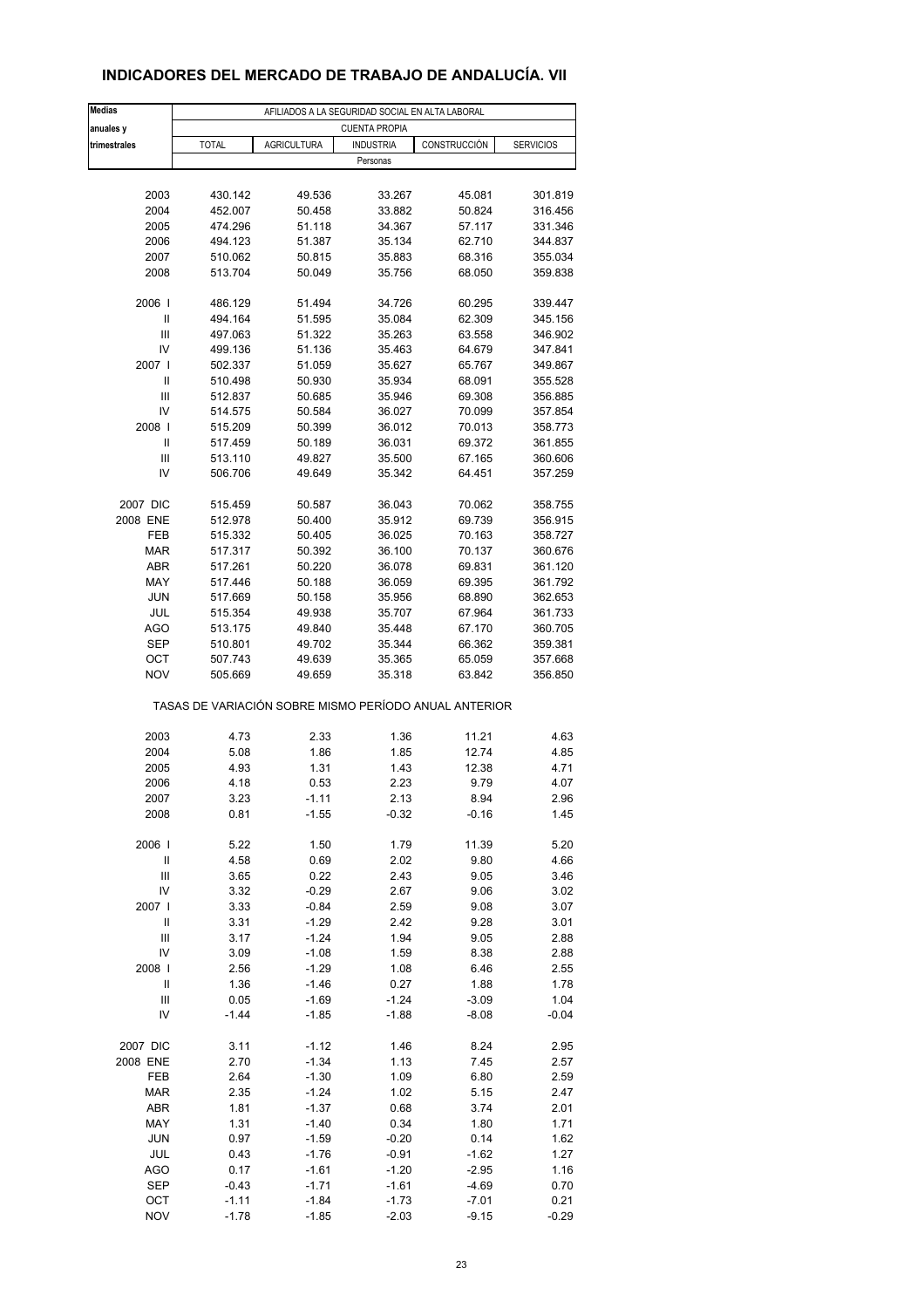| <b>Medias</b>                      |              | EFECTIVOS LABORALES |                 |                                                       |                   |                 | JORNADA MEDIA POR TRABAJADOR Y TRIM. |          |          |
|------------------------------------|--------------|---------------------|-----------------|-------------------------------------------------------|-------------------|-----------------|--------------------------------------|----------|----------|
| anuales y                          | <b>TOTAL</b> |                     | <b>SECTORES</b> |                                                       | CONTRATO          | CONTRATO        | <b>TOTAL</b>                         | A TIEMPO | A TIEMPO |
| trimestrales                       |              | <b>INDUSTRIA</b>    | CONSTRUC.       | <b>SERVICIOS</b>                                      | <b>INDEFINIDO</b> | <b>TEMPORAL</b> |                                      | COMPLETO | PARCIAL  |
|                                    |              |                     |                 | Miles de personas                                     |                   |                 |                                      | Horas    |          |
|                                    |              |                     |                 |                                                       |                   |                 |                                      |          |          |
| 2003                               | 1.522.8      | 225.2               | 264.2           | 1.033.4                                               | 813.8             | 709.0           | 416.4                                | 446.2    | 263.0    |
| 2004                               | 1.624.4      | 228.8               | 300.4           | 1.095.3                                               | 857.7             | 766.7           | 415.6                                | 445.5    | 260.2    |
| 2005                               | 1.734.2      | 230.8               | 330.8           | 1.172.6                                               | 936.7             | 797.4           | 412.8                                | 443.1    | 262.6    |
| 2006                               | 1.846.9      | 237.6               | 359.9           | 1.249.4                                               | 1.036.6           | 810.3           | 411.6                                | 440.5    | 264.8    |
| 2007                               | 1.931.4      | 248.4               | 358.4           | 1.324.7                                               | 1.102.5           | 829.0           | 405.6                                | 436.0    | 262.4    |
| 2008                               | 1.890.9      | 243.5               | 312.2           | 1.335.1                                               | 1.102.2           | 788.7           | 418.0                                | 453.3    | 265.8    |
| 2005 III                           | 1.754.8      | 234.2               | 341.5           | 1.179.0                                               | 953.6             | 801.1           | 375.6                                | 399.9    | 246.3    |
| IV                                 | 1.750.7      | 227.2               | 319.9           | 1.203.7                                               | 967.0             | 783.7           | 417.8                                | 449.3    | 265.7    |
| 2006                               | 1.807.4      | 235.4               | 356.4           | 1.215.6                                               | 989.5             | 817.9           | 425.1                                | 457.1    | 266.3    |
| Ш                                  | 1.835.8      | 237.8               | 367.5           | 1.230.5                                               | 988.8             | 847.0           | 425.7                                | 456.3    | 270.7    |
| Ш                                  | 1.873.1      | 238.4               | 368.1           | 1.266.6                                               | 1.069.2           | 803.9           | 375.8                                | 400.3    | 246.8    |
| IV                                 | 1.871.4      | 239.0               | 347.5           | 1.284.9                                               | 1.098.9           | 772.6           | 419.6                                | 448.1    | 275.4    |
| 2007 l                             | 1.926.9      | 243.6               | 373.1           | 1.310.2                                               | 1.085.6           | 841.4           | 422.4                                | 455.4    | 263.7    |
| Ш                                  | 1.949.3      | 250.3               | 372.7           | 1.326.4                                               | 1.092.2           | 857.2           | 419.6                                | 451.2    | 268.7    |
| Ш                                  | 1.939.3      | 247.9               | 364.5           | 1.326.9                                               | 1.119.6           | 819.7           | 367.1                                | 392.0    | 251.5    |
| IV                                 | 1.910.1      | 251.6               | 323.4           | 1.335.1                                               | 1.112.5           | 797.7           | 413.4                                | 445.3    | 265.7    |
| 2008                               | 1.914.3      | 246.4               | 326.6           | 1.341.4                                               | 1.108.0           | 806.3           | 417.2                                | 452.2    | 264.4    |
| Ш                                  | 1.867.4      | 240.7               | 297.8           | 1.328.9                                               | 1.096.3           | 771.2           | 418.9                                | 454.4    | 267.2    |
| 2007 JUL                           |              |                     |                 |                                                       |                   |                 |                                      |          |          |
| AGO                                |              |                     |                 |                                                       |                   |                 |                                      |          |          |
| <b>SEP</b>                         |              |                     |                 |                                                       |                   |                 |                                      |          |          |
| OCT                                |              |                     |                 |                                                       |                   |                 |                                      |          |          |
| <b>NOV</b>                         |              |                     |                 |                                                       |                   |                 |                                      |          |          |
| <b>DIC</b>                         |              |                     |                 |                                                       |                   |                 |                                      |          |          |
| 2008 ENE                           |              |                     |                 |                                                       |                   |                 |                                      |          |          |
| FEB                                |              |                     |                 |                                                       |                   |                 |                                      |          |          |
| <b>MAR</b>                         |              |                     |                 |                                                       |                   |                 |                                      |          |          |
| <b>ABR</b>                         |              |                     |                 |                                                       |                   |                 |                                      |          |          |
| MAY                                |              |                     |                 |                                                       |                   |                 |                                      |          |          |
| <b>JUN</b>                         |              |                     |                 |                                                       |                   |                 |                                      |          |          |
|                                    |              |                     |                 |                                                       |                   |                 |                                      |          |          |
|                                    |              |                     |                 | TASAS DE VARIACIÓN SOBRE MISMO PERÍODO ANUAL ANTERIOR |                   |                 |                                      |          |          |
| 2003                               | 5.63         | 1.59                | 8.69            | 5.78                                                  | 6.40              | 4.76            | $-0.14$                              | $-0.27$  | 0.10     |
| 2004                               | 6.67         | 1.60                | 13.70           | 5.99                                                  | 5.39              | 8.14            | $-0.20$                              | $-0.15$  | $-1.06$  |
| 2005                               | 6.76         | 0.88                | 10.13           | 7.06                                                  | 9.22              | 4.01            | $-0.67$                              | $-0.52$  | 0.93     |
| 2006                               | 6.50         | 2.97                | 8.79            | 6.56                                                  | 10.66             | 1.62            | $-0.30$                              | $-0.60$  | 0.82     |
| 2007                               | 4.57         | 4.51                | $-0.40$         | 6.02                                                  | 6.35              | 2.30            | $-1.44$                              | -1.01    | $-0.91$  |
| 2008                               | $-2.44$      | $-1.41$             | $-16.26$        | 1.28                                                  | 1.22              | $-7.13$         | $-0.71$                              | $-0.01$  | $-0.16$  |
| 2005 III                           | 7.13         | 1.21                | 11.09           | 7.26                                                  | 11.78             | 2.06            | 0.37                                 | $-0.10$  | 3.27     |
| IV                                 | 7.34         | 1.15                | 10.71           | 7.71                                                  | 11.34             | 2.79            | $-1.57$                              | $-1.63$  | 0.15     |
| 2006                               | 6.96         | 2.98                | 10.53           | 6.75                                                  | 9.35              | 4.21            | $-0.68$                              | $-0.92$  | $-0.05$  |
| Ш                                  | 5.42         | 1.97                | 8.28            | 5.28                                                  | 7.32              | 3.29            | $-0.96$                              | $-1.25$  | $-0.51$  |
| Ш                                  | 6.74         | 1.78                | 7.79            | 7.43                                                  | 12.13             | 0.35            | 0.07                                 | 0.10     | 0.20     |
| IV                                 | 6.89         | 5.20                | 8.64            | 6.75                                                  | 13.63             | $-1.42$         | 0.42                                 | $-0.25$  | 3.64     |
| 2007 l                             | 6.61         | 3.49                | 4.69            | 7.78                                                  | 9.71              | 2.87            | $-0.64$                              | $-0.36$  | $-0.96$  |
| $\rm H$                            | 6.18         | 5.27                | 1.40            | 7.79                                                  | 10.45             | 1.20            | $-1.42$                              | $-1.11$  | $-0.75$  |
| $\ensuremath{\mathsf{III}}\xspace$ | 3.53         | 3.99                | $-0.97$         | 4.76                                                  | 4.71              | 1.97            | $-2.31$                              | $-2.07$  | 1.89     |
| IV                                 | 2.07         | 5.28                | $-6.93$         | 3.91                                                  | 1.24              | 3.25            | $-1.47$                              | $-0.63$  | $-3.53$  |
| 2008                               | $-0.65$      | 1.11                | $-12.46$        | 2.38                                                  | 2.07              | $-4.17$         | $-1.24$                              | $-0.70$  | 0.24     |
| $\rm H$                            | $-4.20$      | $-3.86$             | $-20.08$        | 0.19                                                  | 0.37              | $-10.03$        | $-0.17$                              | 0.70     | $-0.55$  |
| 2007 JUL                           |              |                     |                 |                                                       |                   |                 |                                      |          |          |
| <b>AGO</b>                         |              |                     |                 |                                                       |                   |                 |                                      |          |          |
| <b>SEP</b>                         |              |                     |                 |                                                       |                   |                 |                                      |          |          |
| OCT                                |              |                     |                 |                                                       |                   |                 |                                      |          |          |
| <b>NOV</b>                         |              |                     |                 |                                                       |                   |                 |                                      |          |          |
| <b>DIC</b>                         |              |                     |                 |                                                       |                   |                 |                                      |          |          |
| 2008 ENE                           |              |                     |                 |                                                       |                   |                 |                                      |          |          |
| FEB                                |              |                     |                 |                                                       |                   |                 |                                      |          |          |
| <b>MAR</b>                         |              |                     |                 |                                                       |                   |                 |                                      |          |          |
| ABR                                |              |                     |                 |                                                       |                   |                 |                                      |          |          |
| MAY                                |              |                     |                 |                                                       |                   |                 |                                      |          |          |

#### **INDICADORES DEL MERCADO DE TRABAJO DE ANDALUCÍA. VIII**

JUN - - - - - - - - -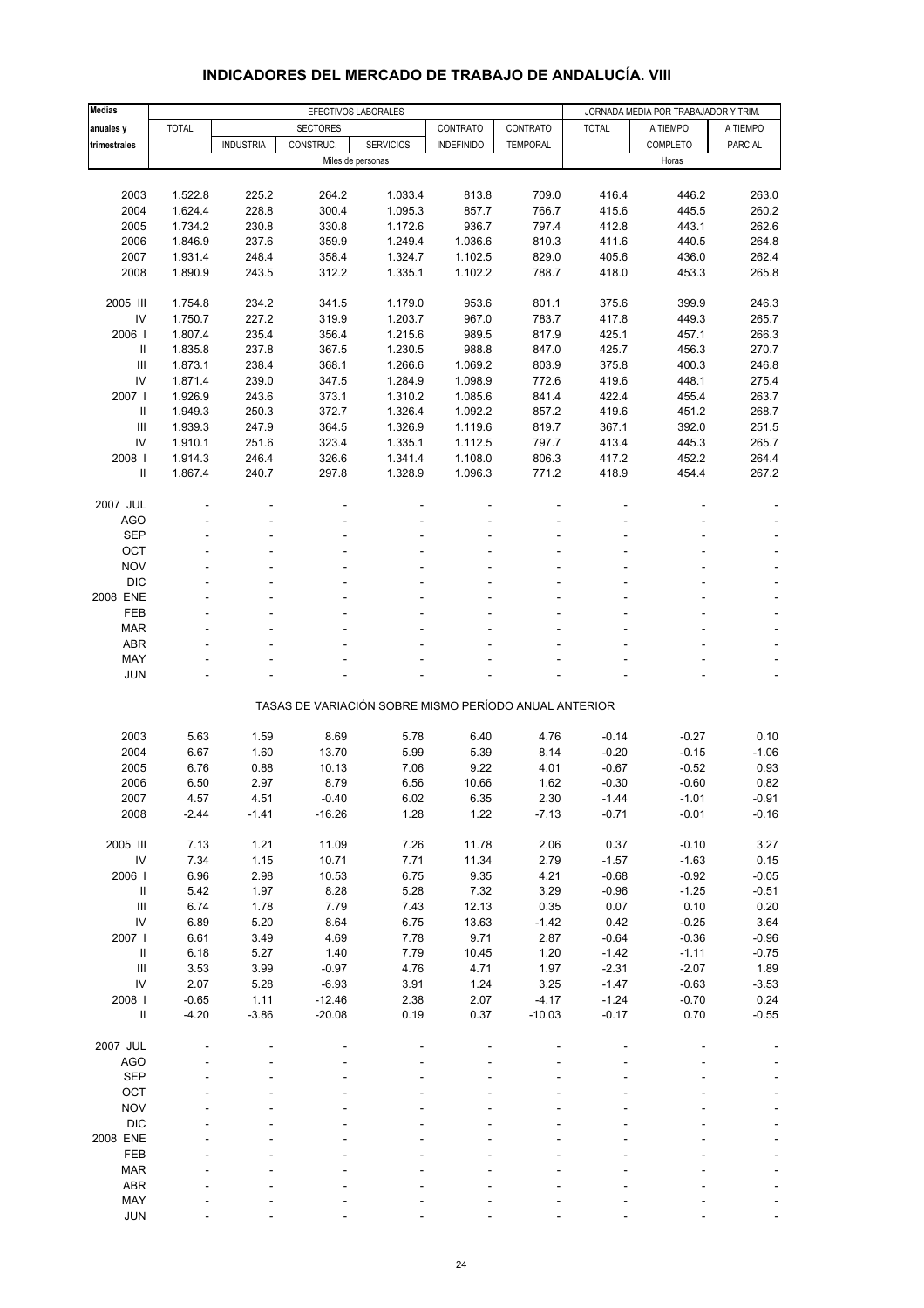## **INDICADORES DE PRECIOS DE ANDALUCÍA. I**

| <b>Medias</b> |                                                       | INDICES DE PRECIOS DE CONSUMO (10) |                     | DIFERENCIAL DE   |
|---------------|-------------------------------------------------------|------------------------------------|---------------------|------------------|
| anuales y     | <b>GENERAL</b>                                        | <b>ALIMENTACIÓN</b>                | SIN                 | <b>INFLACIÓN</b> |
| trimestrales  |                                                       | <b>AGREGADO</b>                    | <b>ALIMENTACIÓN</b> | RTO. ESPAÑA      |
|               |                                                       | <b>Base 2006</b>                   |                     | P.Porcentuales   |
|               |                                                       |                                    |                     |                  |
| 2003          | 90.803                                                | 89.550                             | 91.312              | $-0.05$          |
| 2004          | 93.517                                                | 93.188                             | 93.646              | $-0.05$          |
| 2005          | 96.590                                                | 96.395                             | 96.667              | $-0.08$          |
| 2006          | 100.000                                               | 100.000                            | 100.000             | 0.01             |
| 2007          | 102.767                                               | 104.392                            | 102.176             | $-0.02$          |
| 2008          | 106.903                                               | 110.143                            | 105.746             | $-0.05$          |
|               |                                                       |                                    |                     |                  |
| 2006          | 98.180                                                | 98.617                             | 98.008              | $-0.11$          |
| Ш             | 100.686                                               | 99.723                             | 101.065             | $-0.11$          |
| Ш             | 100.203                                               | 100.635                            | 100.034             | 0.04             |
| IV            | 100.931                                               | 101.024                            | 100.894             | 0.23             |
| 2007 l        | 100.714                                               | 102.317                            | 100.131             | 0.16             |
| Ш             | 102.987                                               | 103.387                            | 102.836             | $-0.10$          |
| Ш             | 102.494                                               | 104.351                            | 101.820             | $-0.08$          |
| IV            | 104.873                                               | 107.514                            | 103.917             | $-0.05$          |
| 2008          | 105.115                                               | 109.156                            | 103.711             | $-0.01$          |
| Ш             | 107.755                                               | 110.052                            | 106.892             | 0.03             |
| Ш             | 107.407                                               | 110.821                            | 106.195             | $-0.11$          |
| IV            | 107.551                                               | 110.744                            | 106.408             | $-0.16$          |
|               |                                                       |                                    |                     |                  |
| 2007 DIC      | 105.399                                               | 108.279                            | 104.357             | $-0.07$          |
| 2008 ENE      | 104.619                                               | 108.918                            | 103.134             | $-0.01$          |
| FEB           | 104.887                                               | 109.155                            | 103.412             | $-0.03$          |
| <b>MAR</b>    | 105.840                                               | 109.394                            | 104.587             | 0.00             |
| ABR           | 107.139                                               | 109.693                            | 106.196             | 0.07             |
| MAY           | 107.813                                               | 109.959                            | 106.997             | 0.07             |
| JUN           | 108.312                                               | 110.503                            | 107.482             | $-0.05$          |
| JUL           | 107.536                                               | 110.657                            | 106.415             | $-0.09$          |
| <b>AGO</b>    | 107.308                                               | 110.835                            | 106.062             | $-0.12$          |
| SEP           | 107.376                                               | 110.972                            | 106.108             | $-0.12$          |
| ОСТ           | 107.754                                               | 110.795                            | 106.658             | $-0.15$          |
| <b>NOV</b>    | 107.347                                               | 110.692                            | 106.157             | $-0.17$          |
|               | TASAS DE VARIACIÓN SOBRE MISMO PERÍODO ANUAL ANTERIOR |                                    |                     |                  |
|               |                                                       |                                    |                     |                  |
| 2003          | 2.98                                                  | 3.92                               | 2.63<br>2.56        |                  |
| 2004<br>2005  | 2.99<br>3.29                                          | 4.06<br>3.44                       | 3.23                |                  |
| 2006          | 3.53                                                  | 3.74                               | 3.45                |                  |
|               |                                                       |                                    |                     |                  |
| 2007<br>2008  | 2.77<br>4.27                                          | 4.39<br>5.87                       | 2.18<br>3.70        |                  |
|               |                                                       |                                    |                     |                  |
| 2006          | 3.91                                                  | 3.69                               | 4.00                |                  |
| Ш             | 3.84                                                  | 3.29                               | 4.05                |                  |
| Ш             | 3.57                                                  | 4.13                               | 3.35                |                  |
| IV            | 2.82                                                  | 3.85                               | 2.42                |                  |
| 2007          | 2.58                                                  | 3.75                               | 2.17                |                  |
| Ш             | 2.29                                                  | 3.67                               | 1.75                |                  |
| Ш             | 2.29                                                  | 3.69                               | 1.79                |                  |
| IV            | 3.91                                                  | 6.42                               | 3.00                |                  |
| 2008          | 4.37                                                  | 6.68                               | 3.57                |                  |
| Ш             | 4.63                                                  | 6.45                               | 3.94                |                  |
| Ш             | 4.79                                                  | 6.20                               | 4.30                |                  |
| IV            | 2.81                                                  | 3.37                               | 2.61                |                  |
|               |                                                       |                                    |                     |                  |
| 2007 DIC      | 4.16                                                  | 6.76                               | 3.22                |                  |
| 2008 ENE      | 4.27                                                  | 6.66                               | 3.45                |                  |
| FEB           | 4.34                                                  | 6.77                               | 3.51                |                  |
| <b>MAR</b>    | 4.50                                                  | 6.62                               | 3.76                |                  |
| ABR           | 4.26                                                  | 6.16                               | 3.55                |                  |
| MAY           | 4.67                                                  | 6.42                               | 4.00                |                  |
| <b>JUN</b>    | 4.96                                                  | 6.76                               | 4.27                |                  |
| JUL           | 5.18                                                  | 6.61                               | 4.67                |                  |
| AGO           | 4.78                                                  | 6.29                               | 4.25                |                  |
| <b>SEP</b>    | 4.42                                                  | 5.71                               | 3.97                |                  |
| OCT           | 3.41                                                  | 3.82                               | 3.26                |                  |
| <b>NOV</b>    | 2.21                                                  | 2.92                               | 1.97                |                  |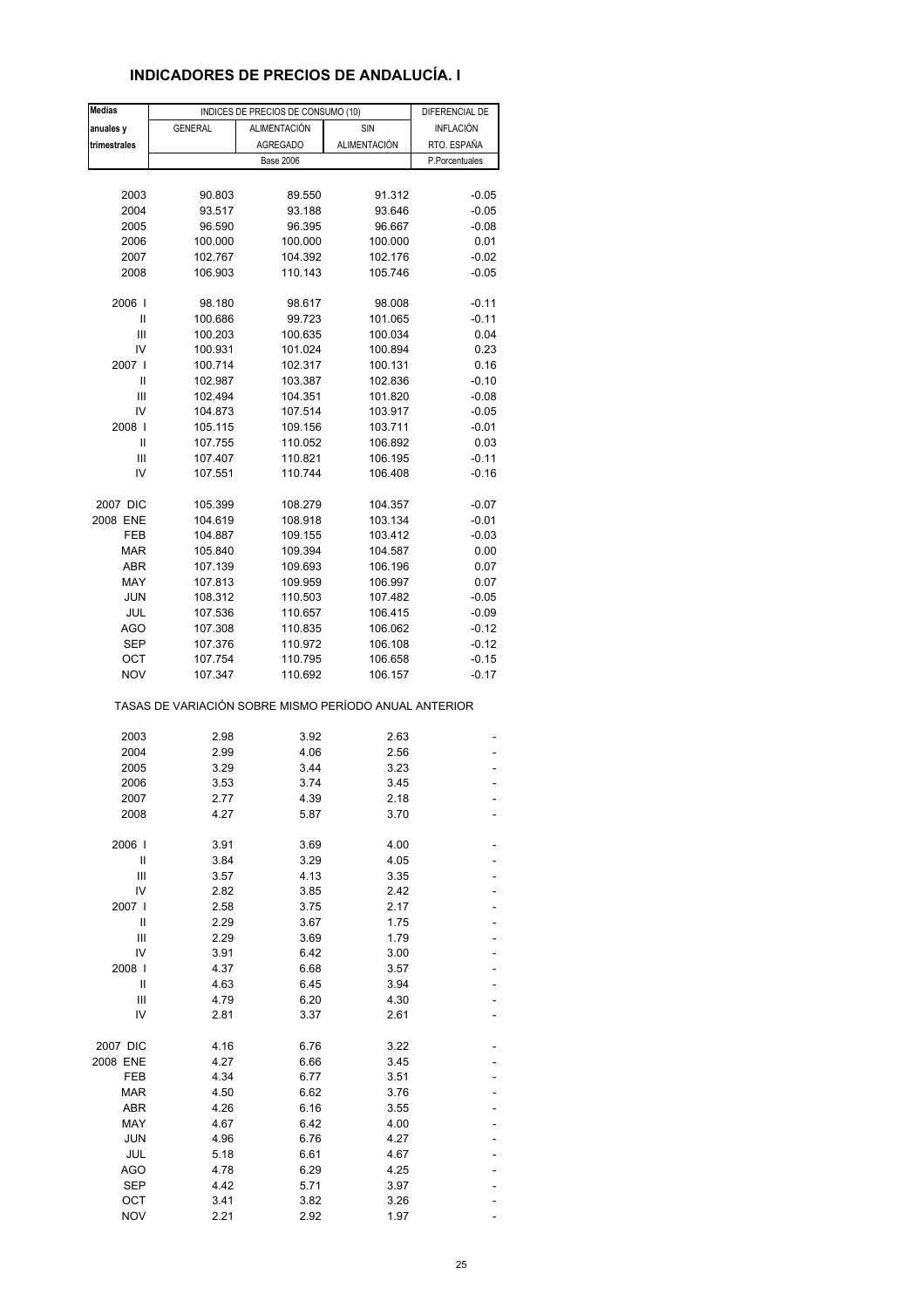# **INDICADORES DE PRECIOS DE ANDALUCÍA. II**

| <b>Medias</b>                      |                    |                     | INDICES DE PRECIOS DE CONSUMO (10)                    |                 |               |                 |
|------------------------------------|--------------------|---------------------|-------------------------------------------------------|-----------------|---------------|-----------------|
| anuales y                          | <b>ALIMENTOS Y</b> | <b>BEBIDAS ALC.</b> | <b>VESTIDO Y</b>                                      | <b>VIVIENDA</b> | <b>MENAJE</b> | <b>MEDICINA</b> |
| trimestrales                       | BEB.NO ALCOH.      | Y TABACO            | CALZADO                                               |                 |               |                 |
|                                    |                    |                     | <b>Base 2006</b>                                      |                 |               |                 |
|                                    |                    |                     |                                                       |                 |               |                 |
| 2003                               | 89.598             | 89.300              | 96.391                                                | 86.043          | 95.121        | 98.761          |
| 2004                               | 93.186             | 93.274              | 98.168                                                | 88.573          | 96.065        | 98.695          |
| 2005                               | 96.104             |                     | 99.017                                                | 93.441          | 97.665        | 99.042          |
|                                    |                    | 98.319              |                                                       |                 |               |                 |
| 2006                               | 100.000            | 100.000             | 100.000                                               | 100.000         | 100.000       | 100.000         |
| 2007                               | 103.935            | 107.527             | 100.803                                               | 103.283         | 102.832       | 97.573          |
| 2008                               | 109.900            | 111.743             | 100.792                                               | 109.989         | 105.804       | 97.643          |
|                                    |                    |                     |                                                       |                 |               |                 |
| 2006                               | 98.789             | 97.488              | 93.449                                                | 98.378          | 98.478        | 99.368          |
| Ш                                  | 99.564             | 100.769             | 106.046                                               | 100.176         | 100.379       | 99.827          |
| Ш                                  | 100.634            | 100.646             | 94.041                                                | 100.733         | 100.023       | 100.285         |
| IV                                 | 101.013            | 101.097             | 106.464                                               | 100.712         | 101.121       | 100.520         |
| 2007                               | 101.621            | 107.098             | 94.218                                                | 102.322         | 101.364       | 99.369          |
| Ш                                  | 102.792            | 107.470             | 106.817                                               | 102.853         | 103.176       | 96.621          |
| $\mathsf{III}$                     | 103.872            | 107.639             | 94.769                                                | 103.413         | 102.808       | 96.957          |
| IV                                 | 107.457            | 107.900             | 107.407                                               | 104.544         | 103.982       | 97.345          |
| 2008                               | 108.843            | 111.223             | 94.942                                                | 107.439         | 104.607       | 97.912          |
| Ш                                  | 109.777            | 111.865             | 107.586                                               | 109.514         | 106.238       | 97.346          |
| Ш                                  | 110.654            | 111.916             | 95.089                                                | 111.690         | 105.689       | 97.537          |
| IV                                 | 110.541            | 112.081             | 107.929                                               | 111.977         | 107.121       | 97.841          |
|                                    |                    |                     |                                                       |                 |               |                 |
| 2007 DIC                           | 108.318            | 108.005             | 107.870                                               | 104.714         | 104.412       | 97.494          |
| 2008 ENE                           | 108.695            | 110.392             | 93.970                                                | 107.043         | 104.473       | 97.969          |
| FEB                                | 108.789            | 111.577             | 93.460                                                | 107.413         | 104.423       | 98.590          |
| MAR                                | 109.045            | 111.700             | 97.396                                                | 107.861         | 104.925       | 97.177          |
| ABR                                | 109.368            | 111.844             | 106.929                                               | 109.232         | 105.795       | 97.731          |
| MAY                                | 109.674            | 111.842             | 108.361                                               | 109.519         | 106.379       | 97.070          |
| JUN                                | 110.289            | 111.909             | 107.469                                               | 109.791         | 106.539       | 97.238          |
|                                    |                    |                     |                                                       |                 |               |                 |
| JUL                                | 110.466            | 111.915             | 94.189                                                | 111.725         | 105.533       | 97.485          |
| AGO                                | 110.678            | 111.862             | 93.671                                                | 111.631         | 105.482       | 97.512          |
| SEP                                | 110.819            | 111.972             | 97.407                                                | 111.713         | 106.053       | 97.615          |
| OCT                                | 110.612            | 111.995             | 105.918                                               | 111.966         | 106.832       | 97.792          |
| <b>NOV</b>                         | 110.469            | 112.166             | 109.939                                               | 111.987         | 107.409       | 97.890          |
|                                    |                    |                     | TASAS DE VARIACIÓN SOBRE MISMO PERÍODO ANUAL ANTERIOR |                 |               |                 |
| 2003                               | 4.03               | 3.28                | 4.09                                                  | 2.97            | 1.77          | 2.03            |
|                                    |                    |                     |                                                       |                 |               | $-0.07$         |
| 2004                               | 4.00               | 4.45                | 1.84                                                  | 2.94            | 0.99          |                 |
| 2005                               | 3.13               | 5.41                | 0.86                                                  | 5.50            | 1.66          | 0.35            |
| 2006                               | 4.05               | 1.71                | 0.99                                                  | 7.02            | 2.39          | 0.97            |
| 2007                               | 3.94               | 7.53                | 0.80                                                  | 3.28            | 2.83          | $-2.43$         |
| 2008                               | 6.15               | 3.96                | 0.63                                                  | 6.63            | 3.03          | 0.06            |
|                                    |                    |                     |                                                       |                 |               |                 |
| 2006                               | 3.89               | 2.28                | 1.05                                                  | 8.14            | 1.94          | 0.29            |
| $\ensuremath{\mathsf{II}}$         | 3.49               | 2.05                | 0.85                                                  | 7.48            | 2.34          | 0.85            |
| Ш                                  | 4.57               | 1.38                | 0.89                                                  | 6.83            | 2.62          | 1.22            |
| IV                                 | 4.27               | 1.16                | 1.18                                                  | 5.68            | 2.66          | 1.51            |
| 2007 l                             | 2.87               | 9.86                | 0.82                                                  | 4.01            | 2.93          | 0.00            |
| $\ensuremath{\mathsf{II}}$         | 3.24               | 6.65                | 0.73                                                  | 2.67            | 2.79          | $-3.21$         |
| $\ensuremath{\mathsf{III}}\xspace$ | 3.22               | 6.95                | 0.77                                                  | 2.66            | 2.78          | $-3.32$         |
| IV                                 | 6.38               | 6.73                | 0.89                                                  | 3.81            | 2.83          | $-3.16$         |
| 2008                               | 7.11               | 3.85                | 0.77                                                  | 5.00            | 3.20          | $-1.47$         |
| $\ensuremath{\mathsf{II}}$         | 6.79               | 4.09                | 0.72                                                  | 6.48            | 2.97          | 0.75            |
| Ш                                  | 6.53               | 3.97                | 0.34                                                  | 8.00            | 2.80          | 0.60            |
| IV                                 | 3.28               | 3.92                | 0.70                                                  | 7.20            | 3.23          | 0.59            |
|                                    |                    |                     |                                                       |                 |               |                 |
| 2007 DIC                           | 6.82               | 6.32                | 1.01                                                  | 3.88            | 2.89          | $-3.08$         |
| 2008 ENE                           | 7.16               | 3.32                | 0.85                                                  | 4.93            | 3.36          | $-2.80$         |
| FEB                                | 7.16               | 4.13                | 0.67                                                  | 5.06            | 3.15          | $-2.37$         |
| <b>MAR</b>                         | 7.00               | 4.10                | 0.78                                                  | 5.02            | 3.09          | 0.87            |
| ABR                                | 6.46               | 4.13                | 0.79                                                  | 6.31            | 3.07          | 1.28            |
| MAY                                | 6.77               | 4.06                | 0.77                                                  | 6.52            | 2.98          | 0.47            |
| <b>JUN</b>                         | 7.16               | 4.07                | 0.60                                                  | 6.61            | 2.85          | 0.51            |
| JUL                                | 7.00               | 3.99                | 0.28                                                  | 8.16            | 2.76          | 0.48            |
| AGO                                | 6.64               | 3.89                | 0.28                                                  | 7.94            | 2.74          | 0.59            |
| SEP                                | 5.95               | 4.04                | 0.45                                                  | 7.91            | 2.91          | 0.72            |
| OCT                                | 3.81               | 3.88                | 0.65                                                  | 7.37            | 3.17          | 0.65            |
| <b>NOV</b>                         | 2.76               | 3.97                | 0.75                                                  | 7.02            | 3.29          | 0.53            |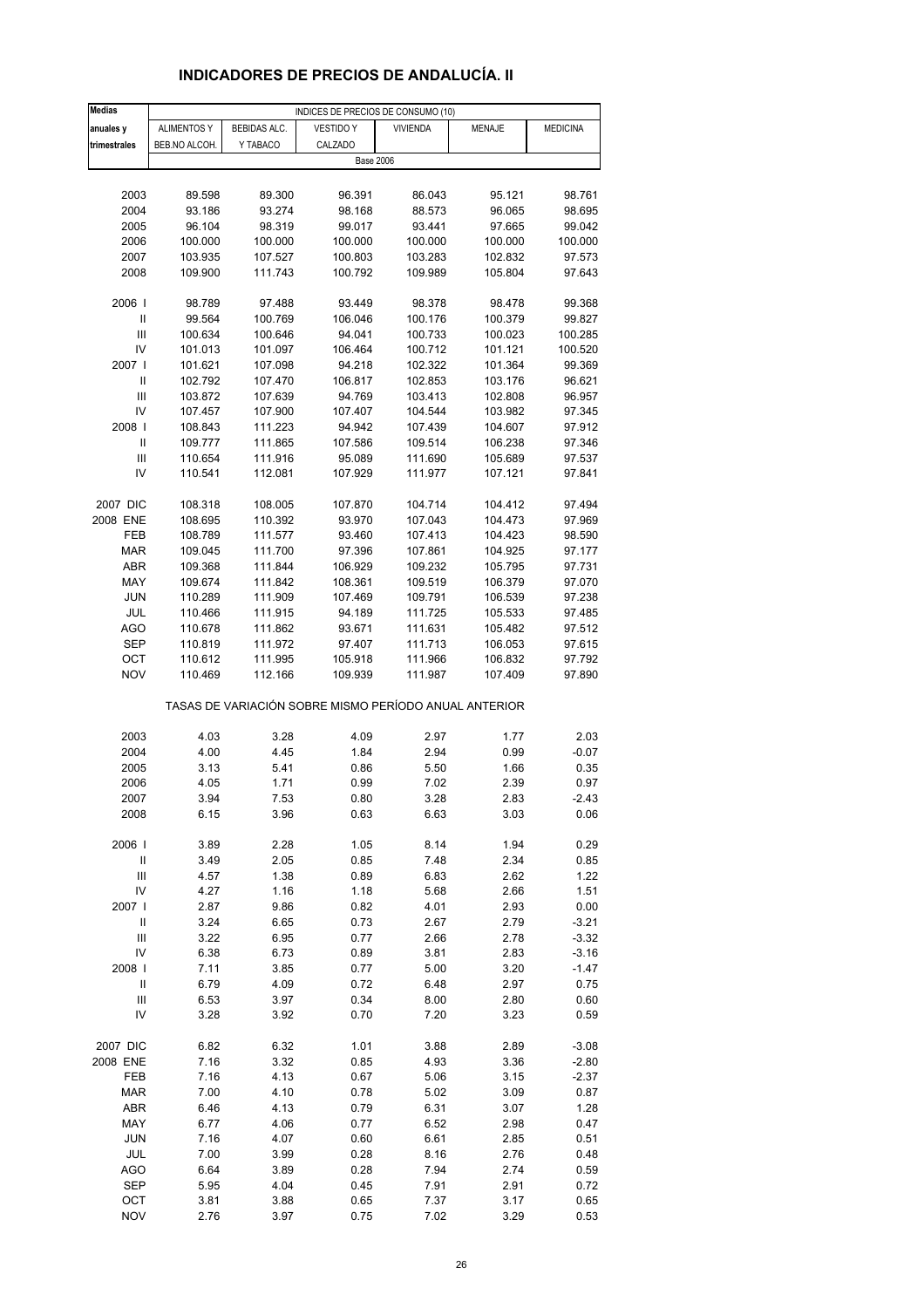| <b>Medias</b>                      |                   |               | INDICES DE PRECIOS DE CONSUMO (10)                    |                  |               |              |
|------------------------------------|-------------------|---------------|-------------------------------------------------------|------------------|---------------|--------------|
| anuales y                          | <b>TRANSPORTE</b> | COMUNICA -    | OCIO <sub>Y</sub>                                     | <b>ENSEÑANZA</b> | HOTELES,      | <b>OTROS</b> |
| trimestrales                       |                   | <b>CIONES</b> | <b>CULTURA</b>                                        |                  | CAFÉS Y REST. |              |
|                                    |                   |               | <b>Base 2006</b>                                      |                  |               |              |
|                                    |                   |               |                                                       |                  |               |              |
|                                    |                   | 103.860       |                                                       |                  | 87.058        | 91.315       |
| 2003                               | 86.820            |               | 101.134                                               | 88.232           |               |              |
| 2004                               | 90.260            | 102.843       | 100.876                                               | 92.274           | 91.040        | 93.837       |
| 2005                               | 95.725            | 101.288       | 100.216                                               | 95.941           | 95.294        | 96.439       |
| 2006                               | 100.000           | 100.000       | 100.000                                               | 100.000          | 100.000       | 100.000      |
| 2007                               | 101.923           | 100.234       | 98.833                                                | 103.975          | 104.785       | 102.984      |
| 2008                               | 108.391           | 100.288       | 98.058                                                | 107.940          | 109.388       | 106.196      |
|                                    |                   |               |                                                       |                  |               |              |
| 2006                               | 98.656            | 100.696       | 99.584                                                | 98.655           | 97.741        | 98.820       |
| Ш                                  | 101.365           | 100.086       | 99.954                                                | 98.875           | 99.744        | 100.137      |
| Ш                                  | 101.738           | 99.796        | 100.897                                               | 99.609           | 101.182       | 100.414      |
| IV                                 | 98.240            | 99.422        | 99.565                                                | 102.862          | 101.333       | 100.630      |
| 2007                               | 98.882            | 99.957        | 98.985                                                | 102.912          | 102.832       | 102.385      |
| Ш                                  | 102.077           | 100.495       | 98.778                                                | 103.036          | 104.543       | 103.007      |
| Ш                                  | 102.594           | 100.366       | 99.392                                                | 103.332          | 105.882       | 103.092      |
| IV                                 | 104.140           | 100.118       | 98.175                                                | 106.618          | 105.883       | 103.452      |
| 2008                               | 105.986           | 100.336       | 98.027                                                | 106.942          | 107.556       | 105.014      |
| $\ensuremath{\mathsf{II}}$         | 110.391           | 100.331       | 97.721                                                | 106.975          | 109.273       | 106.288      |
| Ш                                  | 111.282           | 100.246       | 98.650                                                | 107.727          | 110.768       | 106.650      |
| IV                                 |                   |               |                                                       | 111.206          |               |              |
|                                    | 104.664           | 100.217       | 97.723                                                |                  | 110.238       | 107.152      |
|                                    |                   |               |                                                       |                  |               |              |
| 2007 DIC                           | 105.161           | 99.986        | 98.604                                                | 106.840          | 106.175       | 103.587      |
| 2008 ENE                           | 105.126           | 100.394       | 97.601                                                | 106.902          | 106.879       | 104.277      |
| FEB                                | 105.550           | 100.282       | 97.741                                                | 106.942          | 107.403       | 105.131      |
| MAR                                | 107.282           | 100.332       | 98.740                                                | 106.981          | 108.386       | 105.633      |
| ABR                                | 107.896           | 100.314       | 97.966                                                | 106.983          | 109.063       | 106.117      |
| MAY                                | 110.626           | 100.334       | 97.488                                                | 106.983          | 109.233       | 106.188      |
| <b>JUN</b>                         | 112.650           | 100.346       | 97.709                                                | 106.960          | 109.523       | 106.560      |
| JUL                                | 113.435           | 100.306       | 98.283                                                | 107.309          | 110.339       | 106.530      |
| AGO                                | 110.798           | 100.204       | 99.362                                                | 107.399          | 111.445       | 106.611      |
| SEP                                | 109.614           | 100.227       | 98.305                                                | 108.473          | 110.520       | 106.808      |
| OCT                                | 106.854           | 100.272       | 98.043                                                | 111.142          | 110.407       | 107.104      |
| <b>NOV</b>                         | 102.474           | 100.161       | 97.403                                                | 111.269          | 110.068       | 107.199      |
|                                    |                   |               |                                                       |                  |               |              |
|                                    |                   |               | TASAS DE VARIACIÓN SOBRE MISMO PERÍODO ANUAL ANTERIOR |                  |               |              |
|                                    |                   |               |                                                       |                  |               |              |
| 2003                               | 1.80              | $-2.54$       | 0.25                                                  | 5.17             | 4.47          | 2.75         |
| 2004                               | 3.96              | $-0.98$       | $-0.26$                                               | 4.58             | 4.57          | 2.76         |
| 2005                               | 6.05              | $-1.51$       | $-0.65$                                               | 3.97             | 4.67          | 2.77         |
| 2006                               | 4.47              | $-1.27$       | $-0.22$                                               | 4.23             | 4.94          | 3.69         |
| 2007                               |                   | 0.23          | $-1.17$                                               | 3.97             | 4.78          | 2.98         |
|                                    | 1.92              |               |                                                       |                  |               |              |
| 2008                               | 6.65              | 0.03          | $-0.80$                                               | 4.07             | 4.52          | 3.17         |
|                                    |                   |               |                                                       |                  |               |              |
| 2006                               | 7.17              | $-1.39$       | $-0.70$                                               | 3.85             | 4.72          | 3.02         |
| Ш                                  | 7.05              | $-1.21$       | 0.39                                                  | 4.00             | 5.06          | 3.76         |
| $\ensuremath{\mathsf{III}}\xspace$ | 3.46              | $-1.18$       | 0.12                                                  | 4.41             | 4.94          | 4.14         |
| IV                                 | 0.44              | $-1.31$       | $-0.68$                                               | 4.64             | 5.03          | 3.85         |
| 2007                               | 0.23              | $-0.73$       | $-0.60$                                               | 4.32             | 5.21          | 3.61         |
| $\ensuremath{\mathsf{II}}$         | 0.70              | 0.41          | $-1.18$                                               | 4.21             | 4.81          | 2.87         |
| Ш                                  | 0.84              | 0.57          | $-1.49$                                               | 3.74             | 4.65          | 2.67         |
| IV                                 | 6.01              | 0.70          | $-1.40$                                               | 3.65             | 4.49          | 2.80         |
| 2008                               | 7.18              | 0.38          | $-0.97$                                               | 3.92             | 4.59          | 2.57         |
| $\mathsf{I}$                       | 8.14              | $-0.16$       | $-1.07$                                               | 3.82             | 4.52          | 3.19         |
| $\ensuremath{\mathsf{III}}\xspace$ | 8.47              | $-0.12$       | $-0.75$                                               | 4.25             | 4.61          | 3.45         |
| IV                                 | 1.00              | 0.03          | $-0.24$                                               | 4.41             | 4.26          | 3.64         |
|                                    |                   |               |                                                       |                  |               |              |
| 2007 DIC                           | 6.87              | 0.79          | $-1.41$                                               | 3.82             | 4.52          | 2.73         |
| 2008 ENE                           | 7.11              | 0.69          | $-0.99$                                               | 3.88             | 4.39          | 2.08         |
| FEB                                | 7.13              | 0.89          | $-1.42$                                               | 3.91             | 4.46          | 2.72         |
| MAR                                | 7.31              | $-0.43$       | $-0.49$                                               | 3.95             | 4.93          | 2.90         |
| ABR                                | 6.50              | $-0.26$       | $-1.39$                                               | 3.88             | 4.36          | 3.10         |
|                                    |                   |               |                                                       |                  |               |              |
| MAY                                | 8.17              | 0.09          | $-0.83$                                               | 3.87             | 4.70          | 3.13         |
| <b>JUN</b>                         | 9.75              | $-0.32$       | $-1.00$                                               | 3.72             | 4.52          | 3.32         |
| JUL                                | 10.32             | $-0.15$       | $-0.85$                                               | 3.96             | 4.53          | 3.38         |
| <b>AGO</b>                         | 8.30              | $-0.12$       | $-0.82$                                               | 4.04             | 4.69          | 3.42         |
| <b>SEP</b>                         | 6.78              | $-0.09$       | $-0.56$                                               | 4.76             | 4.62          | 3.55         |
| OCT                                | 3.81              | 0.04          | $-0.26$                                               | 4.55             | 4.40          | 3.63         |

#### **INDICADORES DE PRECIOS DE ANDALUCÍA. III**

NOV -1.78 0.02 -0.23 4.27 4.11 3.66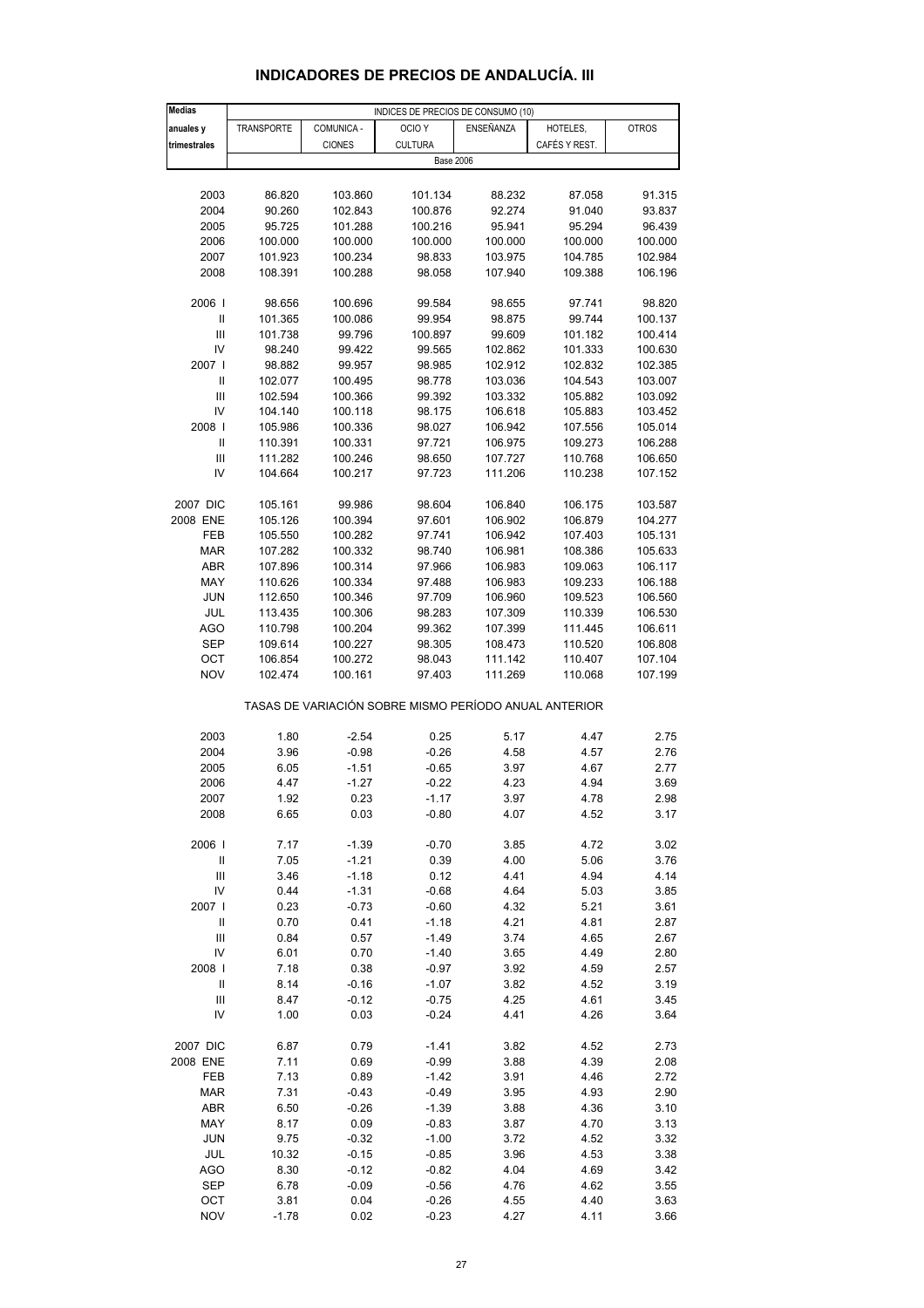| <b>Medias</b>                      |                      | <b>COSTE SALARIAL</b> |                                                       |                          | <b>SALARIOS</b> |                                              |        |         |                              |  |
|------------------------------------|----------------------|-----------------------|-------------------------------------------------------|--------------------------|-----------------|----------------------------------------------|--------|---------|------------------------------|--|
|                                    |                      |                       |                                                       |                          |                 |                                              |        |         |                              |  |
| anuales y                          | POR TRABAJADOR Y MES |                       | POR HORA EFECTIVA DE TRABAJO                          |                          |                 | INCREMENTO SALARIAL PACTADO EN CONVENIO (12) |        |         |                              |  |
| trimestrales                       | <b>TOTAL</b>         | <b>ORDINARIO</b>      | <b>TOTAL</b>                                          | <b>ORDINARIO</b>         | <b>TOTAL</b>    | AGRIC.                                       | CONST. | INDUST. | SERV.                        |  |
|                                    |                      | €                     |                                                       |                          |                 |                                              | $\%$   |         |                              |  |
|                                    |                      |                       |                                                       |                          |                 |                                              |        |         |                              |  |
| 2003                               | 1.345.04             | 1.194.69              | 9.67                                                  | 8.59                     | 3.86            | 3.92                                         | 4.72   | 3.38    | 3.66                         |  |
| 2004                               | 1.365.41             | 1.211.09              | 9.90                                                  | 8.78                     | 3.97            | 4.07                                         | 4.69   | 3.75    | 3.55                         |  |
| 2005                               | 1.386.38             | 1.234.71              | 10.10                                                 | 9.00                     | 4.40            | 4.39                                         | 4.57   | 4.24    | 4.40                         |  |
| 2006                               |                      |                       |                                                       |                          |                 |                                              |        |         | 3.66                         |  |
|                                    | 1.445.79             | 1.293.37              | 10.60                                                 | 9.48                     | 3.79            | 4.10                                         | 3.50   | 3.66    |                              |  |
| 2007                               | 1.498.48             | 1.345.12              | 11.05                                                 | 9.92                     | 4.79            | 4.81                                         | 5.70   | 4.59    | 4.28                         |  |
| 2008                               | 1.560.40             | 1.403.39              | 11.16                                                 | 10.04                    | 3.58            | 4.07                                         | 3.50   | 3.19    | 3.23                         |  |
|                                    |                      |                       |                                                       |                          |                 |                                              |        |         |                              |  |
| 2006                               | 1.366.48             | 1.261.20              | 9.75                                                  | 9.00                     | 3.43            | 3.84                                         | 2.80   | 3.09    | 3.38                         |  |
| $\mathbf{II}$                      | 1.455.65             | 1.295.65              | 10.35                                                 | 9.21                     | 3.40            | 3.84                                         | 2.80   | 3.21    | 3.28                         |  |
| Ш                                  | 1.405.90             | 1.296.29              | 10.70                                                 | 9.87                     | 3.40            | 3.84                                         | 2.80   | 3.20    | 3.29                         |  |
| IV                                 | 1.555.14             | 1.320.35              | 11.58                                                 | 9.83                     | 3.46            | 3.92                                         | 2.80   | 3.36    | 3.33                         |  |
| 2007 l                             | 1.434.24             | 1.328.56              | 10.19                                                 | 9.44                     | 3.27            | 3.57                                         | 2.70   | 2.75    | 2.78                         |  |
| $\, \parallel$                     | 1.508.58             | 1.338.59              | 10.89                                                 | 9.67                     | 3.20            | 3.51                                         | 2.70   | 2.89    | 2.90                         |  |
| Ш                                  | 1.457.00             | 1.356.98              | 11.12                                                 | 10.35                    | 3.20            | 3.51                                         | 2.70   | 2.92    | 2.92                         |  |
| IV                                 | 1.594.08             | 1.356.34              | 12.00                                                 | 10.21                    | 3.21            | 3.51                                         | 2.70   | 3.01    | 2.92                         |  |
| 2008                               | 1.517.91             | 1.395.37              | 11.16                                                 | 10.26                    | 3.22            | 3.51                                         | 2.84   | 3.02    | 2.97                         |  |
| $\, \parallel$                     |                      | 1.411.40              | 11.16                                                 | 9.82                     | 3.35            | 3.11                                         | 3.47   | 3.55    | 3.48                         |  |
|                                    | 1.602.89             |                       |                                                       |                          |                 |                                              |        |         |                              |  |
| $\ensuremath{\mathsf{III}}\xspace$ |                      |                       | ÷,                                                    | $\blacksquare$           | 3.37            | 3.57                                         | 3.50   | 3.18    | 3.18                         |  |
| IV                                 | ä,                   | ÷,                    | ä,                                                    | $\blacksquare$           | 3.58            | 4.07                                         | 3.50   | 3.19    | 3.23                         |  |
|                                    |                      |                       |                                                       |                          |                 |                                              |        |         |                              |  |
| 2007 DIC                           |                      |                       |                                                       | ٠                        | 3.21            | 3.51                                         | 2.70   | 3.01    | 2.92                         |  |
| 2008 ENE                           |                      |                       | ÷.                                                    | $\overline{\phantom{a}}$ | 3.22            | 3.51                                         | 2.70   | 3.01    | 2.97                         |  |
| FEB                                |                      |                       |                                                       | ÷                        | 3.23            | 3.51                                         | 3.44   | 3.01    | 2.97                         |  |
| <b>MAR</b>                         |                      |                       |                                                       |                          | 3.22            | 3.51                                         | 2.84   | 3.02    | 2.97                         |  |
| <b>ABR</b>                         |                      |                       |                                                       | $\overline{\phantom{a}}$ | 3.29            | 3.50                                         | 3.49   | 3.14    | 3.08                         |  |
| MAY                                |                      |                       |                                                       | Ĭ.                       | 3.29            | 3.50                                         | 3.49   | 3.14    | 3.08                         |  |
| <b>JUN</b>                         |                      |                       |                                                       | ÷                        | 3.35            | 3.11                                         | 3.47   | 3.55    | 3.48                         |  |
|                                    |                      |                       |                                                       |                          |                 |                                              |        |         |                              |  |
| JUL                                |                      |                       |                                                       | $\overline{\phantom{a}}$ | 3.35            | 3.57                                         | 3.49   | 3.15    | 3.14                         |  |
| <b>AGO</b>                         |                      |                       |                                                       | L,                       | 3.35            | 3.11                                         | 3.44   | 3.52    | 3.50                         |  |
| <b>SEP</b>                         |                      |                       |                                                       |                          | 3.37            | 3.57                                         | 3.50   | 3.18    | 3.18                         |  |
| OCT                                |                      |                       |                                                       | $\overline{\phantom{a}}$ | 3.38            | 3.13                                         | 3.44   | 3.53    | 3.53                         |  |
| <b>NOV</b>                         |                      |                       |                                                       |                          | 3.58            | 4.07                                         | 3.50   | 3.19    | 3.23                         |  |
|                                    |                      |                       |                                                       |                          |                 |                                              |        |         |                              |  |
|                                    |                      |                       | TASAS DE VARIACIÓN SOBRE MISMO PERÍODO ANUAL ANTERIOR |                          |                 |                                              |        |         |                              |  |
|                                    |                      |                       |                                                       |                          |                 |                                              |        |         |                              |  |
| 2003                               | 3.17                 | 2.52                  | 3.98                                                  | 3.34                     |                 |                                              |        |         |                              |  |
| 2004                               | 1.51                 | 1.37                  | 2.33                                                  | 2.18                     |                 |                                              |        |         | $\overline{\phantom{a}}$     |  |
| 2005                               | 1.54                 | 1.95                  | 2.10                                                  | 2.51                     |                 |                                              |        |         |                              |  |
|                                    | 4.29                 |                       |                                                       | 5.31                     | ÷.              |                                              | ä,     | ä,      |                              |  |
| 2006                               |                      | 4.75                  | 4.88                                                  |                          |                 |                                              |        |         | $\qquad \qquad \blacksquare$ |  |
| 2007                               | 3.64                 | 4.00                  | 4.29                                                  | 4.64                     |                 |                                              |        |         |                              |  |
| 2008                               | 6.05                 | 5.23                  | 5.88                                                  | 5.08                     |                 |                                              |        |         |                              |  |
|                                    |                      |                       |                                                       |                          |                 |                                              |        |         |                              |  |
| 2006                               | 3.13                 | 4.15                  | 0.62                                                  | 1.58                     |                 |                                              |        |         |                              |  |
| $\rm H$                            | 4.39                 | 5.35                  | 6.81                                                  | 7.72                     |                 |                                              |        |         |                              |  |
| $\ensuremath{\mathsf{III}}\xspace$ | 4.57                 | 4.27                  | 5.73                                                  | 5.56                     |                 |                                              |        |         |                              |  |
| IV                                 | 4.96                 | 5.22                  | 6.14                                                  | 6.39                     |                 |                                              |        |         |                              |  |
| 2007 l                             | 4.96                 | 5.34                  | 4.51                                                  | 4.89                     |                 |                                              |        |         |                              |  |
| $\rm H$                            | 3.64                 | 3.31                  | 5.22                                                  | 4.99                     |                 |                                              |        |         |                              |  |
| Ш                                  | 3.63                 | 4.68                  | 3.93                                                  | 4.86                     |                 |                                              |        |         |                              |  |
| IV                                 | 2.50                 | 2.73                  | 3.63                                                  | 3.87                     |                 |                                              |        |         |                              |  |
|                                    |                      |                       |                                                       |                          |                 |                                              |        |         |                              |  |
| 2008                               | 5.83                 | 5.03                  | 9.52                                                  | 8.69                     |                 |                                              |        |         |                              |  |
| $\rm H$                            | 6.25                 | 5.44                  | 2.48                                                  | 1.55                     |                 |                                              |        |         |                              |  |
| $\ensuremath{\mathsf{III}}\xspace$ |                      |                       |                                                       |                          |                 |                                              |        |         |                              |  |
| IV                                 |                      |                       |                                                       |                          |                 |                                              |        |         | L,                           |  |
|                                    |                      |                       |                                                       |                          |                 |                                              |        |         |                              |  |
| 2007 DIC                           |                      |                       |                                                       |                          |                 |                                              |        |         |                              |  |
| 2008 ENE                           |                      |                       |                                                       |                          |                 |                                              |        |         |                              |  |
| FEB                                |                      |                       |                                                       |                          |                 |                                              |        |         |                              |  |
| <b>MAR</b>                         |                      |                       |                                                       |                          |                 |                                              |        |         |                              |  |
| <b>ABR</b>                         |                      |                       |                                                       |                          |                 |                                              |        |         |                              |  |
| MAY                                |                      |                       |                                                       |                          |                 |                                              |        |         |                              |  |
|                                    |                      |                       |                                                       |                          |                 |                                              |        |         |                              |  |
| <b>JUN</b>                         |                      |                       |                                                       |                          |                 |                                              |        |         |                              |  |
| JUL                                |                      |                       |                                                       |                          |                 |                                              |        |         |                              |  |
| AGO                                |                      |                       |                                                       |                          |                 |                                              |        |         |                              |  |
| <b>SEP</b>                         |                      |                       |                                                       |                          |                 |                                              |        |         |                              |  |
| OCT                                |                      |                       |                                                       |                          |                 |                                              |        |         |                              |  |
| <b>NOV</b>                         |                      |                       |                                                       |                          |                 |                                              |        |         |                              |  |

#### **INDICADORES DE SALARIOS DE ANDALUCÍA**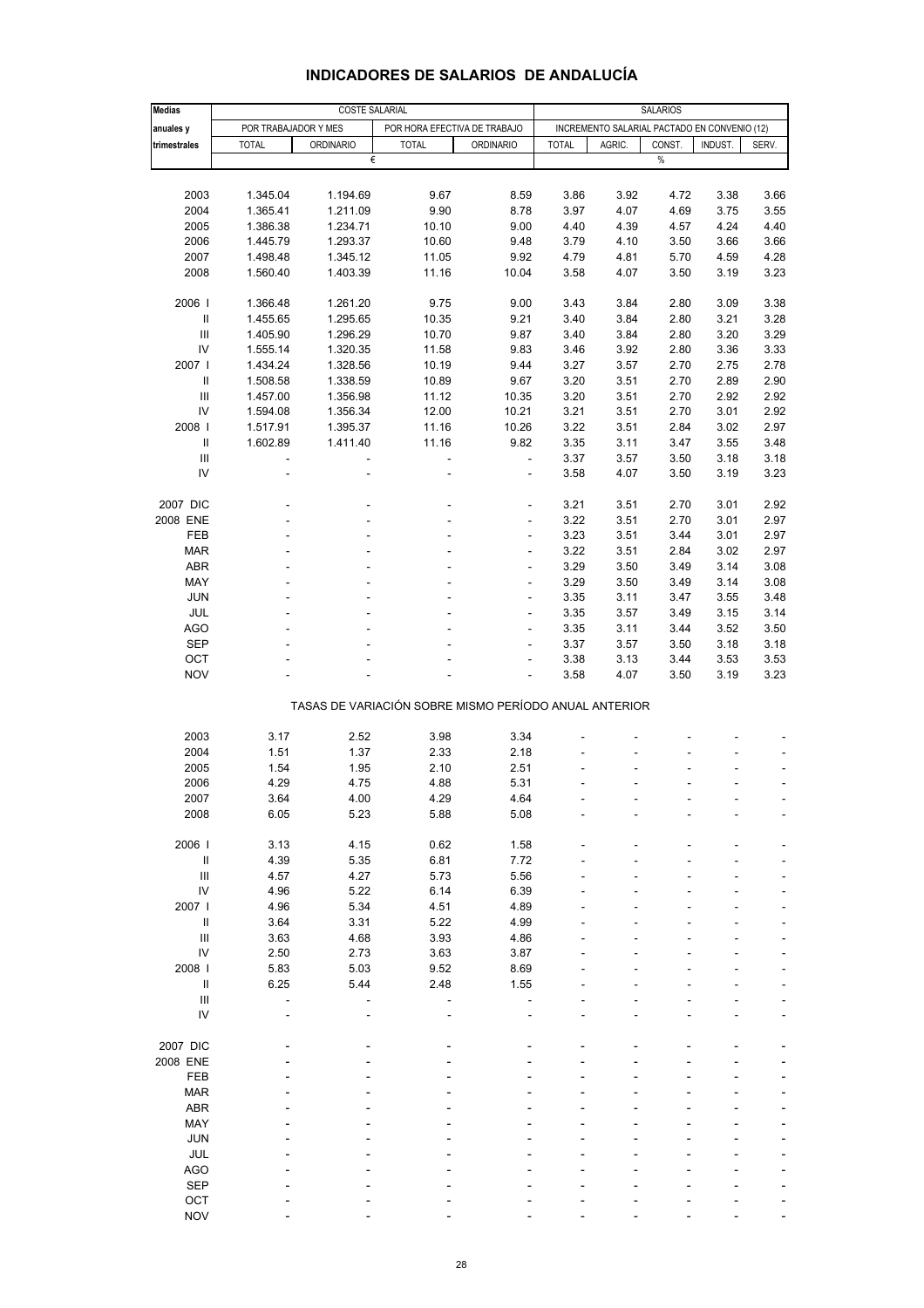| <b>Medias</b>                         |                          |                      | CRÉDITOS Y DEPÓSITOS DEL SISTEMA BANCARIO             |                      | HIPOTECAS INMOBILIARIAS |                           |  |
|---------------------------------------|--------------------------|----------------------|-------------------------------------------------------|----------------------|-------------------------|---------------------------|--|
| anuales y                             | <b>CRÉDITOS</b>          |                      | <b>DEPÓSITOS</b>                                      |                      |                         | FINCAS RÚSTICAS Y URBANAS |  |
| trimestrales                          | S.PRIVADO                | S.PÚBLICO            | S.PRIVADO                                             | S.PÚBLICO            | <b>NÚMERO</b>           | <b>IMPORTE</b>            |  |
|                                       |                          | Millones de €        |                                                       |                      | Unidades                | Miles de €                |  |
|                                       |                          |                      |                                                       |                      |                         |                           |  |
| 2003                                  | 91.450.71                | 5.423.90             | 66.713.32                                             | 2.623.76             | 21.418                  | 1.992.909                 |  |
| 2004                                  | 111.002.76               | 5.834.26             | 75.473.75                                             | 3.777.61             | 27.140                  | 2.967.254                 |  |
| 2005                                  | 143.160.69               | 5.951.31             | 79.225.68                                             | 6.439.38             | 30.675                  | 3.772.015                 |  |
| 2006                                  | 181.321.31               | 6.167.75             | 88.248.08                                             | 7.617.71             | 31.726                  | 4.349.975                 |  |
| 2007                                  | 217.819.81               | 6.189.95             | 97.847.15                                             | 9.964.79             | 30.176                  | 4.415.249                 |  |
| 2008                                  | 232.321.84               | 6.413.05             | 103.491.97                                            | 9.113.76             | 21.355                  | 3.184.243                 |  |
|                                       |                          |                      |                                                       |                      |                         |                           |  |
| 2005 IV<br>2006                       | 157.469.79<br>166.534.24 | 6.053.35<br>6.222.75 | 80.495.05                                             | 7.447.13             | 29.350                  | 3.735.409                 |  |
| $\mathsf{I}$                          | 177.806.10               | 6.256.35             | 82.564.41<br>87.699.65                                | 6.720.21<br>6.772.93 | 32.687<br>32.505        | 4.362.960<br>4.527.936    |  |
| Ш                                     | 185.501.61               | 6.094.77             | 89.198.71                                             | 8.053.57             | 29.922                  | 4.080.503                 |  |
| IV                                    | 195.443.30               | 6.097.15             | 93.529.55                                             | 8.924.13             | 31.790                  | 4.428.500                 |  |
| 2007 l                                | 205.236.15               | 6.087.16             | 95.438.53                                             | 8.368.81             | 34.799                  | 4.791.480                 |  |
| Ш                                     | 216.140.34               | 6.402.18             | 98.528.05                                             | 8.769.41             | 28.807                  | 4.540.700                 |  |
| Ш                                     | 222.474.43               | 6.155.65             | 97.757.99                                             | 11.611.90            | 28.722                  | 4.215.901                 |  |
| IV                                    | 227.428.31               | 6.114.82             | 99.664.03                                             | 11.109.03            | 28.377                  | 4.112.913                 |  |
| 2008                                  | 230.422.61               | 6.233.63             | 101.788.78                                            | 8.997.15             | 24.078                  | 3.585.276                 |  |
| Ш                                     | 233.317.93               | 6.522.23             | 104.294.08                                            | 8.464.18             | 21.410                  | 3.227.121                 |  |
| Ш                                     | 233.225.00               | 6.483.30             | 104.393.05                                            | 9.879.95             | 18.576                  | 2.740.332                 |  |
|                                       |                          |                      |                                                       |                      |                         |                           |  |
| 2007 OCT                              |                          | ä,                   |                                                       |                      | 34.906                  | 5.105.019                 |  |
| <b>NOV</b>                            | ä,                       | ä,                   |                                                       | L,                   | 29.463                  | 4.170.884                 |  |
| <b>DIC</b><br>2008 ENE                | ä,<br>÷                  | ÷                    |                                                       | ä,<br>÷              | 20.762<br>25.597        | 3.062.836<br>3.963.781    |  |
| FEB                                   | ä,                       | ÷.                   |                                                       | ÷                    | 25.065                  | 3.571.591                 |  |
| <b>MAR</b>                            |                          |                      |                                                       | ä,                   | 21.572                  | 3.220.457                 |  |
| ABR                                   | ÷                        | ÷                    |                                                       | ÷,                   | 22.843                  | 3.557.995                 |  |
| MAY                                   | ä,                       | ÷.                   |                                                       | ä,                   | 19.281                  | 3.013.692                 |  |
| JUN                                   |                          |                      |                                                       |                      | 22.107                  | 3.109.676                 |  |
| JUL                                   |                          |                      |                                                       | ÷                    | 21.924                  | 2.992.841                 |  |
| AGO                                   | ٠                        | ä,                   |                                                       | ٠                    | 14.783                  | 2.177.187                 |  |
| <b>SEP</b>                            |                          |                      |                                                       |                      | 19.022                  | 3.050.967                 |  |
|                                       |                          |                      | TASAS DE VARIACIÓN SOBRE MISMO PERÍODO ANUAL ANTERIOR |                      |                         |                           |  |
|                                       |                          |                      |                                                       |                      |                         |                           |  |
| 2003                                  | 17.43                    | 6.99                 | 9.83                                                  | 2.56                 | 8.07                    | 25.79                     |  |
| 2004                                  | 21.38<br>28.97           | 7.57                 | 13.13                                                 | 43.98                | 26.72                   | 48.89<br>27.12            |  |
| 2005<br>2006                          | 26.66                    | 2.01<br>3.64         | 4.97<br>11.39                                         | 70.46<br>18.30       | 13.02<br>3.43           | 15.32                     |  |
| 2007                                  | 20.13                    | 0.36                 | 10.88                                                 | 30.81                | -4.88                   | 1.50                      |  |
| 2008                                  | 8.25                     | 3.19                 | 6.43                                                  | $-4.90$              | $-30.61$                | $-29.49$                  |  |
|                                       |                          |                      |                                                       |                      |                         |                           |  |
| 2005 IV                               | 31.46                    | 9.60                 | 1.83                                                  | 26.45                | 5.01                    | 18.77                     |  |
| 2006                                  | 30.70                    | 10.07                | 0.61                                                  | 21.82                | 9.28                    | 23.04                     |  |
| $\begin{array}{c} \hline \end{array}$ | 27.05                    | 4.40                 | 13.81                                                 | 12.42                | 0.31                    | 17.95                     |  |
| $\mathsf{III}$                        | 25.50                    | $-0.18$              | 15.42                                                 | 18.98                | $-3.58$                 | 2.84                      |  |
| IV                                    | 24.11                    | 0.72                 | 16.19                                                 | 19.83                | 8.31                    | 18.55                     |  |
| 2007 l                                | 23.24                    | $-2.18$              | 15.59                                                 | 24.53                | 6.46                    | 9.82                      |  |
| $\begin{array}{c} \hline \end{array}$ | 21.56                    | 2.33                 | 12.35                                                 | 29.48                | $-11.38$                | 0.28                      |  |
| Ш                                     | 19.93                    | 1.00                 | 9.60                                                  | 44.18                | $-4.01$                 | 3.32                      |  |
| IV                                    | 16.37                    | 0.29                 | 6.56                                                  | 24.48                | $-10.74$                | $-7.13$                   |  |
| 2008  <br>$\mathbf{I}$                | 12.27                    | 2.41                 | 6.65                                                  | 7.51                 | $-30.81$                | $-25.17$                  |  |
| $\mathsf{III}$                        | 7.95<br>4.83             | 1.88<br>5.32         | 5.85<br>6.79                                          | $-3.48$<br>$-14.92$  | $-25.68$<br>$-35.32$    | $-28.93$<br>$-35.00$      |  |
|                                       |                          |                      |                                                       |                      |                         |                           |  |
| 2007 OCT                              |                          |                      |                                                       |                      | $-0.49$                 | 6.09                      |  |
| <b>NOV</b>                            |                          |                      |                                                       |                      | $-14.16$                | $-12.45$                  |  |
| <b>DIC</b>                            |                          |                      |                                                       |                      | $-20.04$                | $-17.43$                  |  |
| 2008 ENE<br>FEB                       |                          |                      |                                                       |                      | $-35.40$                | $-25.57$                  |  |
| <b>MAR</b>                            |                          |                      |                                                       |                      | $-11.18$<br>$-40.99$    | $-12.37$<br>$-35.24$      |  |
| ABR                                   |                          |                      |                                                       |                      | $-14.33$                | $-17.20$                  |  |
| MAY                                   |                          |                      |                                                       |                      | $-36.59$                | $-35.16$                  |  |
| <b>JUN</b>                            |                          |                      |                                                       |                      | $-24.67$                | $-33.52$                  |  |
| JUL                                   |                          |                      |                                                       |                      | $-21.51$                | $-28.29$                  |  |
| <b>AGO</b>                            |                          |                      |                                                       |                      | $-44.46$                | $-46.70$                  |  |
| <b>SEP</b>                            |                          |                      |                                                       |                      | $-39.83$                | $-30.49$                  |  |

# **INDICADORES MONETARIOS Y FINANCIEROS DE ANDALUCÍA**